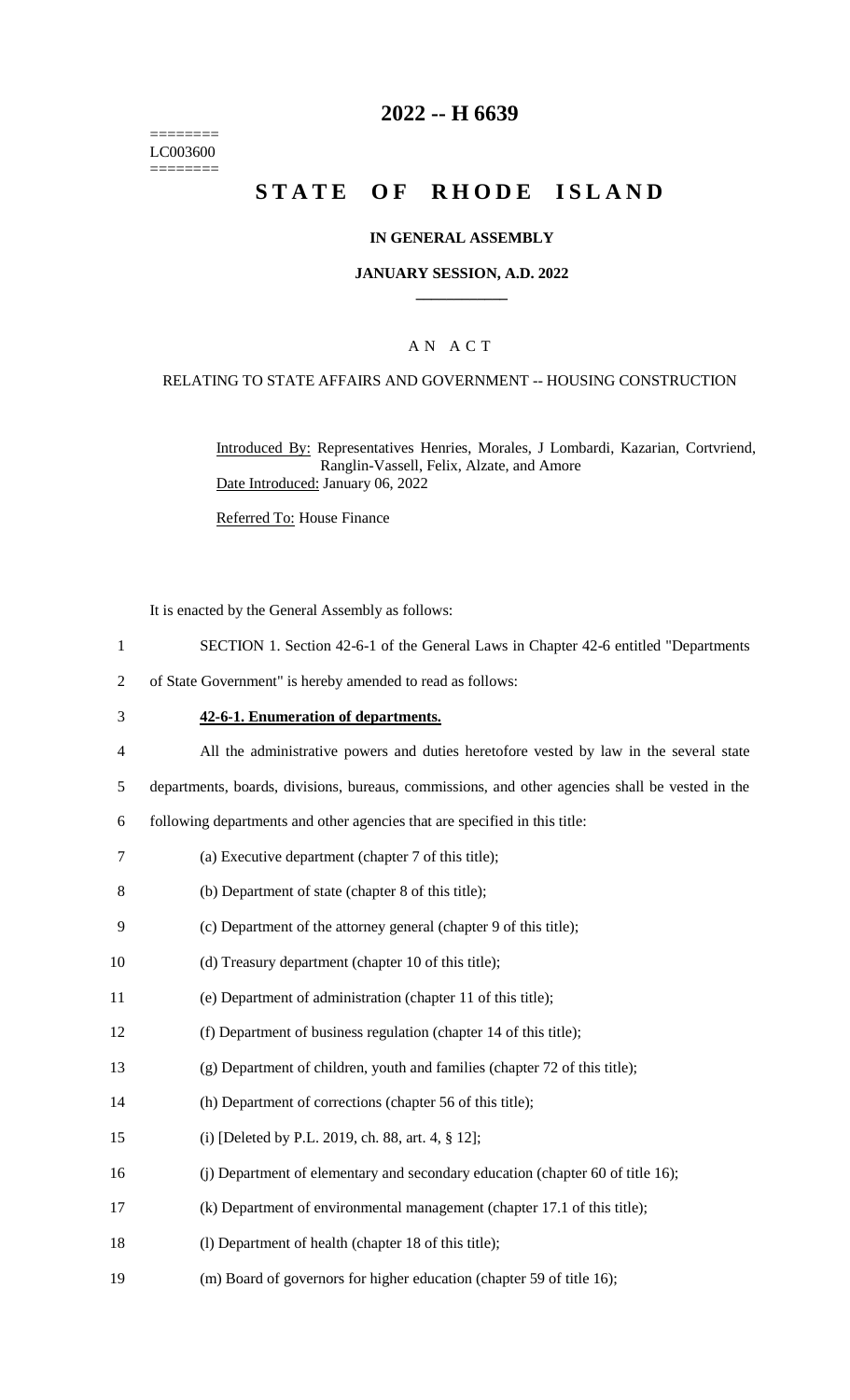| $\mathbf{1}$   | (n) Department of labor and training (chapter 16.1 of this title);                                 |
|----------------|----------------------------------------------------------------------------------------------------|
| $\overline{2}$ | (o) Department of behavioral healthcare, developmental disabilities and hospitals (chapter         |
| 3              | 12.1 of this title);                                                                               |
| 4              | (p) Department of human services (chapter 12 of this title);                                       |
| 5              | (q) Department of transportation (chapter 13 of this title);                                       |
| 6              | (r) Public utilities commission (chapter 14.3 of this title);                                      |
| 7              | (s) Department of revenue (chapter 142 of this title);                                             |
| 8              | (t) Department of public safety (chapter 7.3 of this title).                                       |
| 9              | (u) Housing jobs department (chapter 162 of this title).                                           |
| 10             | SECTION 2. Title 42 of the General Laws entitled "STATE AFFAIRS AND                                |
| 11             | GOVERNMENT" is hereby amended by adding thereto the following chapter:                             |
| 12             | <b>CHAPTER 162</b>                                                                                 |
| 13             | THE HOUSING JOBS DEPARTMENT ACT                                                                    |
| 14             | 42-162-1. Short title.                                                                             |
| 15             | This act shall be known and may be cited as "The Housing Jobs Department Act."                     |
| 16             | 42-162-2. Legislative findings.                                                                    |
| 17             | (a) Rhode Island currently suffers from a mass unemployment crisis, including in the               |
| 18             | building industry.                                                                                 |
| 19             | (b) Rhode Island has a severe shortage of affordable housing units.                                |
| 20             | (c) Climate change poses a severe threat to every Rhode Island resident. Climate change is         |
| 21             | drastically accelerated by human activity, particularly activities that emit greenhouse gases.     |
| 22             | (d) Installing distributed generation, such as solar panels, on homes will dramatically            |
| 23             | reduce Rhode Island's greenhouse gas emissions.                                                    |
| 24             | (e) In order to address the mass unemployment crisis, the severe shortage of affordable            |
| 25             | housing units in Rhode Island, and the climate crisis, Rhode Island must build thousands of energy |
| 26             | efficient affordable housing units and install photovoltaic solar panels on tens of thousands of   |
| 27             | affordable homes in Rhode Island.                                                                  |
| 28             | 42-162-3. Definitions.                                                                             |
| 29             | As used in this chapter:                                                                           |
| 30             | (1) "Department" means the housing jobs department.                                                |
| 31             | (2) "Director" means the director of the housing jobs department.                                  |
| 32             | (3) "Housing construction program" means the housing construction program established              |
| 33             | in § 42-162.1-4.                                                                                   |
| 34             | (4) "Housing construction program unit" means a unit of housing which was created by the           |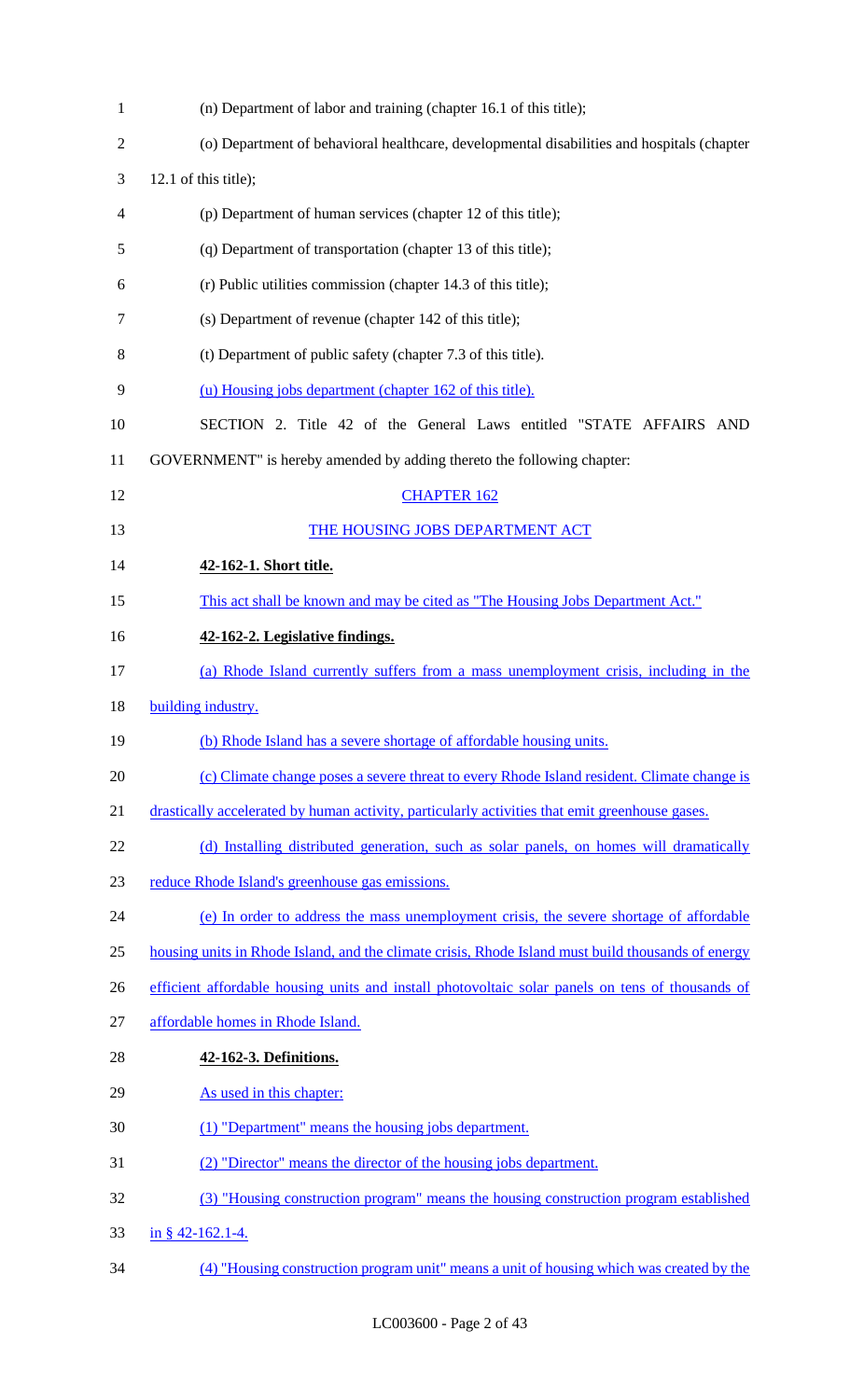- 1 Housing construction program, as provided in § 42-162.1-4. (5) "Housing maintenance program" means the housing construction program established in § 42-162.2. (6) "Solar jobs program" means the solar jobs program established in § 42-162.3. **42-162-4. Creation of the housing jobs department and the office of director.**  (a) There is hereby authorized, created and established the housing jobs department. (b) There is hereby authorized, created and established the office of director of the housing jobs department. **42-162-5. Purposes of the housing jobs department.**  (a) The purposes of the housing jobs department are to: 11 (1) Implement and enforce the provisions of the Housing Construction Program, as set forth in; § 42-162.1-4. (2) Implement and enforce the provisions of the Housing Maintenance Program, as set forth 14 <u>in chapter 162.2 of title 42;</u> (3) Implement and enforce the provisions of the Solar Jobs Program, as set forth in chapter 162.3 of title 42; (4) Safeguard the labor rights of workers who are contributing to the Housing Construction Program or the Solar Jobs Program; (5) Implement and enforce the provisions and rules governing evictions, set forth in § 34- 18-58; and (6) Implement and enforce the energy efficiency requirements for large buildings owners, 22 set forth in chapter 50 of title 34. **42-162-6. Appointment of director.**  24 The director of the housing jobs department shall be appointed by the governor, with the advice and consent of the senate. **42-162-7. Powers and duties.**  (a) All functions, services, and duties of the housing jobs department shall be organized by 28 the director, including with regard to: (1) The construction of housing construction program units; (2) The protection of the labor rights of workers building new housing construction program units; (3) The maintenance and upkeep of housing construction program units; (4) The retrofitting, renovation, and modification of existing housing construction program
- units, including with regard to photovoltaic solar panel installations;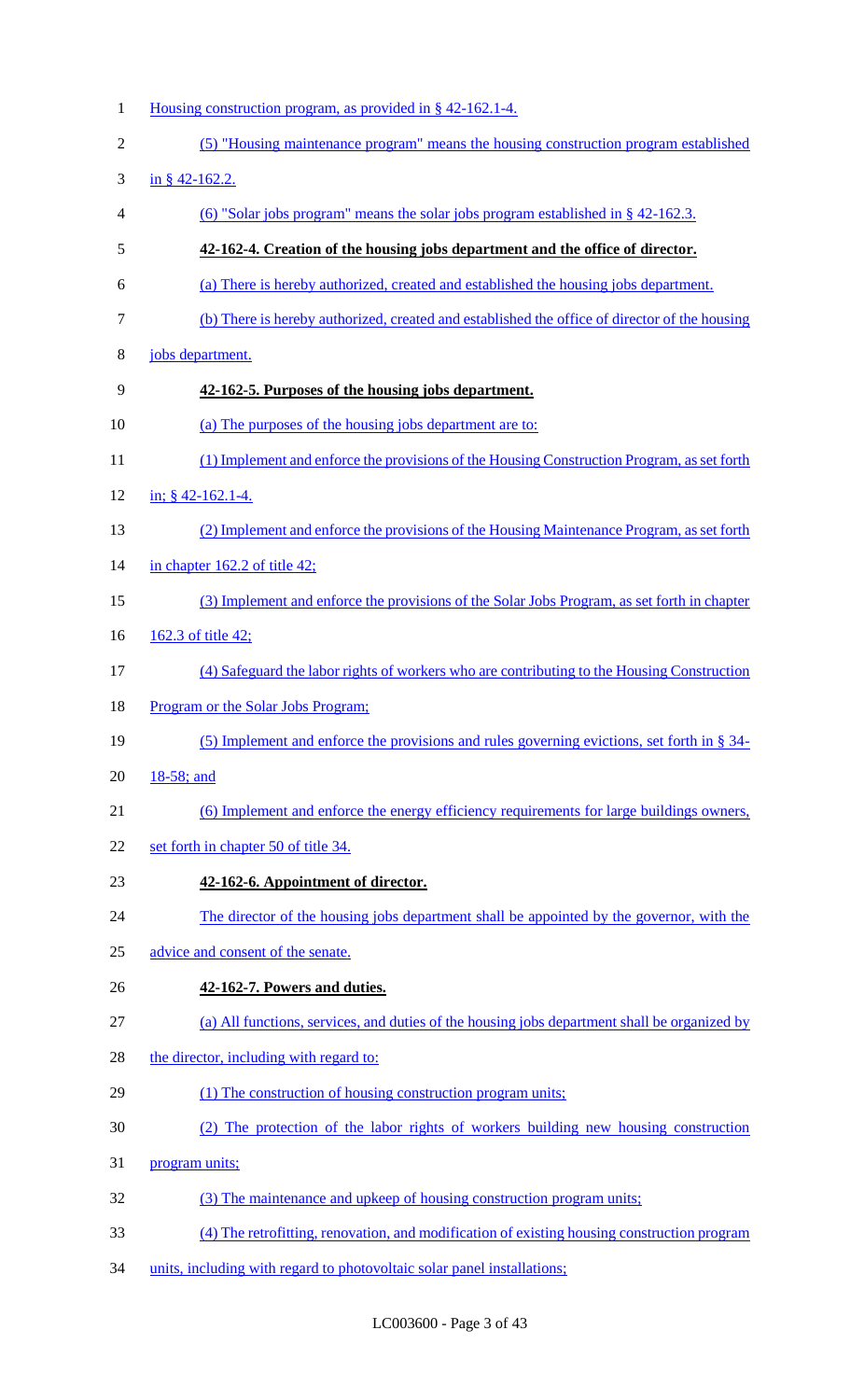(5) The training of workers to equip them with the skills necessary to construct new housing construction program units and to retrofit, renovate, or modify existing housing construction program units; (6) Building partnerships with youth pre-apprenticeship programs and job placement programs; (7) The enforcement of the provisions governing evictions, set forth in § 34-18-58; and (8) The enforcement of the energy efficiency requirements for large building owners set forth in chapter 50 of title 34. (b) The director may enter contracts, hire employees, hire contractors, promulgate rules 10 and regulations, levy fines, adjudicate administrative cases, or take any other lawful action in order 11 to achieve any purpose of the housing jobs department as enumerated in § 42-162-5. (c) The director shall be the appointing authority for all employees of the department. (d) The director shall make all feasible, lawful, and appropriate efforts to ensure diversity 14 among the employees of the housing jobs department, including with regard to race, color, national origin, religion, sex, sexual orientation, gender identity or expression, marital status, military status as a veteran with an honorable discharge or an honorable or general administrative discharge, service member in the armed forces, country of ancestral origin, disability, age, housing status, 18 familial status, or immigration status. (e) The director shall have the authority to promulgate rules or regulations to enable the 20 department to investigate evictions and enforce the provisions of § 34-18-58. The director shall have the power to enforce the rules governing evictions, set forth in § 34-18-58, to investigate 22 evictions to determine whether they violated the provisions set forth in § 34-18-58. The director shall have the power to levy a fine not greater than twenty-five thousand (\$25,000) dollars against 24 a landlord who violates the rules governing evictions, set forth in § 34-18-58. Each individual eviction that violates the provisions set forth in § 34-18-58 shall constitute a separate and distinct 26 violation. (f) The director shall have the authority to levy a fine against a large building owner who is in violation of the energy efficiency requirements set forth in chapter 50 of title 34, according to 29 the provisions of chapter 50 of title 34. (g) The director may assign or delegate any power to subordinate officers and employees at any time and for any reason. **42-162-8. Offices of department.**  The department of administration shall furnish the housing jobs department with offices in 34 which to transact its business and keep its records. The offices shall be open for business each day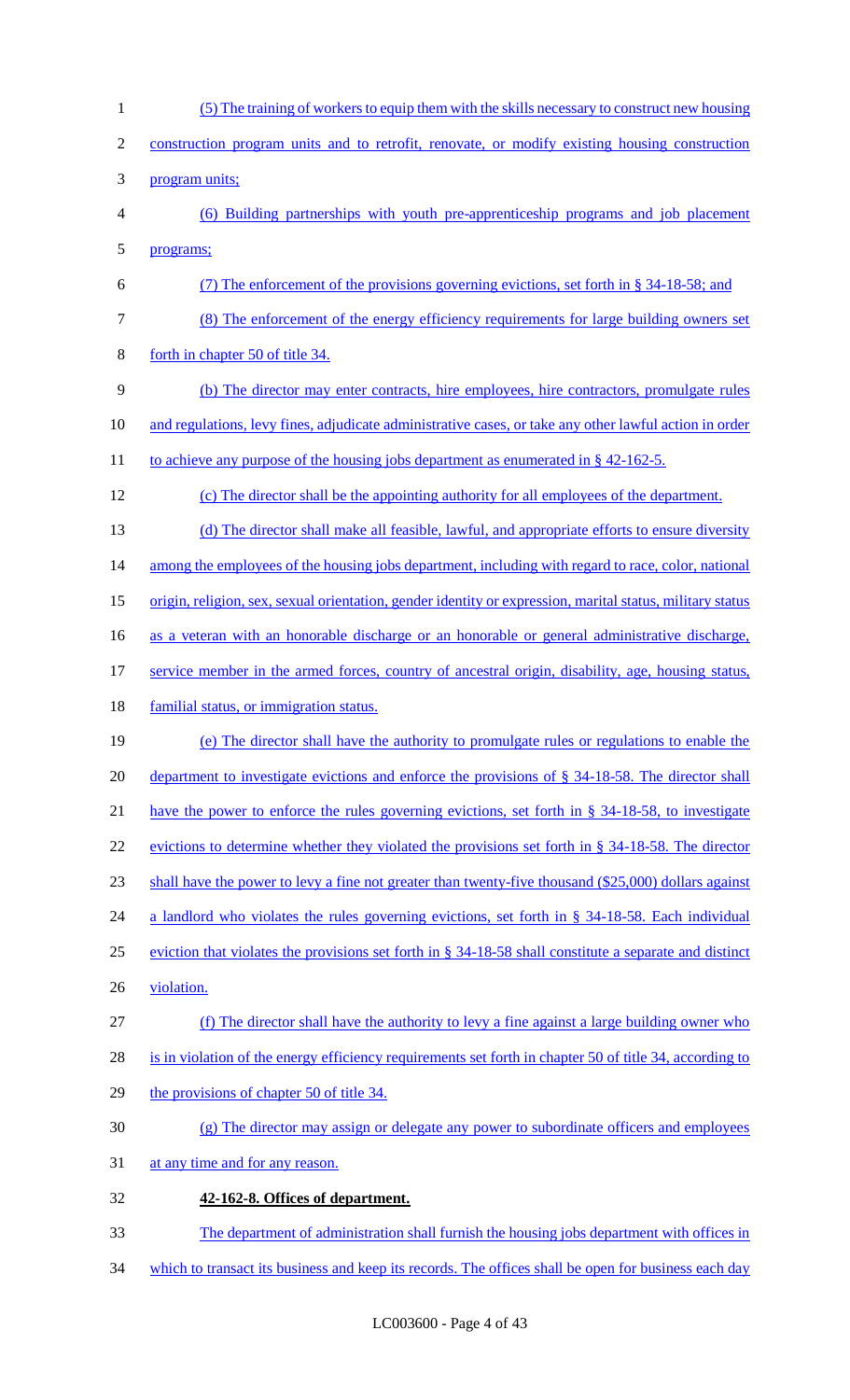| $\mathbf{1}$   | of the year, except Sundays and legal holidays, during such hours as may be prescribed by the       |
|----------------|-----------------------------------------------------------------------------------------------------|
| $\overline{2}$ | director.                                                                                           |
| 3              | 42-162-9. Receipt and use of funds.                                                                 |
| 4              | The housing jobs department shall have the authority to receive and expend monies from              |
| 5              | any sources, public or private, including, but not limited to, legislative enactments, bond issues, |
| 6              | gifts, devises, grants, bequests, or donations. The housing jobs department is authorized to enter  |
| $\tau$         | into any contracts necessary to obtain and expend those funds.                                      |
| 8              | 42-162-10. Severability.                                                                            |
| 9              | (a) If any provision of this chapter is held invalid, the remainder of this chapter shall not       |
| 10             | be affected thereby.                                                                                |
| 11             | (b) If the application of any provision of this chapter to any person or circumstance is held       |
| 12             | invalid, the application of such provision to other persons or circumstances shall not be affected  |
| 13             | thereby.                                                                                            |
| 14             | SECTION 3. Title 42 of the General Laws entitled "STATE AFFAIRS AND                                 |
| 15             | GOVERNMENT" is hereby amended by adding thereto the following chapter:                              |
| 16             | <b>CHAPTER 162.1</b>                                                                                |
| 17             | THE HOUSING CONSTRUCTION ACT                                                                        |
|                |                                                                                                     |
| 18             | 42-162.1-1. Short title.                                                                            |
| 19             | This act shall be known and may be cited as "The Housing Construction Act."                         |
| 20             | 42-162.1-2. Legislative findings.                                                                   |
| 21             | (a) Rhode Island suffers from a mass unemployment crisis, including in the building                 |
| 22             | industry.                                                                                           |
| 23             | (b) Housing is a human right. It is the responsibility of the government of Rhode Island to         |
| 24             | ensure that every state resident has housing.                                                       |
| 25             | (c) Under chapter 53 of title 45, Rhode Island has set a goal to make at least ten (10) percent     |
| 26             | of the year-round housing stock in each municipality affordable for low- and moderate-income        |
| 27             | households. Rhode Island has not achieved this goal.                                                |
| 28             | (d) There is currently an enormous shortage of affordable homes in Rhode Island. To                 |
| 29             | address this crisis, Rhode Island must build thousands of new, affordable homes and ensure that     |
| 30             | they remain affordable.                                                                             |
| 31             | (e) Project labor agreements help protect workers by ensuring fair wages, working                   |
| 32             | conditions, and salaries.                                                                           |
| 33             | (f) Properly designed project labor agreements help the state meet workforce diversity              |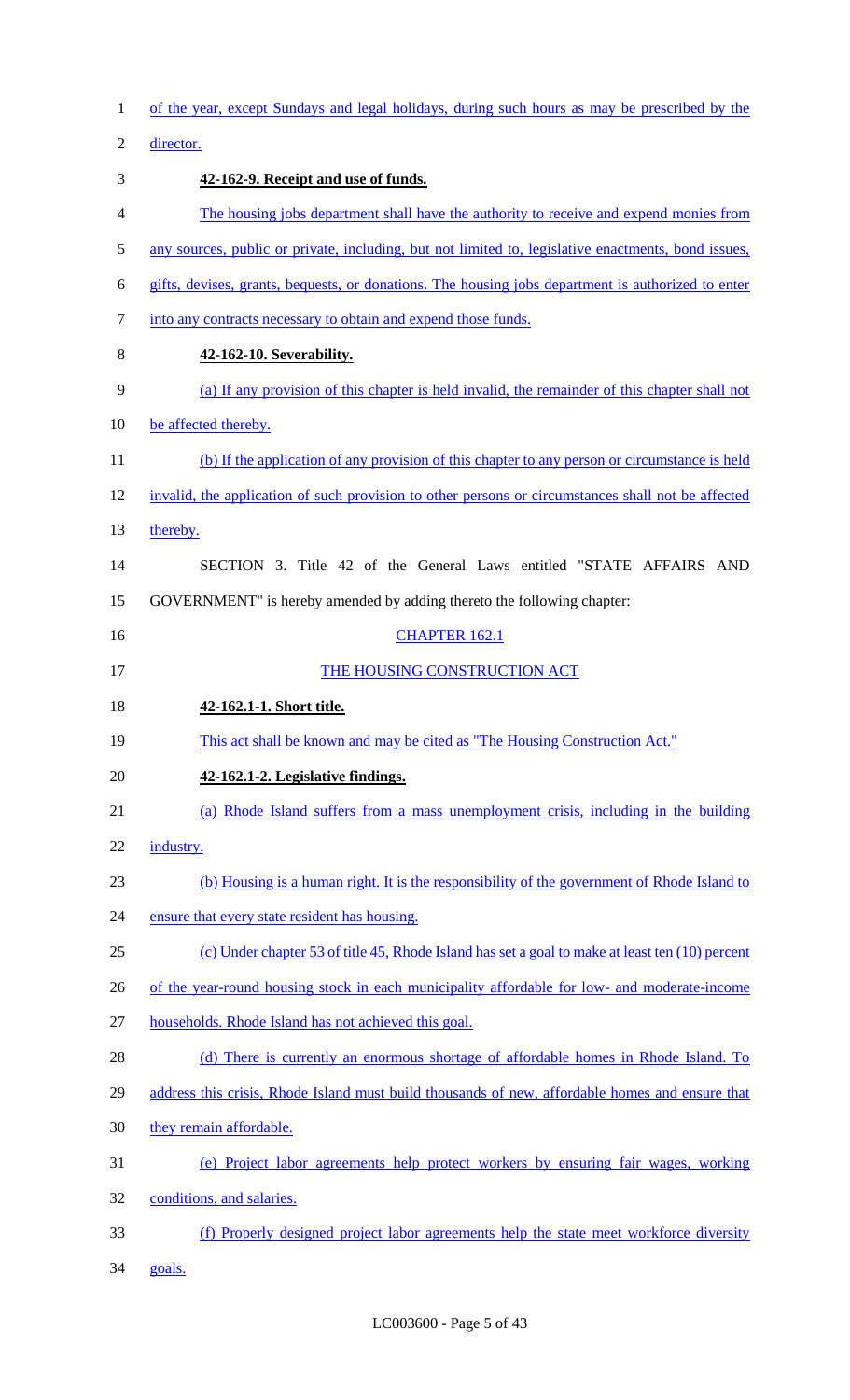- (g) Project labor agreements are necessary for building new homes due to the complexity of the work. (h) Project labor agreements provide the state with a guarantee that projects will be completed with highly skilled and safely trained workers. (i) Project labor agreements provide for peaceful, orderly, and mutually binding procedures for resolving labor disputes, preventing significant lost-time on construction projects. (j) Project labor agreements allow public agencies to predict more accurately the actual cost of projects. (k) Climate change poses a severe threat to every Rhode Island resident. Climate change is drastically accelerated by human activity, particularly activities that emit greenhouse gases. 11 (l) In order to address the mass unemployment crisis, the severe shortage of affordable housing units in Rhode Island, and the climate crisis, Rhode Island must build thousands of energy 13 efficient affordable housing units which are equipped with rooftop photovoltaic solar panels. **42-162.1-3. Definitions.**  15 As used in this chapter: (1) "Census tract" means a geographic region identified as and referred to as a "Census tract" by the U.S. Census Bureau. (2) "Cumulative adjusted gross household income" means the cumulative adjusted gross income of every person in a single household, as reflected on federal income tax returns of the most 20 recent year. (3) "Fiscal quarter" means the fiscal quarter of the state of Rhode Island. (4) "Fiscal year" means the fiscal year of the state of Rhode Island. (5) "Housing construction program" means the cumulative entirety of any and all rules, 24 regulations, contracts, plans, projects, expenditures, and activities completed by the housing jobs department to create one or more housing construction program units. (6) "Housing construction program building" means any building, which is owned by the department that contains one or more housing construction program units. 28 (7) "Housing construction program project" means any individual project or enterprise intended to create one or more housing construction program units. (8) "Housing construction program unit" means: (i) A unit of housing which was created, in whole or in any part, by the housing jobs department; (ii) A unit of housing which was created, in whole or in any part, by a corporation, firm,
- 34 partnership or other entity or person under contract with the housing jobs department, or a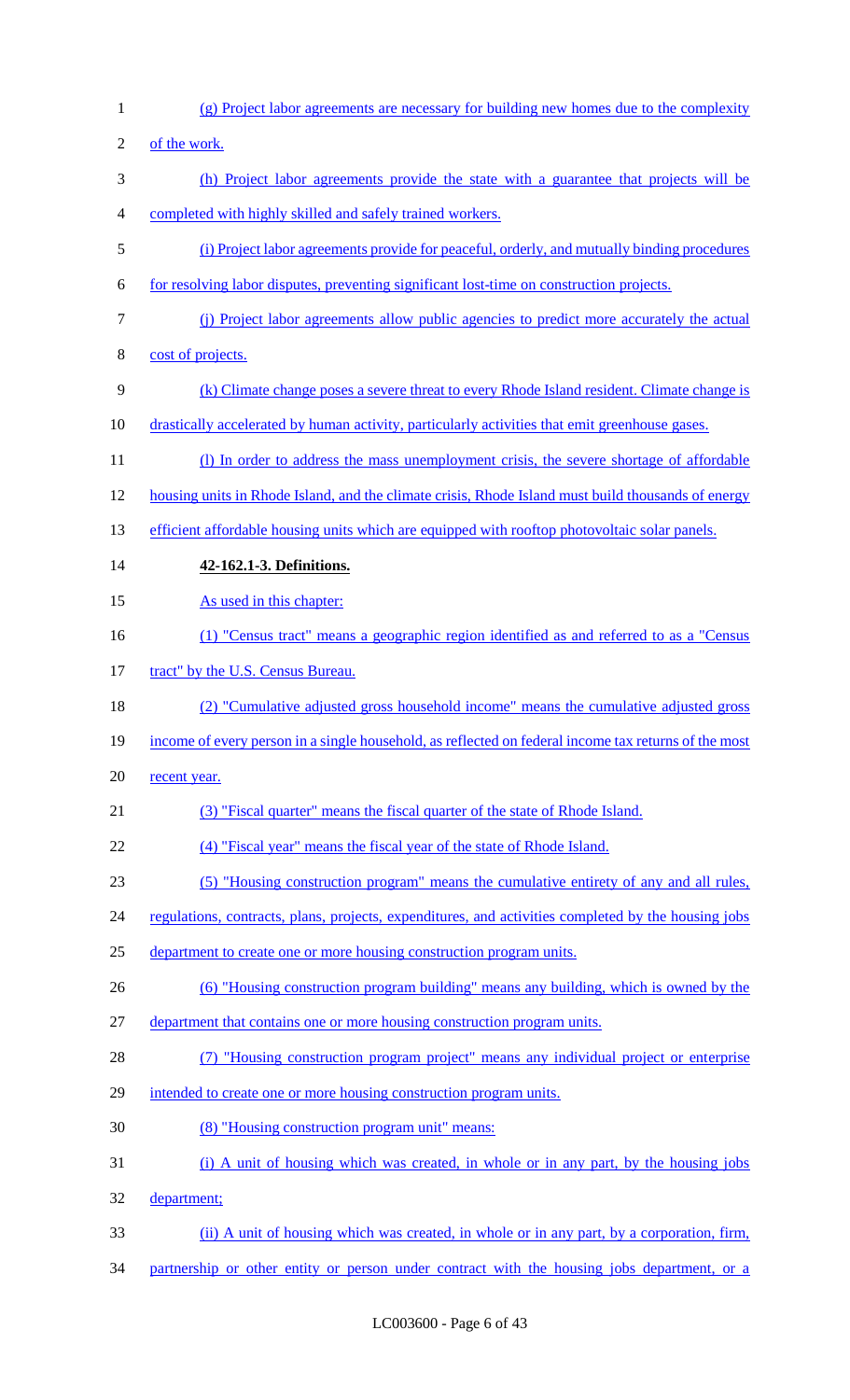1 subcontractor thereof; or

| $\sqrt{2}$       | (iii) A unit of housing which was created, in whole or in any part, with money from the                 |
|------------------|---------------------------------------------------------------------------------------------------------|
| 3                | housing jobs department.                                                                                |
| $\overline{4}$   | (9) "Housing construction program worker" means any worker who directly contributes to                  |
| $\mathfrak{S}$   | the construction of any housing construction program project. A worker shall be considered a            |
| 6                | "Housing construction program worker" only for the duration of their work on a housing                  |
| $\boldsymbol{7}$ | construction program project. Housing construction program workers include employees of the             |
| $\,8\,$          | housing jobs department, contractors, and subcontractors. This term includes, but is not limited to,    |
| $\mathbf{9}$     | construction workers, electricians, roofers, plumbers, pipefitters, bricklayers, carpenters, heat and   |
| 10               | frost insulators, painters, structural engineers, cement masons, sheet metal workers, sprinkler         |
| 11               | fitters, delivery drivers who transport tools or materials to the construction site, and any individual |
| 12               | hired to clean debris from the construction site.                                                       |
| 13               | (10) "Inspector" means a person qualified to:                                                           |
| 14               | (i) Inspect a housing construction program building, to accurately assess whether a rooftop             |
| 15               | photovoltaic solar panel system could be safely installed on that housing construction program          |
| 16               | building, including by taking into account:                                                             |
| 17               | (A) Whether the roof can safely support the weight of a photovoltaic solar system;                      |
| 18               | (B) Whether installation workers can safely access the roof and install the solar panels                |
| 19               | without undue hazard; and                                                                               |
| 20               | (C) Any other safety considerations that ought to be considered when determining whether                |
| 21               | a photovoltaic solar panel system can be safely installed on a housing unit.                            |
| 22               | (ii) Accurately assess the most appropriate location for a photovoltaic solar panel system              |
| 23               | on a housing construction program building, taking into account safety considerations and the           |
| 24               | relative exposure to sunlight of different possible locations on the housing unit.                      |
| 25               | (iii) Accurately assess the highest nameplate generation capacity that could be safely                  |
| 26               | installed on a housing construction program building.                                                   |
| 27               | (iv) Accurately assess the most appropriate type of solar panel system to install on the roof           |
| 28               | of a housing construction program building, including with respect to size, shape, manufacturer,        |
| 29               | nameplate generation capacity, wiring, and any other relevant solar panel features.                     |
| 30               | (11) "LEED Gold" means a Gold rating in the LEED green building certification program.                  |
| 31               | (12) "LEED" means the Leadership in Energy and Environmental Design green building                      |
| 32               | certification program developed by the U.S. Green Building Council.                                     |
| 33               | (13) "Modeled energy performance" means the projected or anticipated energy efficiency                  |
| 34               | of a building, expressed as energy use intensity.                                                       |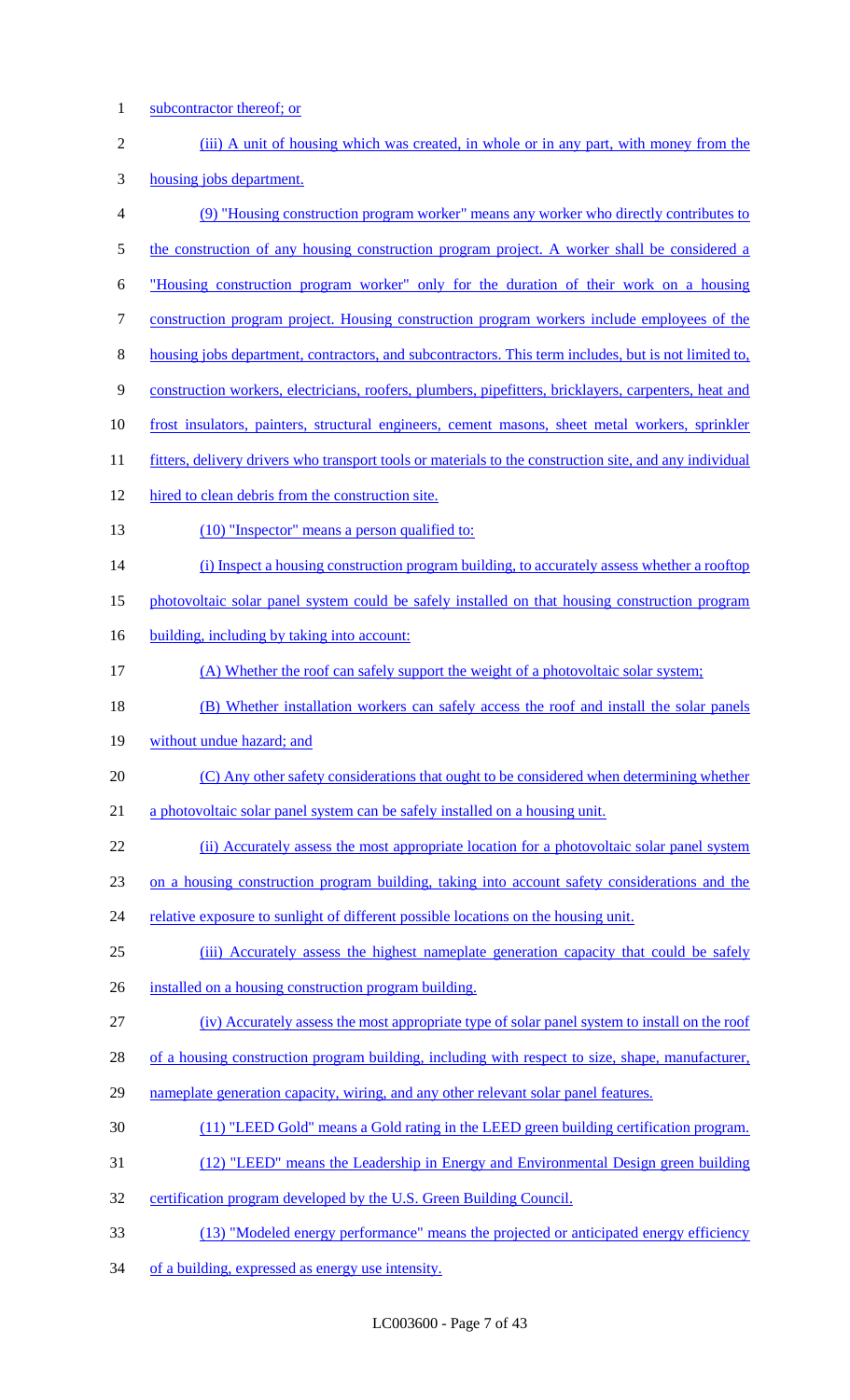| $\mathbf{1}$   | (14) "Multi-family residence" means a building or residential complex that contains                   |
|----------------|-------------------------------------------------------------------------------------------------------|
| $\mathfrak{2}$ | multiple, separate housing units.                                                                     |
| 3              | (15) "Open meetings act" means the open meetings act of Rhode Island, chapter 46 of title             |
| 4              | 42.                                                                                                   |
| 5              | (16) "Project labor agreement" means a pre-negotiated, pre-hire collective bargaining                 |
| 6              | agreement which governs all working conditions and standards related to employment on a specific      |
| 7              | project.                                                                                              |
| $8\,$          | (17) "Residential complex" means a related group of buildings which share common areas,               |
| $\mathbf{9}$   | services, or facilities which the tenants of each building are able to use.                           |
| 10             | 42-162.1-4. Establishment of the housing construction program.                                        |
| 11             | (a) The housing jobs department shall establish the housing construction program.                     |
| 12             | (b) The purpose of the housing construction program is to facilitate the construction of new          |
| 13             | housing construction program units.                                                                   |
| 14             | 42-162.1-5. Project labor agreements required.                                                        |
| 15             | (a) Housing construction program workers shall be paid not less than the wage rate                    |
| 16             | established for such work pursuant to a project labor agreement with the appropriate labor            |
| 17             | organization or labor organizations, which shall include a:                                           |
| 18             | (1) Mutually agreeable, lawful, and uniform grievance and arbitration procedure for the               |
| 19             | resolution of work-related disputes involving housing construction program projects;                  |
| 20             | (2) Mutually agreeable, lawful work rules, working conditions, and working schedules for              |
| 21             | housing construction program projects;                                                                |
| 22             | (3) Mutually agreeable, lawful terms regarding the benefits provided for workers working              |
| 23             | on a housing construction program project;                                                            |
| 24             | (4) Mutually agreeable, lawful terms regarding the use of apprenticeship programs and pre-            |
| 25             | apprenticeship programs on housing construction program projects;                                     |
| 26             | (5) Mutually agreeable, lawful goals or requirements to promote workforce diversity for               |
| 27             | housing construction program projects, including, but not limited to, with regard to race and gender; |
| 28             | (6) Mutually agreeable, lawful goals or requirements to hire local residents who live near            |
| 29             | the work site for housing construction program projects; and                                          |
| 30             | (7) Mutually agreeable, lawful goals or requirements to hire enrollees or former enrollees            |
| 31             | of the Just Transition Program established by the department of labor and training, pursuant to $\S$  |
| 32             | 42-16.1-21, to work on housing construction program projects.                                         |
| 33             | 42-162.1-6. Housing jobs department transparency requirements.                                        |
| 34             | (a) No later than the thirtieth day of each fiscal quarter, the housing jobs department shall         |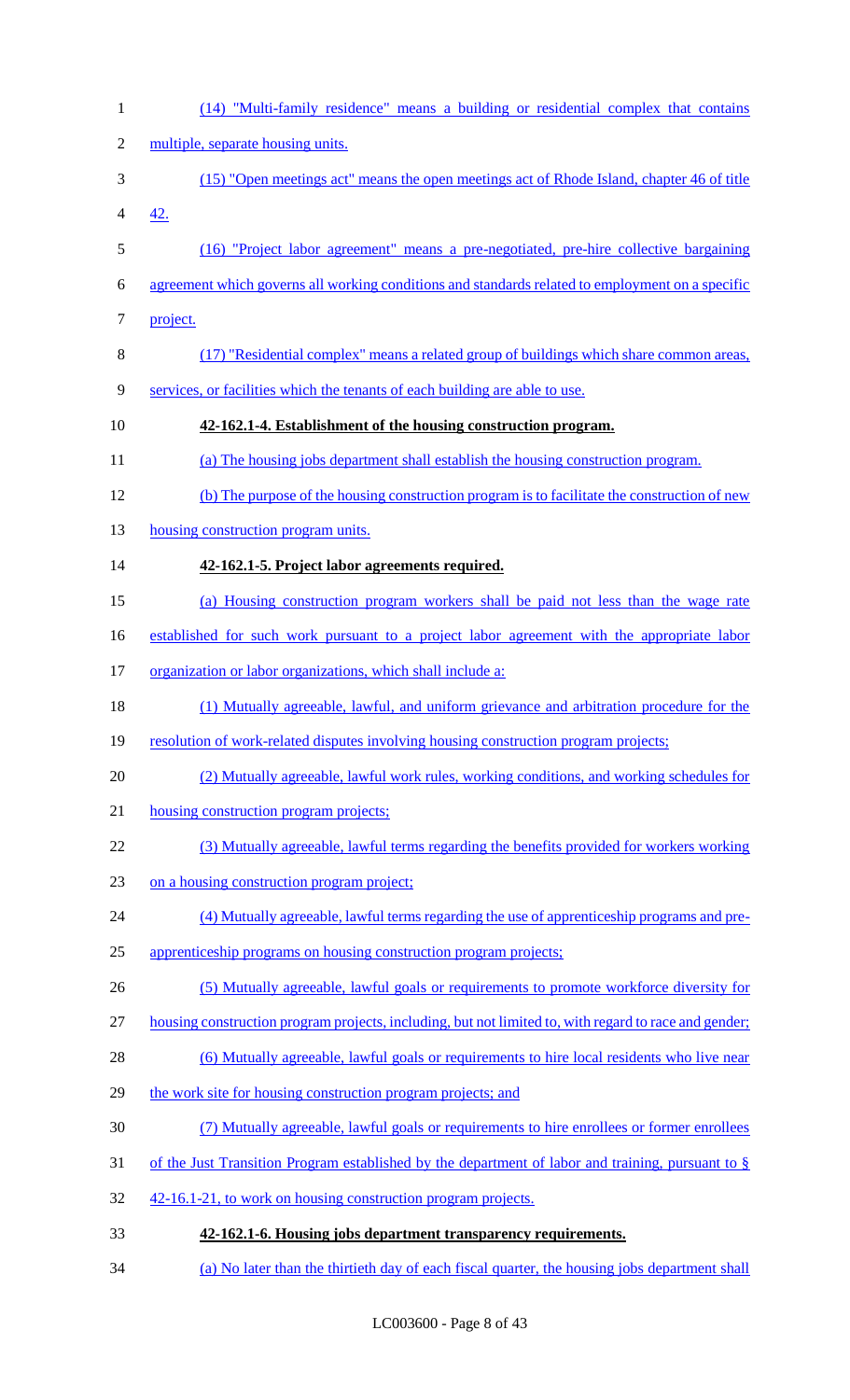| $\mathbf{1}$   | publish a comprehensive report of all the housing construction program projects which were          |
|----------------|-----------------------------------------------------------------------------------------------------|
| $\overline{2}$ | completed during the previous fiscal quarter. This report shall include:                            |
| 3              | (1) The location of each of the housing units built during the previous fiscal quarter;             |
| 4              | (2) The total money spent constructing each individual housing unit that was built during           |
| 5              | the previous fiscal quarter, including a detailed accounting of the money spent on each type of     |
| 6              | construction material for that individual housing unit, and the total labor costs spent on each     |
| 7              | profession of worker who participated in constructing that individual housing unit;                 |
| 8              | (3) The modeled energy performance of each housing unit completed during the previous               |
| 9              | fiscal quarter;                                                                                     |
| 10             | (4) The nameplate generation capacity of any and all photovoltaic solar panels installed on         |
| 11             | or around the premises of each individual housing unit;                                             |
| 12             | (5) A detailed description of the affirmative action measures the department took to                |
| 13             | lawfully ensure diversity within the collective group of housing construction program workers; and  |
| 14             | (6) An evaluation of the success of the affirmative action measures they took to ensure             |
| 15             | diversity among employees.                                                                          |
| 16             | 42-162.1-7. Multi-family residence requirements.                                                    |
| 17             | All housing construction program units must be located within multifamily residence                 |
| 18             | buildings.                                                                                          |
| 19             | 42-162.1-8. Energy efficiency and rooftop solar requirements.                                       |
| 20             | (a) The housing jobs department shall ensure that every housing construction program                |
| 21             | building is designed to:                                                                            |
| 22             | (1) Comply with the requirements necessary to achieve a LEED Gold rating; and                       |
| 23             | (2) Qualify for sixty (60) percent of the available credits in the Energy and Atmosphere            |
| 24             | category of the LEED rating system. This subsection shall not be interpreted to require the housing |
| 25             | jobs department to receive an official LEED certification.                                          |
| 26             | (b) The housing jobs department shall ensure that every housing construction program                |
| 27             | building is equipped with photovoltaic rooftop solar with the largest feasible generation capacity  |
| 28             | appropriately sized for that building, as determined by an Inspector.                               |
| 29             | 42-162.1-9. Rooftop sunlight exposure.                                                              |
| 30             | When siting and designing housing construction program buildings, the housing jobs                  |
|                | department shall make all feasible, lawful, and appropriate efforts to build housing construction   |
| 32             | program buildings in such a way as to maximize their roofs' exposure to sunlight.                   |
| 33             | 42-162.1-10. Just transition and diversity requirements.                                            |
| 34             | (a) When hiring employees, hiring contractors, awarding contracts, designing project labor          |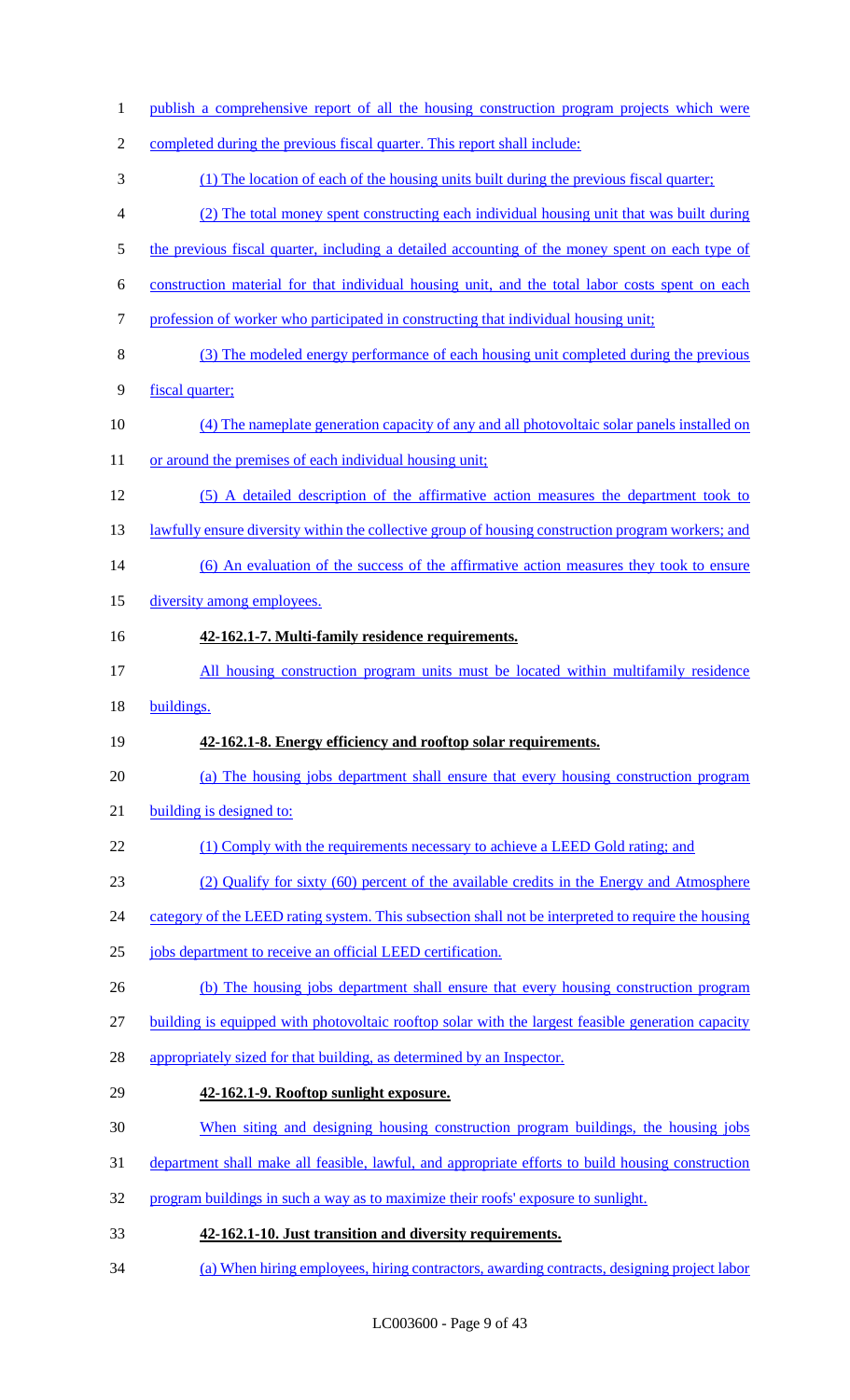agreements, promulgating rules and regulations, and enforcing rules and regulations, the housing jobs department shall: (1) Maximize, to the greatest extent feasible, lawful, and appropriate, in the judgment of the director, the number of housing construction program workers who are enrolled in or who have 5 completed the Just Transition Program administered by the department of labor and training, 6 pursuant to  $\frac{6}{9}$  42-16.1-21; and (2) Maximize, to the greatest extent feasible, lawful, and appropriate, racial and gender equity within the hiring processes for housing construction program workers. (b) Contractors, subcontractors, firms, corporations, partnerships, and all other entities working on housing construction program projects shall, at all times, make good faith efforts to 11 promote workforce diversity for housing construction program projects, including with regard to 12 race and gender. If the director determines that a contractor, subcontractor, firm, corporation, 13 partnership, or other entity is not making good faith efforts to achieve workforce diversity, the 14 director may prohibit that entity from bidding on contracts or being awarded contracts for housing 15 construction program projects for two (2) years. **42-162.1-11. Severability.**  (a) If any provision of this chapter is held invalid, the remainder of this chapter shall not be affected thereby. (b) If the application of any provision of this chapter to any person or circumstance is held invalid, the application of such provision to other persons or circumstances shall not be affected 21 thereby. SECTION 4. Title 42 of the General Laws entitled "STATE AFFAIRS AND GOVERNMENT" is hereby amended by adding thereto the following chapter: 24 CHAPTER 162.2 THE HOUSING CONSTRUCTION PROGRAM UNITS MANAGEMENT ACT **42-162.2-1. Short title.**  This act shall be known as and may be cited as "The Housing Construction Program Units Management Act." **42-162.2-2. Legislative findings.**  (a) Housing is a human right. It is the responsibility of the government of Rhode Island to ensure that every state resident has housing. (b) There is currently an enormous shortage of affordable rental homes in Rhode Island. To address this crisis, Rhode Island must build thousands of new, affordable homes and ensure that 34 they remain affordable.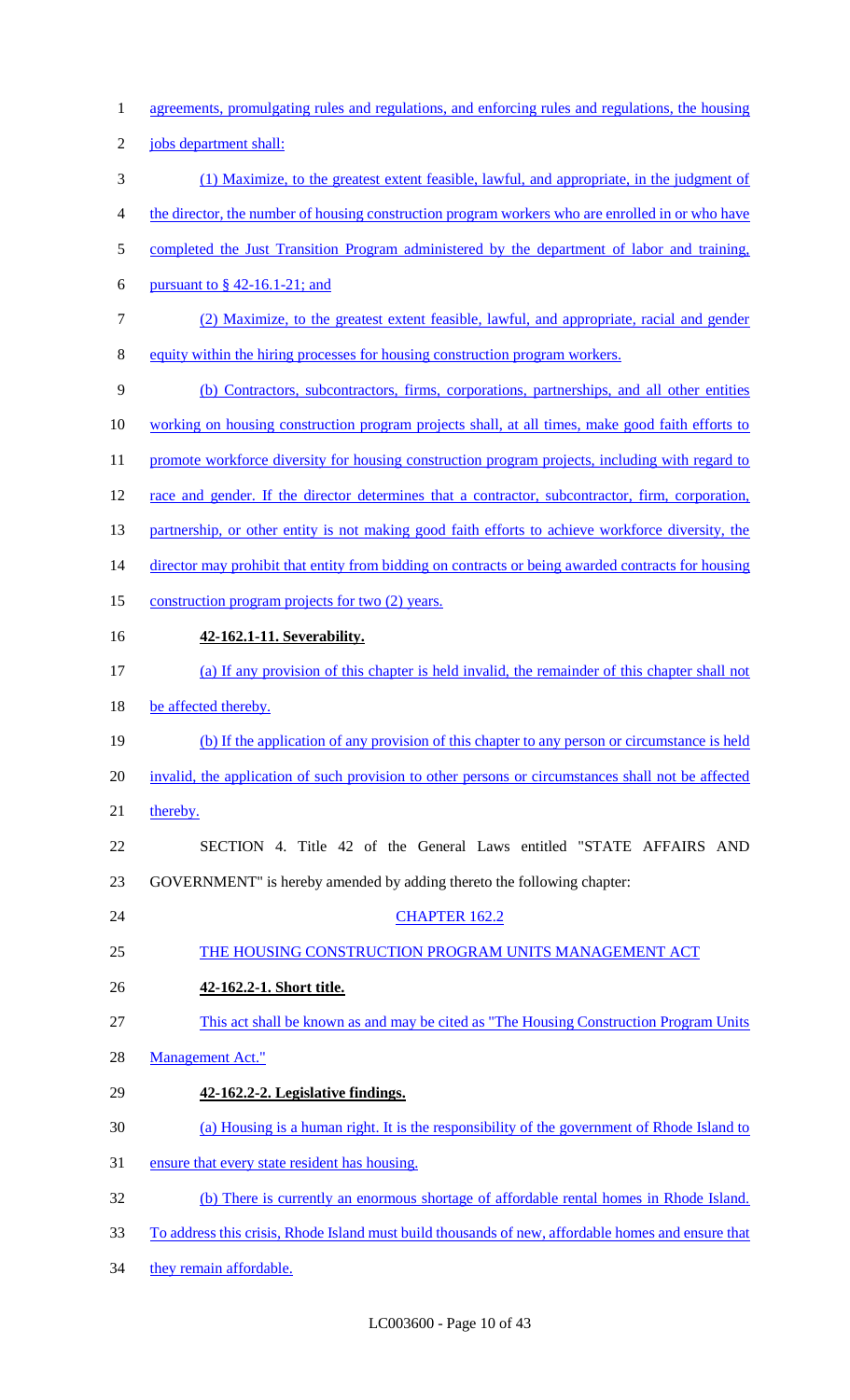| $\mathbf{1}$   | 42-162.2-3. Definitions.                                                                                |
|----------------|---------------------------------------------------------------------------------------------------------|
| $\mathfrak{2}$ | As used in this chapter:                                                                                |
| 3              | (1) "Area median income" means the area median income of the HUD metro area in which                    |
| 4              | the housing construction program unit is located, as calculated by the U.S. Department of Housing       |
| 5              | and Urban Development, using the family size adjustments calculated by the U.S. Department of           |
| 6              | <b>Housing and Urban Development.</b>                                                                   |
| $\tau$         | (2) "Cumulative adjusted gross household income" means the cumulative adjusted gross                    |
| 8              | income of every person in a single household, as reflected on federal income tax returns of the most    |
| 9              | recent year.                                                                                            |
| 10             | (3) "Department" means the housing jobs department.                                                     |
| 11             | (4) "Director" means the director of the housing jobs department.                                       |
| 12             | (5) "Division" means the housing maintenance division.                                                  |
| 13             | (6) "Eight person household area median income" means the area median income of an                      |
| 14             | eight (8) person family in the HUD metro area in which a housing construction program unit is           |
| 15             | located, as calculated by the U.S. Department of Housing and Urban Development.                         |
| 16             | (7) "Fair market monthly rental value" means the monthly rental fee at which a housing                  |
| 17             | construction program unit would be likely to be rented on the open market in Rhode Island, as           |
| 18             | determined by the director, taking into account contemporary market conditions including, but not       |
| 19             | limited to, the relative availability and price of alternative housing options, the size of the housing |
| 20             | construction program unit, and the geographic location of the Housing Construction Program Unit.        |
| 21             | (8) "Five person household area median income" means the area median income of a five                   |
| 22             | (5) person family in the HUD metro area in which a housing construction program unit is located,        |
| 23             | as calculated by the U.S. Department of Housing and Urban Development.                                  |
| 24             | (9) "Four person household area median income" means the area median income of a four                   |
| 25             | (4) person family in the HUD metro area in which a housing construction program unit is located,        |
| 26             | as calculated by the U.S. Department of Housing and Urban Development.                                  |
| 27             | (10) "Housing construction program" means the housing construction program described                    |
| 28             | in § 42-162.1-4.                                                                                        |
| 29             | (11) "Housing construction program building" means any building, which is owned by the                  |
| 30             | department that contains one or more housing construction program units.                                |
| 31             | (12) "Housing construction program unit" means:                                                         |
| 32             | (i) A unit of housing which was created, in whole or in any part, by the housing jobs                   |
| 33             | department;                                                                                             |
| 34             | (ii) A unit of housing which was created, in whole or in any part, by a corporation, firm,              |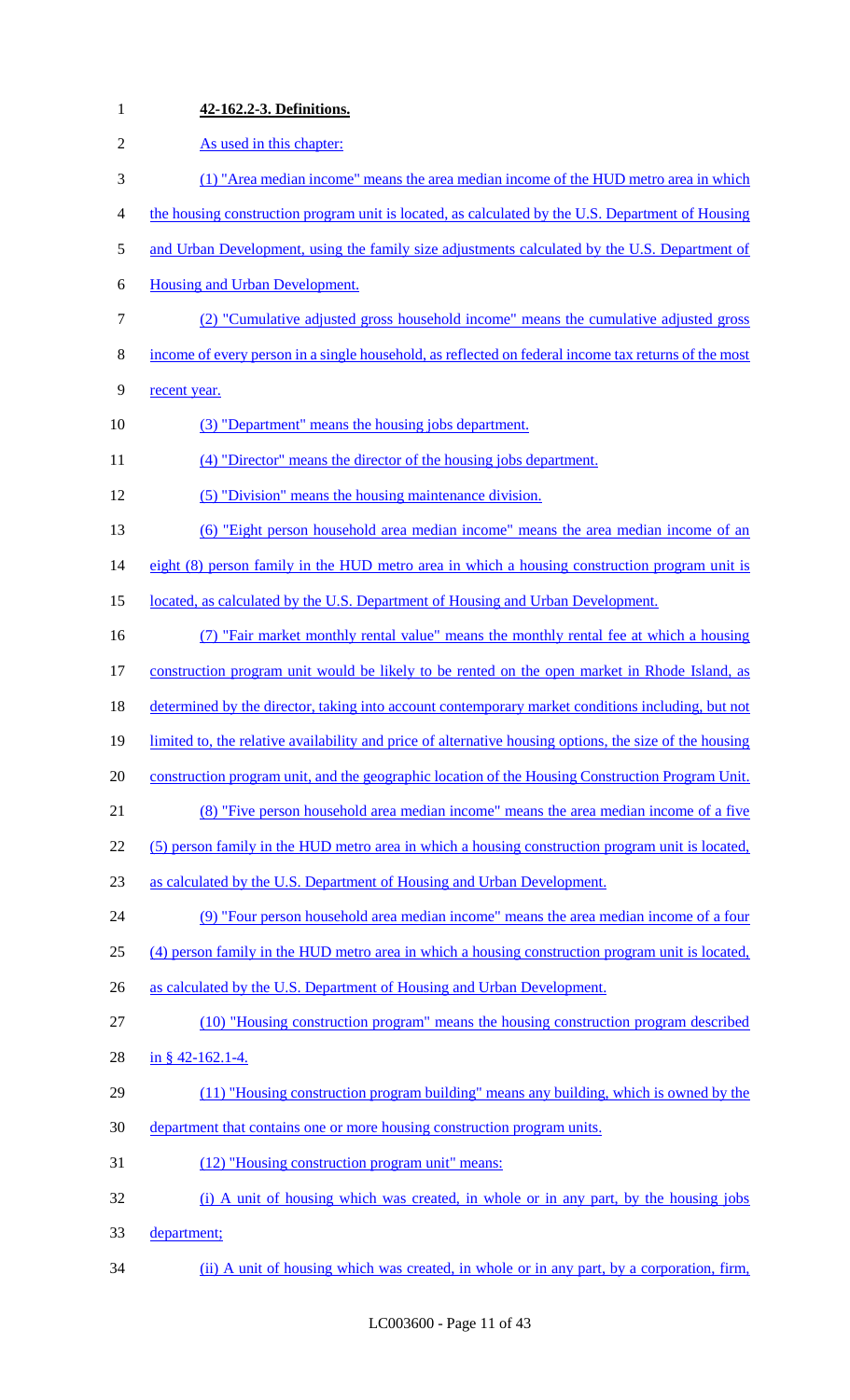| $\mathbf{1}$   | partnership or other entity or person under contract with the housing jobs department, or a         |
|----------------|-----------------------------------------------------------------------------------------------------|
| $\overline{c}$ | subcontractor thereof; or                                                                           |
| 3              | (iii) A unit of housing which was created, in whole or in any part, with money from the             |
| 4              | housing jobs department.                                                                            |
| 5              | (13) "Housing construction program unit tenant" means a person who rents a housing                  |
| 6              | construction program unit.                                                                          |
| 7              | (14) "Housing maintenance program" means the cumulative entirety of any and all rules,              |
| 8              | regulations, contracts, plans, projects, expenditures, and activities completed by the housing jobs |
| 9              | department to maintain, improve, rent, use, or manage any and all housing construction program      |
| 10             | units.                                                                                              |
| 11             | (15) "One person household area median income" means the area median income of a                    |
| 12             | single person family in the HUD metro area in which a housing construction program unit is          |
| 13             | located, as calculated by the U.S. Department of Housing and Urban Development.                     |
| 14             | (16) "Property upkeep and improvement fund" means a separate, restricted funds account              |
| 15             | owned and established by the division, into which the division may deposit money and from which     |
| 16             | the division may withdraw money.                                                                    |
| 17             | (17) "Seven person household area median income" means the area median income of a                  |
| 18             | seven (7) person family in the HUD metro area in which a housing construction program unit is       |
| 19             | located, as calculated by the U.S. Department of Housing and Urban Development.                     |
| 20             | (18) "Six person household area median income" means the area median income of a six                |
| 21             | (6) person family in the HUD metro area in which a housing construction program unit is located,    |
| 22             | as calculated by the U.S. Department of Housing and Urban Development.                              |
| 23             | (19) "Three person household area median income" means the area median income of a                  |
| 24             | three (3) person family in the HUD metro area in which a housing construction program unit is       |
| 25             | located, as calculated by the U.S. Department of Housing and Urban Development.                     |
| 26             | (20) "Two person household area median income" means the area median income of a two                |
| 27             | (2) person family in the HUD metro area in which a housing construction program unit is located,    |
| 28             | as calculated by the U.S. Department of Housing and Urban Development.                              |
| 29             | 42-162.2-4. The housing maintenance division.                                                       |
| 30             | (a) The department shall establish the housing maintenance division.                                |
| 31             | (b) The housing maintenance division shall establish the housing maintenance program.               |
| 32             | (c) The purposes of the housing maintenance program shall be to:                                    |
| 33             | (1) Lease housing construction program units to housing construction program unit tenants;          |
| 34             | (2) Collect monthly rental payments from housing construction program unit tenants;                 |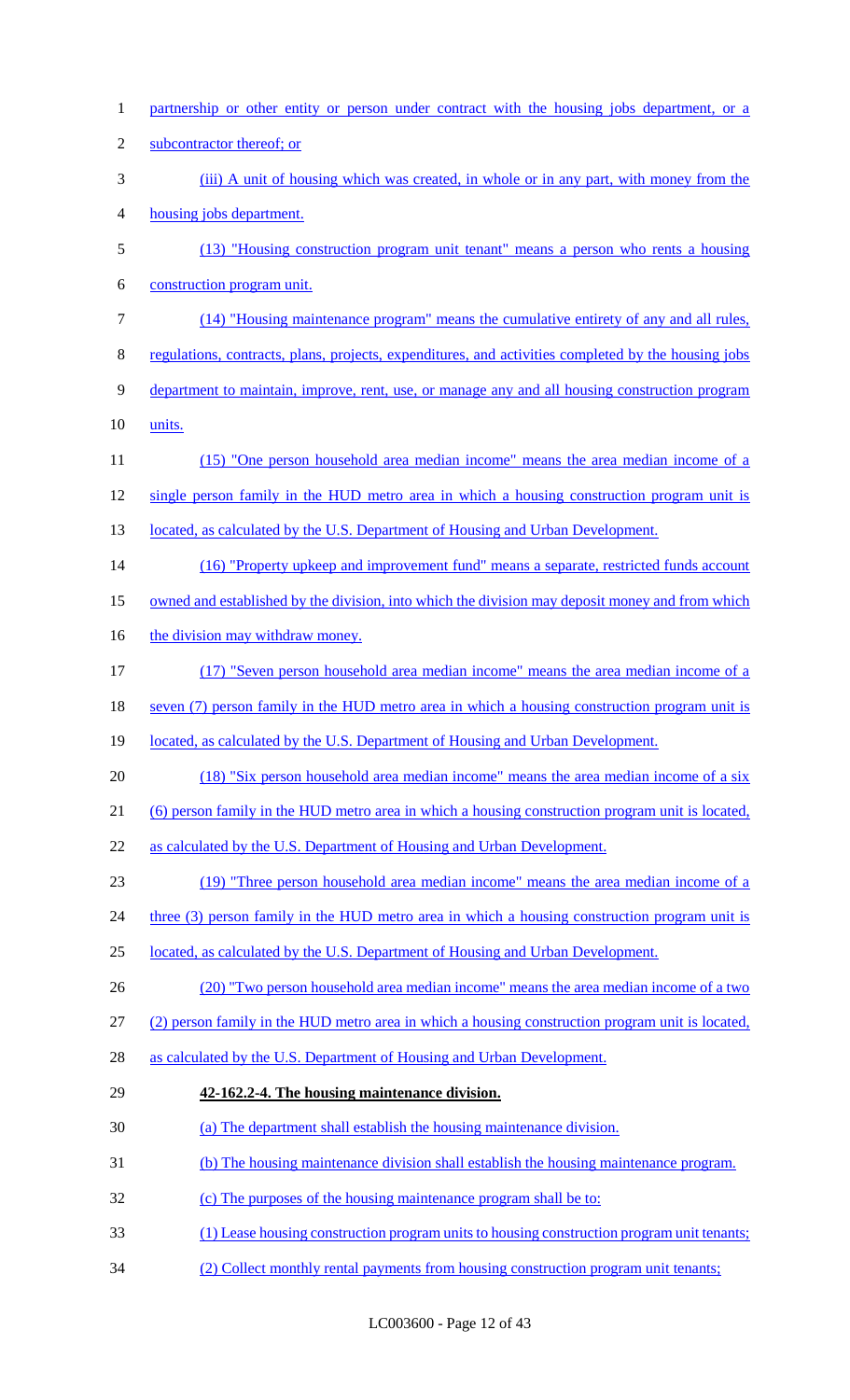(3) Make appropriate repairs, adjustments, and improvements to housing construction

program units;

- (4) Address and seek to resolve complaints and concerns raised by housing construction
- program unit tenants, pertaining to the conditions, habitability, safety, state of repair, and comfort
- of housing construction program units.
- (d) When a housing construction program unit is fully constructed and completed, the department shall transfer full legal ownership of it to the division.
- (e) When a housing construction program building is fully constructed and completed, the
- department shall transfer full legal ownership of it to the division.
- (f) The division shall indefinitely retain legal ownership of every completed housing
- 11 construction program unit and every completed housing construction program building. The
- division may not sell or transfer legal or equitable title of any housing construction program unit
- 13 or any housing construction program building.
- (g) The division shall establish an application process through which Rhode Island
- 15 residents may apply to live in a housing construction program unit.
- 16 (h) The division shall collect rental payments from housing construction program unit
- tenants, ensure that appropriate repairs, adjustments, and improvements are made to housing
- 18 construction program units, and address tenant complaints pertaining to the conditions, habitability,
- 19 and comfort of housing construction program units.
- (i) The rental payments made by housing construction program unit tenants shall be
- 21 collected directly by employees of the division, not by other individuals, groups, contractors,
- 22 subcontractors, or corporations.
- (j) Repairs, adjustments, and improvements to the housing construction program units may
- 24 be made by employees of the division or by other individuals, groups, contractors, subcontractors,
- or corporations under contract with the division.
- 26 (k) The division shall develop and implement an affirmative action plan to lawfully ensure
- diversity among the collective group of employees of the division, including with regard to race,
- 28 color, national origin, religion, sex, sexual orientation, gender identity or expression, marital status,
- 29 military status as a veteran with an honorable discharge or an honorable or general administrative
- discharge, service member in the armed forces, country of ancestral origin, disability, age, housing
- status, familial status, or immigration status.
- **42-162.2-5. Mixed-income bifurcation.**
- (a) All housing construction program units shall be divided into two (2) categories:
- (1) Set rate units; and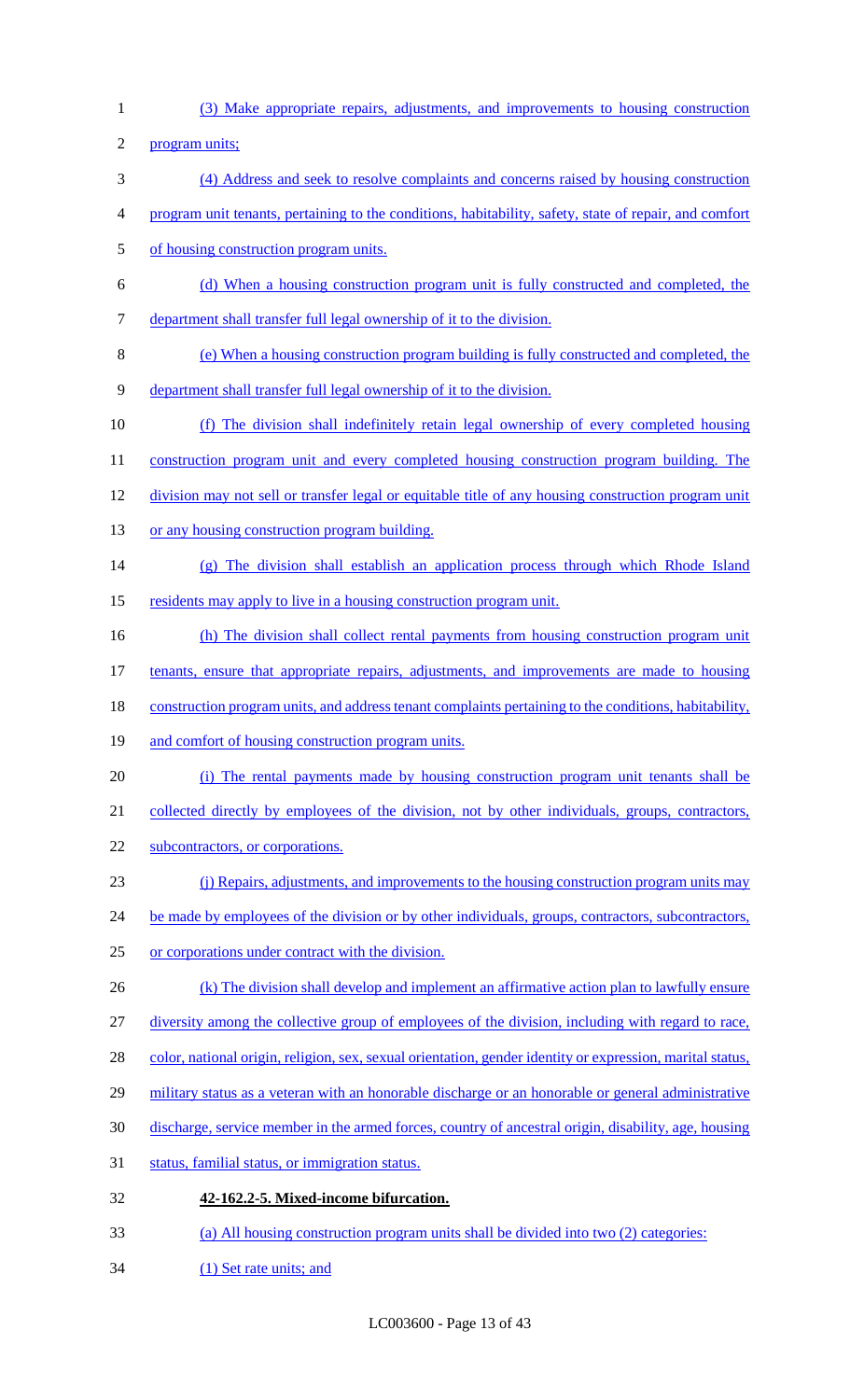- (2) Market rate units. Every housing construction program unit must be in one of the two
- (2) categories at all times. A housing construction program unit may, at different times, be in
- different categories and may switch back and forth at the discretion of the director, provided that
- each housing construction program unit may only be in one category at any given time.
- (b) At all times, no fewer than fifty five (55%) percent, and no more than sixty (60%) percent, of the total housing construction program units in each housing construction program 7 building shall be set rate units.
- 

# **42-162.2-6. Value of housing construction program units.**

 (a) The director shall ensure that the fair market monthly rental value of each housing 10 construction program unit intended for a single occupant is between two and one half (2.5%) percent of one person household area median income and three (3%) percent of one person 12 household area median income, at the time that housing construction program unit is completed.

- (b) The director shall ensure that the fair market monthly rental value of each housing 14 construction program unit intended for two (2) occupants is between two and one half (2.5%) percent of one person household area median income and three (3%) percent of two (2) person
- 16 household area median income, at the time that housing construction program unit is completed.
- (c) The director shall ensure that the fair market monthly rental value of each housing construction program unit intended for three (3) occupants is between two and one half (2.5%) percent of one person household area median income and three (3%) percent of three (3) person household area median income, at the time that housing construction program unit is completed.

 (d) The director shall ensure that the fair market monthly rental value of each housing construction program unit intended for four (4)occupants is between two and one half (2.5%) percent of one person household area median income and three (3%) percent of four (4) person

24 household area median income, at the time that housing construction program unit is completed.

 (e) The director shall ensure that the fair market monthly rental value of each housing 26 construction program unit intended for five (5) occupants is between two and one half (2.5%) percent of one person household area median income and three (3%) percent of five (5) person 28 household area median income, at the time that housing construction program unit is completed.

- (f) The director shall ensure that the fair market monthly rental value of each housing construction program unit intended for six (6) occupants is between two and one half (2.5%) percent of one person household area median income and three (3%) percent of six (6) person household area median income, at the time that housing construction program unit is completed.
- (g) The director shall ensure that the fair market monthly rental value of each housing
- construction program unit intended for seven (7) occupants is between two and one half (2.5%)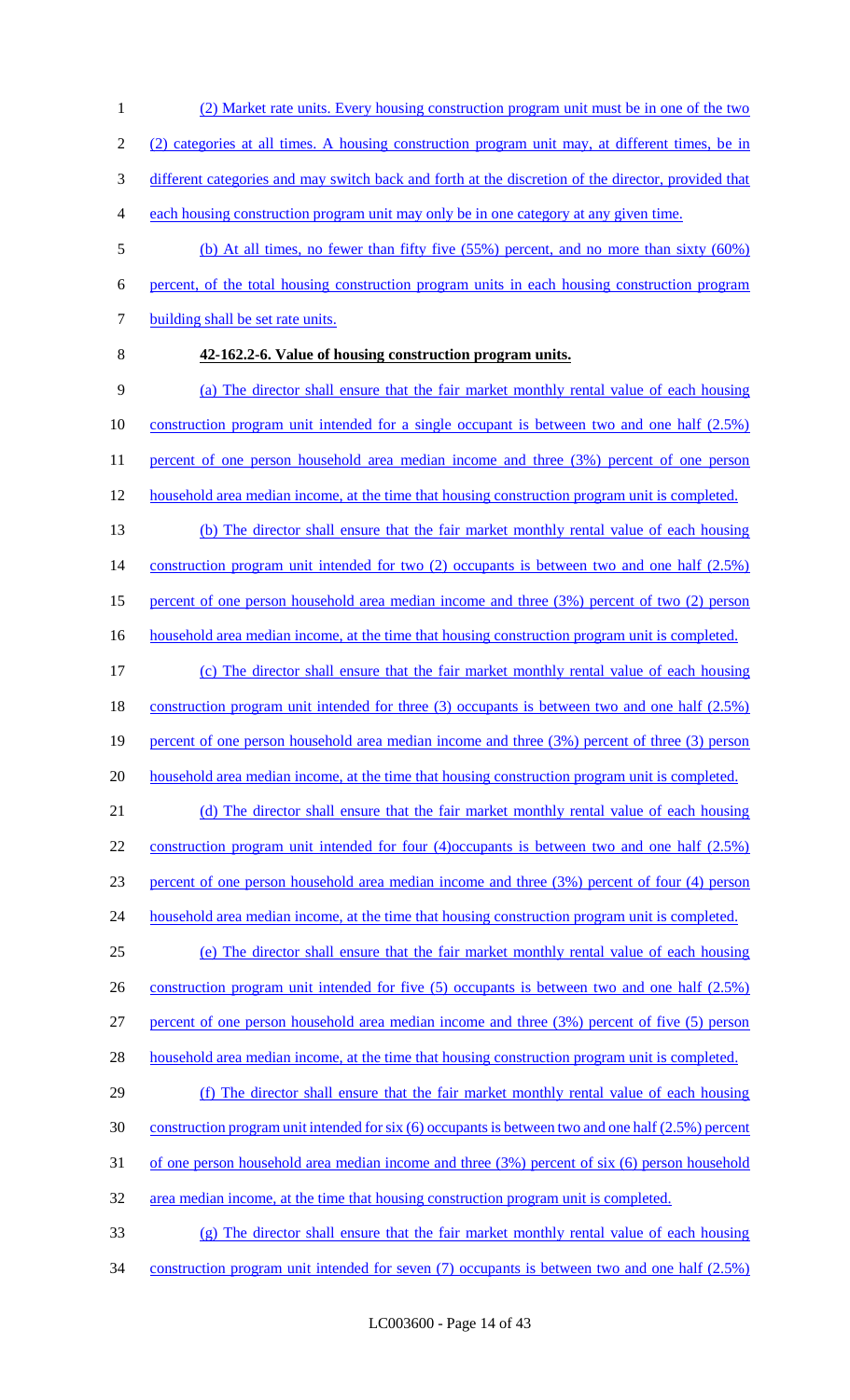1 percent of one person household area median income and three (3%) percent of seven (7) person household area median income, at the time that housing construction program unit is completed. (h) The director shall ensure that the fair market monthly rental value of each housing construction program unit intended for eight (8) occupants is between two and one half (2.5%) 5 percent of one person household area median income and three (3%) percent of eight (8) person household area median income, at the time that housing construction program unit is completed. **42-162.2-7. Eligibility to live in a set rate unit.**  (a) Persons who are part of a single person household and whose cumulative adjusted gross household income does not exceed seventy (70%) percent of the one person household area median income are eligible to become tenants of set rate units. (b) Persons who are part of a two (2) person household and whose cumulative adjusted gross household income does not exceed seventy (70%) percent of the two (2) person household 13 area median income are eligible to become tenants of set rate units. (c) Persons who are part of a three (3) person household and whose cumulative adjusted gross household income does not exceed seventy (70%) percent of the three (3) person household 16 area median income are eligible to become tenants of set rate units. (d) Persons who are part of a four (4) person household and whose cumulative adjusted 18 gross household income does not exceed seventy (70%) percent of the four (4) person household area median income are eligible to become tenants of set rate units. (e) Persons who are part of a five (5) person household and whose cumulative adjusted gross household income does not exceed seventy (70%) percent of the five (5) person household area median income are eligible to become tenants of set rate units. (f) Persons who are part of a six (6) person household and whose cumulative adjusted gross 24 household income does not exceed seventy (70%) percent of the six (6) person household area median income are eligible to become tenants of set rate units. (g) Persons who are part of a seven (7) person household and whose cumulative adjusted gross household income does not exceed seventy (70%) percent of the seven (7) person household area median income are eligible to become tenants of set rate units. (h) Persons who are part of an eight (8) person household and whose cumulative adjusted gross household income does not exceed seventy (70%) percent of the eight (8) person household area median income are eligible to become tenants of set rate units. **42-162.2-8. Applying to live in a set rate unit.**  (a) The division shall create a set rate unit application for applicants to use to apply to rent 34 a set rate unit.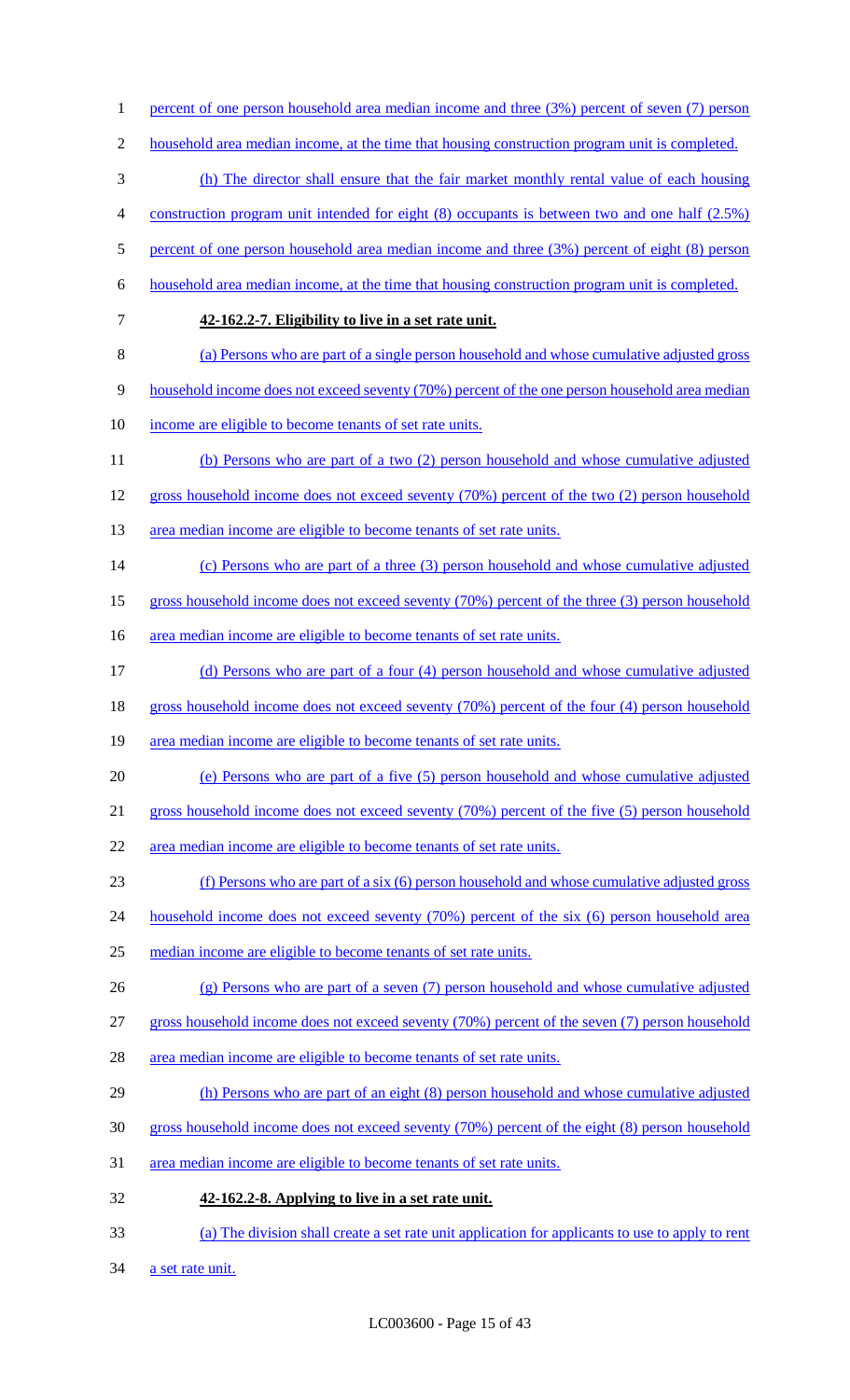| $\mathbf{1}$   | (b) The set rate unit application shall be easily accessible on the website of the housing           |
|----------------|------------------------------------------------------------------------------------------------------|
| $\mathfrak{2}$ | jobs department. Applicants shall be given the option of submitting their Set rate unit application  |
| 3              | electronically on the website of the housing jobs department. Visitors to the website of the housing |
| 4              | jobs department shall be able to download and print as many copies of the set rate unit application  |
| 5              | as they wish. The housing jobs department shall also establish a system through which applicants     |
| 6              | can easily and conveniently submit non-electronic, paper versions of the set rate unit application.  |
| $\tau$         | (c) The set rate unit application shall be available in English and in any other language            |
| 8              | spoken by at least ten (10) percent of the population of the state of Rhode Island, as determined by |
| 9              | the U.S. Census Bureau.                                                                              |
| 10             | (d) The division shall develop an equitable and fair system through which to offer available         |
| 11             | set rate units to eligible applicants.                                                               |
| 12             | (e) If the number of eligible applicants exceeds the number of available housing                     |
| 13             | construction program units, the division shall establish a waiting list for the remaining applicants |
| 14             | who have not yet received set rate units. Applicants on the waiting list shall be kept regularly     |
| 15             | apprised of their position on the waiting list, no less frequently than once every two (2) months.   |
| 16             | 42-162.2-9. Set rate unit affordability.                                                             |
| 17             | (a) The director shall determine the monthly rental fee for any set rate unit.                       |
| 18             | (b) The monthly rental fee for any set rate unit shall not exceed one-twelfth (1/12) of twenty       |
| 19             | percent (20%) of the occupants' cumulative household adjusted gross income, except that the          |
| 20             | monthly rental fee for any set rate unit shall not be less than three hundred thirty-three dollars   |
| 21             | (\$333). The monthly rental fee shall include the cost of utilities.                                 |
| 22             | 42-162.2-10. Market rate units.                                                                      |
| 23             | (a) The director shall determine the monthly rental fee for any market rate unit.                    |
| 24             | (b) The director shall set the monthly rental fee for any market rate unit at the fair market        |
| 25             | monthly rental value of that unit, except that the director may adjust the monthly rental fee when   |
| 26             | the director deems doing so is appropriate.                                                          |
| 27             | 42-162.2-11. Property upkeep and improvement fund.                                                   |
| 28             | (a) The division shall establish a restricted funds account which shall be known as the              |
| 29             | property upkeep and improvement fund.                                                                |
| 30             | (b) The rental fees collected from the housing construction program unit tenants shall be            |
| 31             | deposited directly into the property upkeep and improvement fund.                                    |
| 32             | (c) Money in the property upkeep and improvement fund shall only be used to:                         |
| 33             | (1) Maintain housing construction program units, housing construction program buildings,             |
| 34             | or the adjacent land;                                                                                |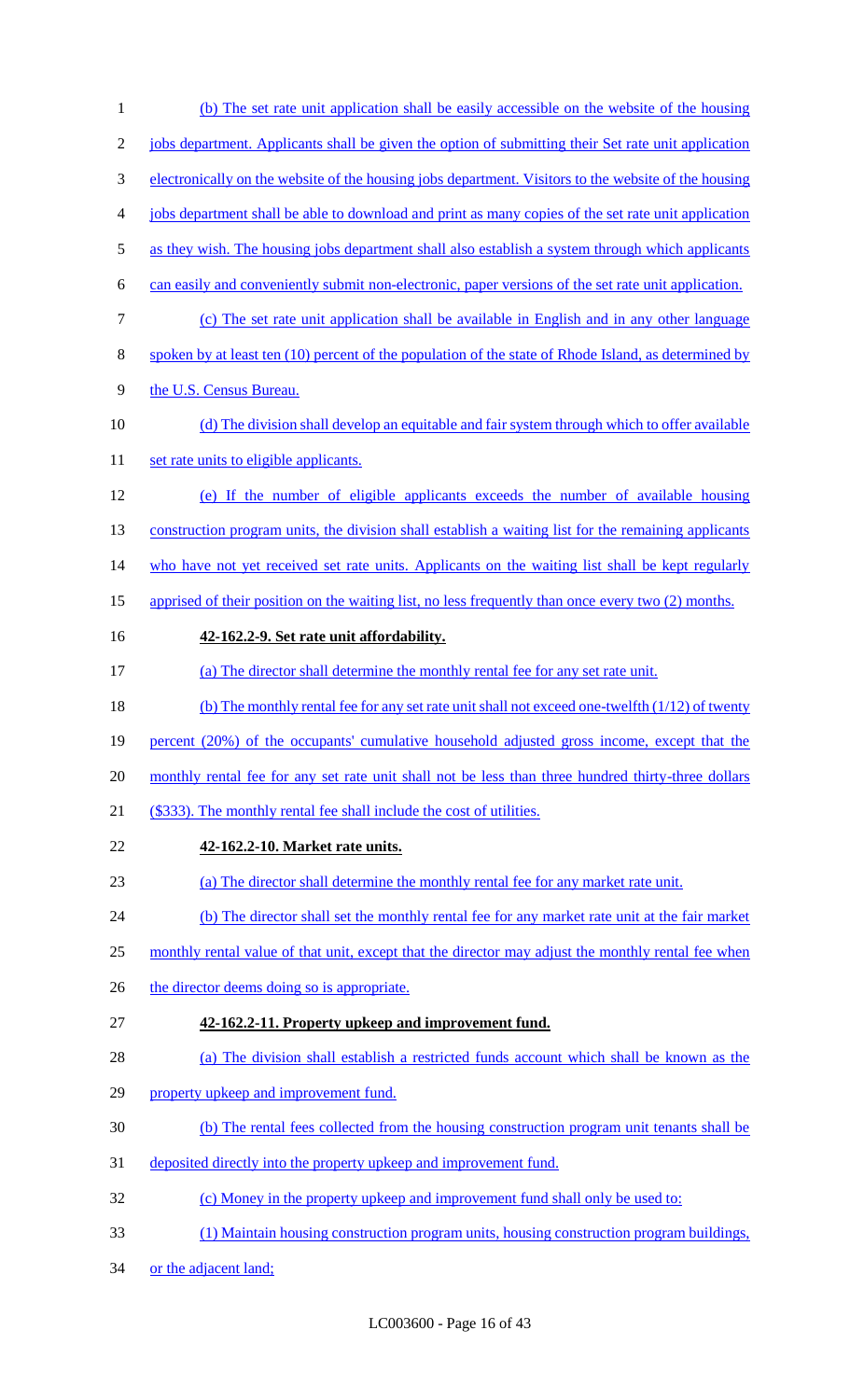| $\mathbf{1}$   | (2) Make repairs to housing construction program units or housing construction program                 |
|----------------|--------------------------------------------------------------------------------------------------------|
| $\overline{2}$ | buildings; or                                                                                          |
| 3              | (3) Make improvements to housing construction program units, housing construction                      |
| 4              | program buildings, or the adjacent land.                                                               |
| 5              | (d) The director shall determine how to spend the money in the property upkeep and                     |
| 6              | improvement fund, in accordance with the provisions of this chapter. The director may delegate         |
| 7              | this authority to an employee or employees of the division.                                            |
| 8              | 42-162.2-12. Severability.                                                                             |
| 9              | (a) If any provision of this chapter is held invalid, the remainder of this chapter shall not          |
| 10             | be affected thereby.                                                                                   |
| 11             | (b) If the application of any provision of this chapter to any person or circumstance is held          |
| 12             | invalid, the application of such provision to other persons or circumstances shall not be affected     |
| 13             | thereby.                                                                                               |
| 14             | SECTION 5. Title 42 of the General Laws entitled "STATE AFFAIRS AND                                    |
| 15             | GOVERNMENT" is hereby amended by adding thereto the following chapter:                                 |
| 16             | <b>CHAPTER 162.3</b>                                                                                   |
| 17             | THE SOLAR JOBS ACT                                                                                     |
| 18             | 42-162.3-1. Short title.                                                                               |
| 19             | This act shall be known and shall be cited as "The Solar Jobs Act."                                    |
| 20             | 42-162.3-2. Legislative findings.                                                                      |
| 21             | (a) Thousands of low-income Rhode Island residents lose access to electricity each year                |
| 22             | because they cannot afford to pay their utility bills.                                                 |
| 23             | (b) Distributed generation, such as rooftop photovoltaic solar panels, obviates the need to            |
| 24             | build new, expensive electricity distribution infrastructure, such as transmission lines, substations, |
| 25             | and transformers. Once built, the cost of new electricity distribution infrastructure is passed onto   |
| 26             | rate-payers. Installing distributed generation on some homes, therefore, reduces electricity rates for |
| 27             | all utility rate-payers in the state.                                                                  |
| 28             | (c) Climate change poses a severe threat to every Rhode Island resident. Climate change is             |
| 29             | drastically accelerated by human activity, particularly activities that emit greenhouse gases.         |
|                |                                                                                                        |
| 30             | (d) Installing distributed generation, such as solar panels, on homes will dramatically                |
| 31             | reduce Rhode Island's greenhouse gas emissions.                                                        |
| 32             | (e) Project labor agreements help protect workers by ensuring fair wages, working                      |
| 33             | conditions, and salaries.                                                                              |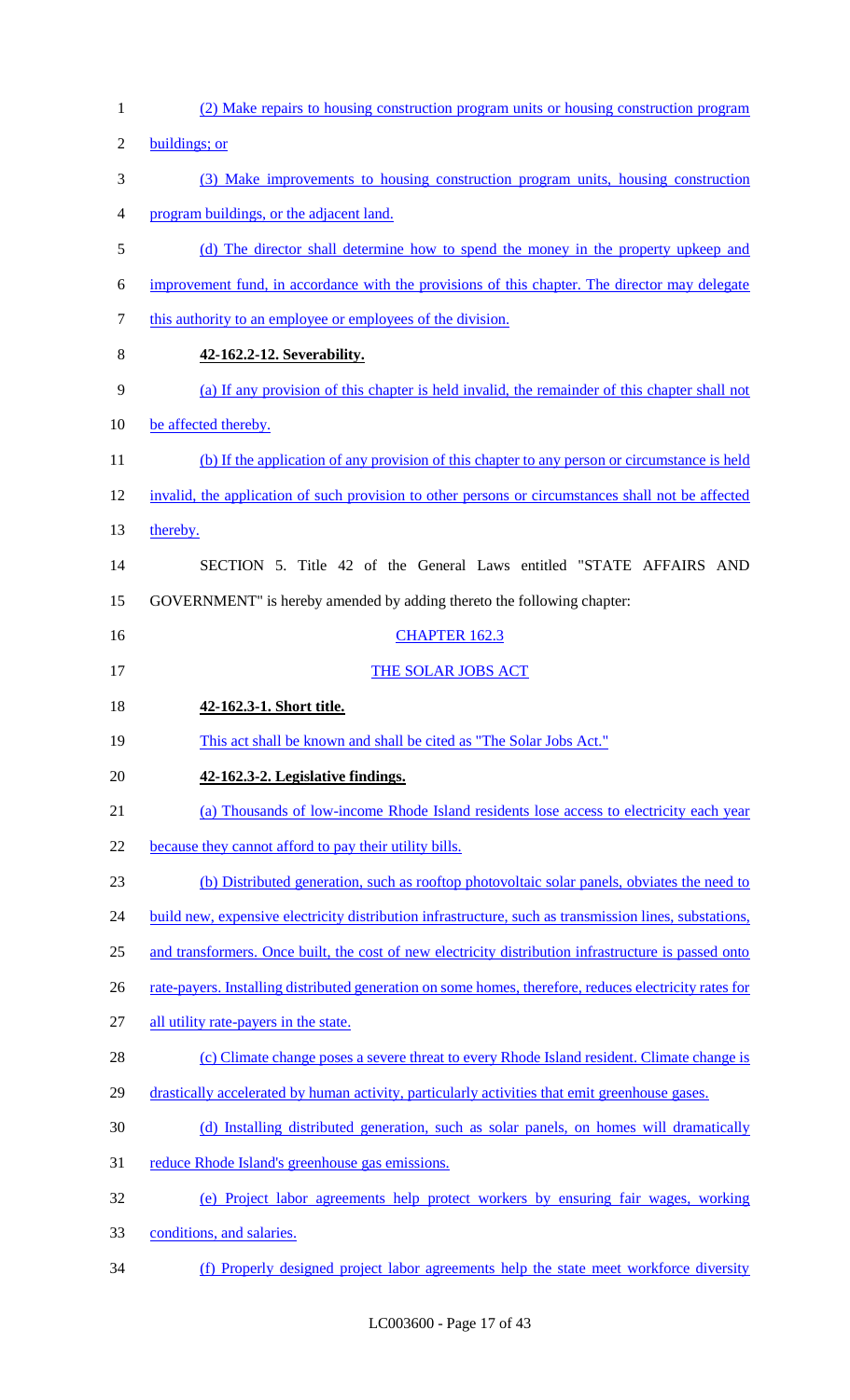1 goals.

| $\mathfrak{2}$   | (g) Project labor agreements are necessary for installing solar panels due to the complexity       |
|------------------|----------------------------------------------------------------------------------------------------|
| 3                | of the work.                                                                                       |
| $\overline{4}$   | (h) Project labor agreements provide the state with a guarantee that public works projects         |
| 5                | will be completed with highly skilled and safely trained workers.                                  |
| 6                | (i) Project labor agreements provide for peaceful, orderly, and mutually binding procedures        |
| $\boldsymbol{7}$ | for resolving labor issues, preventing significant lost-time on construction projects.             |
| $8\,$            | (j) Project labor agreements allow public agencies to predict more accurately the actual           |
| $\mathbf{9}$     | cost of the projects.                                                                              |
| 10               | (k) To address the climate crisis, and to reduce utility bills, Rhode Island must install          |
| 11               | photovoltaic solar panels on the roofs of tens of thousands of homes in Rhode Island using project |
| 12               | labor agreements.                                                                                  |
| 13               | 42-162.3-3. Definitions.                                                                           |
| 14               | (a) As used in this chapter:                                                                       |
| 15               | (1) "Census tract" means a census tract as identified by the U.S. Census Bureau.                   |
| 16               | (2) "Cumulative adjusted gross household income" means the cumulative adjusted gross               |
| 17               | income of every                                                                                    |
| 18               | (3) "Department" means the housing jobs department.                                                |
| 19               | (4) "Director" means the director of the housing jobs department.                                  |
| 20               | (5) "Free solar power applicant" means an individual who has submitted a free solar power          |
| 21               | application.                                                                                       |
| 22               | (6) "Free solar power application" means a free solar power application, as provided in $\S$       |
| 23               | $42 - 162.3 - 5.$                                                                                  |
| 24               | "Free solar power multi-family residence application" means a free solar power                     |
| 25               | application for a selected housing unit building which is a multifamily residence.                 |
| 26               | (8) "Free solar power single family residence application" means a free solar power                |
| 27               | application for a selected housing unit building which is a single family residence.               |
| 28               | (9) "Housing construction program building" means any building, which is owned by the              |
| 29               | department that contains one or more housing construction program units.                           |
| 30               | (10) "Housing construction program unit" means:                                                    |
| 31               | (i) A unit of housing which was created, in whole or in any part, by the housing jobs              |
| 32               | department;                                                                                        |
| 33               | (ii) A unit of housing which was created, in whole or in any part, by a corporation, firm,         |
| 34               | partnership or other entity or person under contract with the housing jobs department, or a        |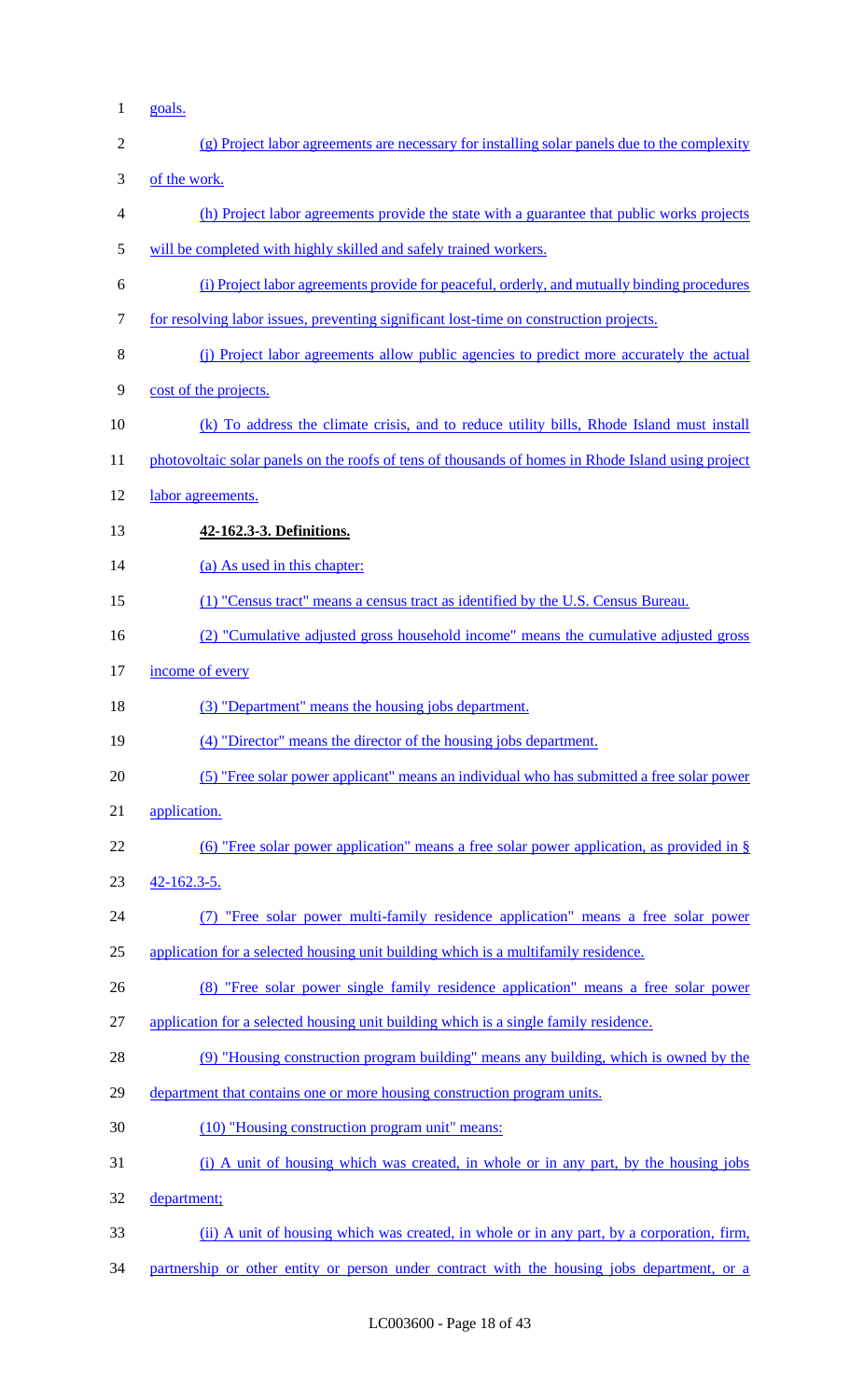subcontractor thereof; or 2 (iii) A unit of housing which was created, in whole or in any part, with money from the housing jobs department. (11) "Housing unit building" means the physical structure of a single family residence or a multifamily residence, and the land on which a single family residence or multifamily residence is located. 7 (12) "Inspector" means a person qualified to: (i) Inspect housing units to accurately assess whether a rooftop photovoltaic solar panel system could be safely installed on a housing unit, including by taking into account: 10 (A) Whether the roof can safely support the weight of a photovoltaic solar panel system; (B) Whether installation workers can safely access the roof and install the solar panels 12 without undue hazard; and (C) Any other safety considerations that, in the judgment of the director, ought to be 14 considered when determining whether a photovoltaic solar panel system can be safely installed on 15 a housing unit. 16 (D) Accurately assess the most appropriate location of a photovoltaic solar panel system 17 on a housing unit, taking into account both safety considerations and the relative exposure to 18 sunlight of different possible locations on the housing unit. (ii) Accurately assess the highest nameplate generation capacity that could be safely installed on a housing unit. (iii) Accurately assess the most appropriate type of solar panel system to install on the roof 22 of a housing unit or on any other part of the property owned or rented by the housing unit's occupant, including with respect to size, shape, manufacturer, nameplate generation capacity, wiring, and any 24 other relevant solar panel features. (13) "Multi-family residence building" means a building or residential complex that 26 contains multiple, separate housing units. (14) "Project labor agreement" means a pre-negotiated, pre-hire collective bargaining agreement which governs all working conditions and standards related to employment on a specific project. (15) "Routine maintenance, upkeep, and repairs" refers to maintenance, upkeep, and repairs that: (i) Are ordinarily expected to be necessary or foreseeable in the standard life cycle of a solar panel system; and (ii) Were not caused by the fault, sabotage, or negligence of the housing unit owner.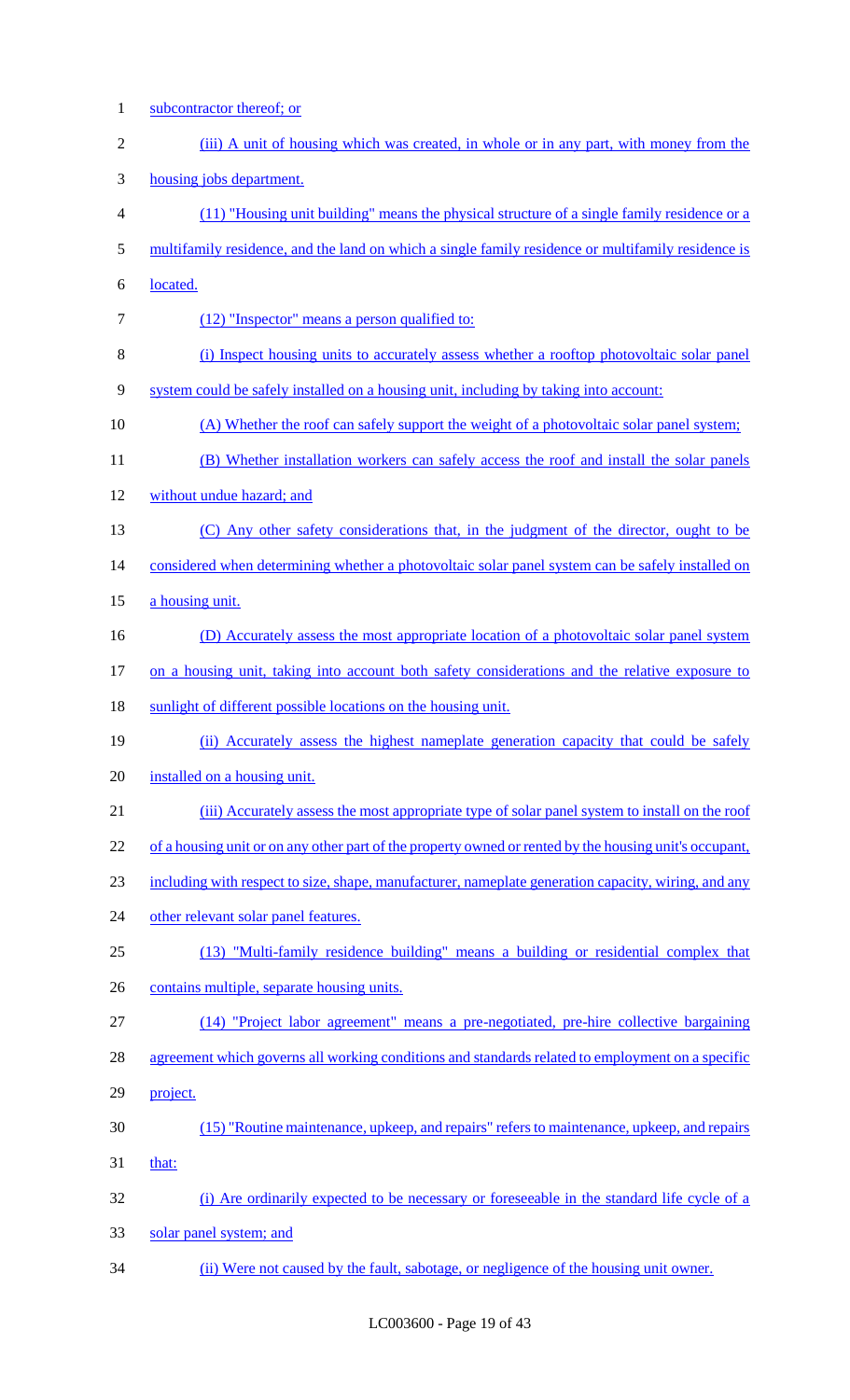| $\mathbf{1}$   | (16) "Safety and feasibility certification" means the safety and feasibility certification           |
|----------------|------------------------------------------------------------------------------------------------------|
| $\overline{2}$ | issued by an inspector, as provided in $\S$ 42-162.3-6.                                              |
| 3              | (17) "Selected housing unit building" means the housing unit building on which a free solar          |
| 4              | power applicant has applied to have a photovoltaic rooftop solar panel system installed.             |
| 5              | (18) "Single family residence" means a house that is intended to be occupied by a single             |
| 6              | household.                                                                                           |
| 7              | (19) "Solar installation contract" means the solar installation contract provided in $\S$ 42-        |
| 8              | $162.3 - 7.$                                                                                         |
| 9              | (20) "Solar jobs program" means the cumulative entirety of any and all rules, regulations,           |
| 10             | contracts, plans, projects, expenditures, and activities completed by the housing jobs department to |
| 11             | install photovoltaic solar panel systems on housing units which are not Housing Construction         |
| 12             | Program Units.                                                                                       |
| 13             | (21) "Solar jobs program project" means an installation of a photovoltaic solar panel system         |
| 14             | on a housing unit under the solar jobs program, or a series of such installations.                   |
| 15             | (22) "Solar jobs program worker" means any worker, including employees, contractors,                 |
| 16             | and subcontractors who perform work as part of the solar jobs program, under contract with the       |
| 17             | housing jobs department.                                                                             |
| 18             | 42-162.3-4. Solar jobs program.                                                                      |
|                |                                                                                                      |
| 19             | (a) The housing jobs department shall establish the solar jobs program.                              |
| 20             | (b) The purpose of the solar jobs program is to install photovoltaic solar panel systems on          |
| 21             | housing unit buildings.                                                                              |
| 22             | 42-162.3-5. Solar panel installation application process.                                            |
| 23             | (a) The housing jobs department shall create a simple and convenient free solar power                |
| 24             | application, with which individuals can apply to receive a rooftop photovoltaic solar panel system   |
| 25             | installed on a housing unit building which they own.                                                 |
| 26             | (b) The free solar power application shall be named and called the "free solar power                 |
| 27             | application" in all official, public communications made by the housing jobs department and its      |
| 28             | employees and agents.                                                                                |
| 29             | (c) Free solar power applicants whose selected housing unit building is a single family              |
| 30             | residence shall provide the following information in their free solar power application:             |
| 31             | (1) Their name;                                                                                      |
| 32             | (2) The address of their selected housing unit building;                                             |
| 33             | (3) Their cumulative adjusted gross household income;                                                |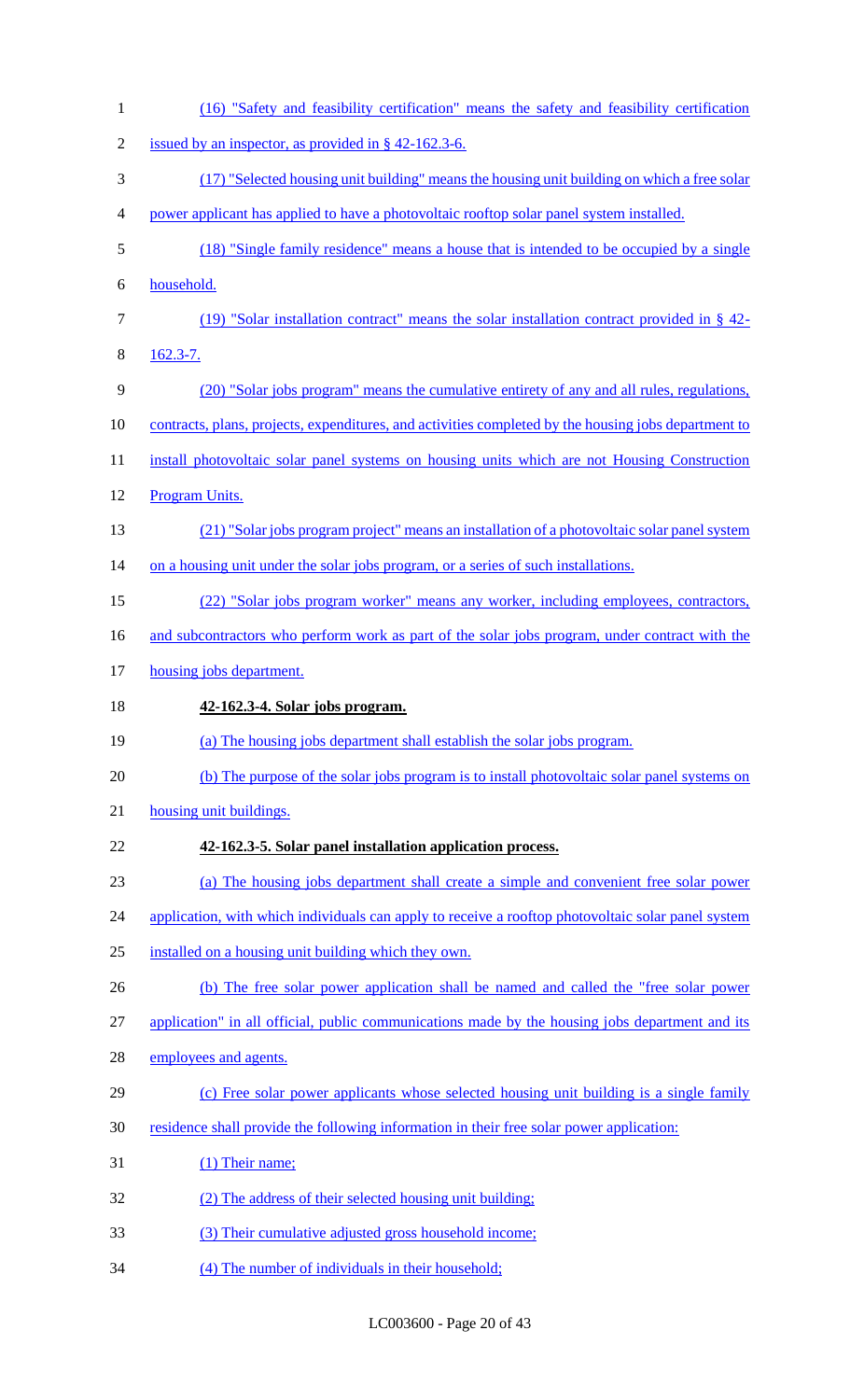(5) Whether they would prefer to have a solar panel system installed on the roof, or whether they would prefer to have a solar panel system installed on another part of the property, or whether 3 they have no preference; (6) Whether they have the legal right to allow a photovoltaic solar panel system to be installed on the selected housing unit building; and (7) Any other question that the director deems appropriate to include on the application. (d) Free solar power applicants whose selected housing unit building is a multifamily residence, shall provide the following information in their free solar power application: (1) Their name; 10 (2) The address of their selected housing unit building; (3) Whether they would prefer to have a solar panel system installed on the roof, or whether 12 they would prefer to have a solar panel system installed on another part of the property, or whether 13 they have no preference; (4) Whether they have the legal right to allow a photovoltaic solar panel system to be installed on the selected housing unit building; and (5) Any other question that the director deems appropriate to include on the application. (e) The free solar power application shall be easily accessible on the website of the housing jobs department. Applicants shall be given the option of submitting their free solar power 19 application electronically on the website of the housing jobs department. Visitors to the website of 20 the housing jobs department shall be able to download and print as many copies of the free solar 21 power application as they wish. The housing jobs department shall also establish a program through 22 which applicants can easily and conveniently submit non-electronic, paper versions of the free solar installation application. (f) The free solar power application shall be available in English and in any other language 25 spoken by at least ten (10) percent of the state of Rhode Island, as determined by the U.S. Census Bureau. (g) Individuals shall be ineligible to submit a free solar power application if they lack the legal right to permit a photovoltaic solar panel system to be installed on their housing unit. **42-162.3-6. Inspection and certification.**  (a) The housing jobs department shall send an Inspector to the selected housing unit building of any individual who has submitted a free solar power application, provided that the individual is eligible to submit a free solar power application and their application, in the determination of the director, is reasonably likely to be approved. The inspector shall arrive at the selected housing unit building at a time to which the free solar power applicant has agreed. The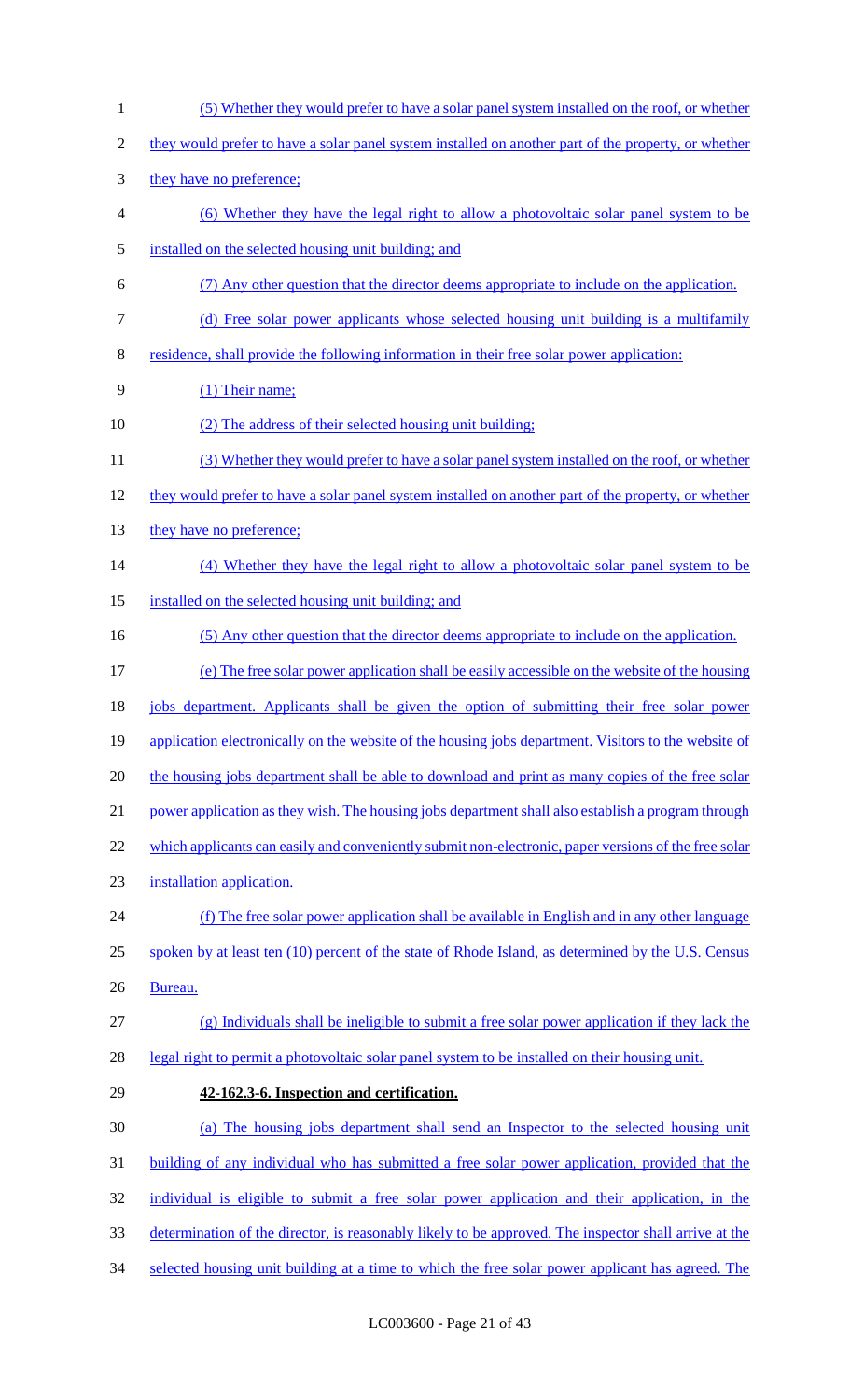| $\mathbf{1}$   | inspector shall inspect the selected housing unit building to assess whether a photovoltaic solar        |
|----------------|----------------------------------------------------------------------------------------------------------|
| $\overline{c}$ | panel system could be safely installed on the selected housing unit building. In order to determine      |
| 3              | whether a photovoltaic solar panel system could safely be installed on the selected housing unit         |
| 4              | building, the inspector shall consider:                                                                  |
| 5              | (1) Whether the roof or another area of the property can safely support the weight of a                  |
| 6              | photovoltaic solar panel system;                                                                         |
| $\tau$         | (2) Whether installation workers can safely access the roof or another area of the property              |
| 8              | to install solar panels without undue hazard;                                                            |
| 9              | (3) Any other safety considerations that the Inspector deems appropriate; and                            |
| 10             | (4) Any other safety considerations that the director has instructed the Inspector to                    |
| 11             | consider.                                                                                                |
| 12             | (b) After completing the inspection of a free solar power applicant's selected housing unit              |
| 13             | building, the inspector shall issue a safety and feasibility certification of the selected housing unit  |
| 14             | building if the inspector determines that:                                                               |
| 15             | (1) A photovoltaic solar panel system could be safely installed on the applicant's selected              |
| 16             | housing unit building; and                                                                               |
| 17             | (2) The photovoltaic solar panel system, once installed on the applicant's selected housing              |
|                |                                                                                                          |
| 18             | unit building, would not have significantly impaired exposure to sunlight.                               |
| 19             | (c) A safety and feasibility certification shall include:                                                |
| 20             | (1) The inspector's recommendation as to the most appropriate location for the photovoltaic              |
| 21             | solar panel system on the selected housing unit building. The inspector shall make every reasonable      |
| 22             | effort to honor to the applicant's preference as to the location of the photovoltaic solar panel system, |
| 23             | as long as the applicant's preferred location would not compromise the safety of the selected            |
| 24             | housing unit building's occupants or the structural integrity of the selected housing unit Building,     |
| 25             | and would not significantly impair the solar panel system's exposure to sunlight.                        |
| 26             | (2) The inspector's recommendation as to the most appropriate type of photovoltaic solar                 |
| 27             | panel system to install on the applicant's selected housing unit building, including with respect to     |
| 28             | size, shape, manufacturer, nameplate generation capacity, wiring, and any other relevant solar panel     |
| 29             | features.                                                                                                |
| 30             | (i) When recommending a photovoltaic solar panel system for a single family residence,                   |
| 31             | the inspector shall recommend the installation of the photovoltaic solar panel system with the           |
| 32             | highest nameplate generation capacity as is feasible without compromising the safety of the housing      |
| 33             | unit's occupants or the structural integrity of the housing unit and without significantly impairing     |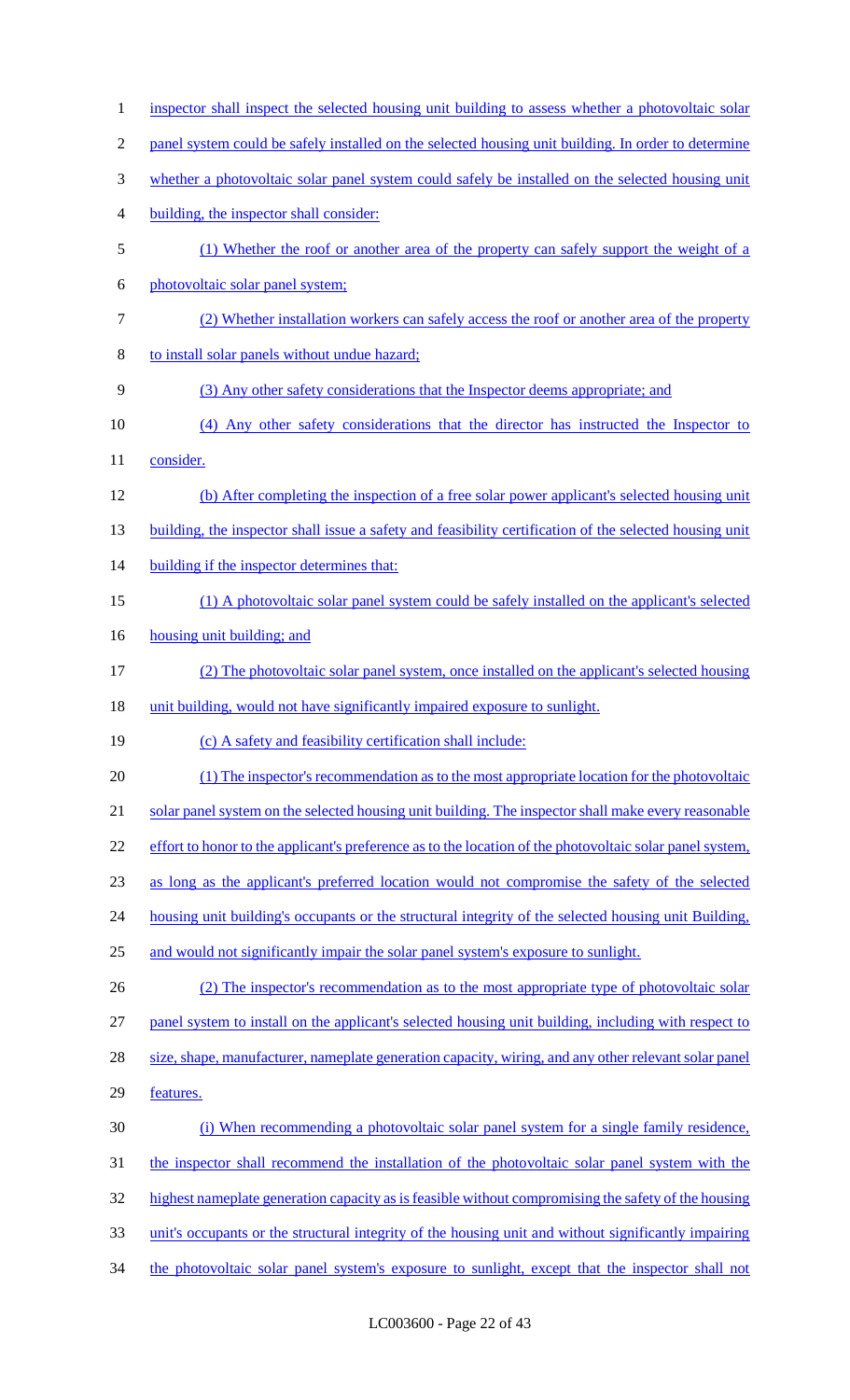- 1 recommend a photovoltaic solar panel system with greater than four thousand watts (4,000 W) of
- nameplate generation capacity.
- (ii) When recommending a photovoltaic solar panel system for a multifamily residence, the
- Inspector shall recommend the installation of the photovoltaic solar panel system with the highest
- 5 nameplate generation capacity as is feasible without compromising the safety of the housing unit's
- occupants or the structural integrity of the housing unit and without significantly impairing the
- 7 photovoltaic solar panel system's exposure to sunlight.
- 

# **42-162.3-7. Solar installation contract.**

 (a) After an inspector has issued a safety and feasibility certification and determined the 10 most appropriate type of solar panel system to install on the applicant's selected housing unit 11 building, the housing jobs department shall send the applicant a solar installation contract describing the proposed solar installation. The proposed solar installation shall include a description of:

- 14 (1) The most appropriate location for the photovoltaic solar panel system on the selected housing unit building, according to the inspector's recommendation provided in the safety and
- 16 feasibility certification; and
- (2) The type of solar panel system that would be most appropriate to be installed on the 18 applicant's selected housing unit building, including with respect to size, shape, manufacturer, nameplate generation capacity, wiring, and any other relevant solar panel features, according to the inspector's recommendation in the safety and feasibility certification. The document shall also 21 provide prominently displayed estimates of approximately how much electricity the proposed solar installation will produce in an average year, as well as an estimate of how much money the applicant will save on their annual electricity bill if the proposed solar installation were installed.
- 24 (b) The bottom of the solar installation contract shall include a space for the applicant's signature and date of signature, as well as clear and accessible language indicating that the applicant
- is, under no circumstances, required to sign the solar installation contract. The solar installation
- contract shall also indicate that, if the applicant signs the solar installation contract, they are
- 28 consenting to the installation of the proposed solar installation.
- (c) The solar installation contract may include any additional provisions that the director
- deems appropriate, provided such provisions are consistent with the requirements of this chapter.
- **42-162.3-8. Free solar power application approval.**
- (a) The housing jobs department shall review free solar power applications promptly, and
- shall approve them according to the requirements of this subsection.
- (b) The housing jobs department shall only approve a free solar power application if: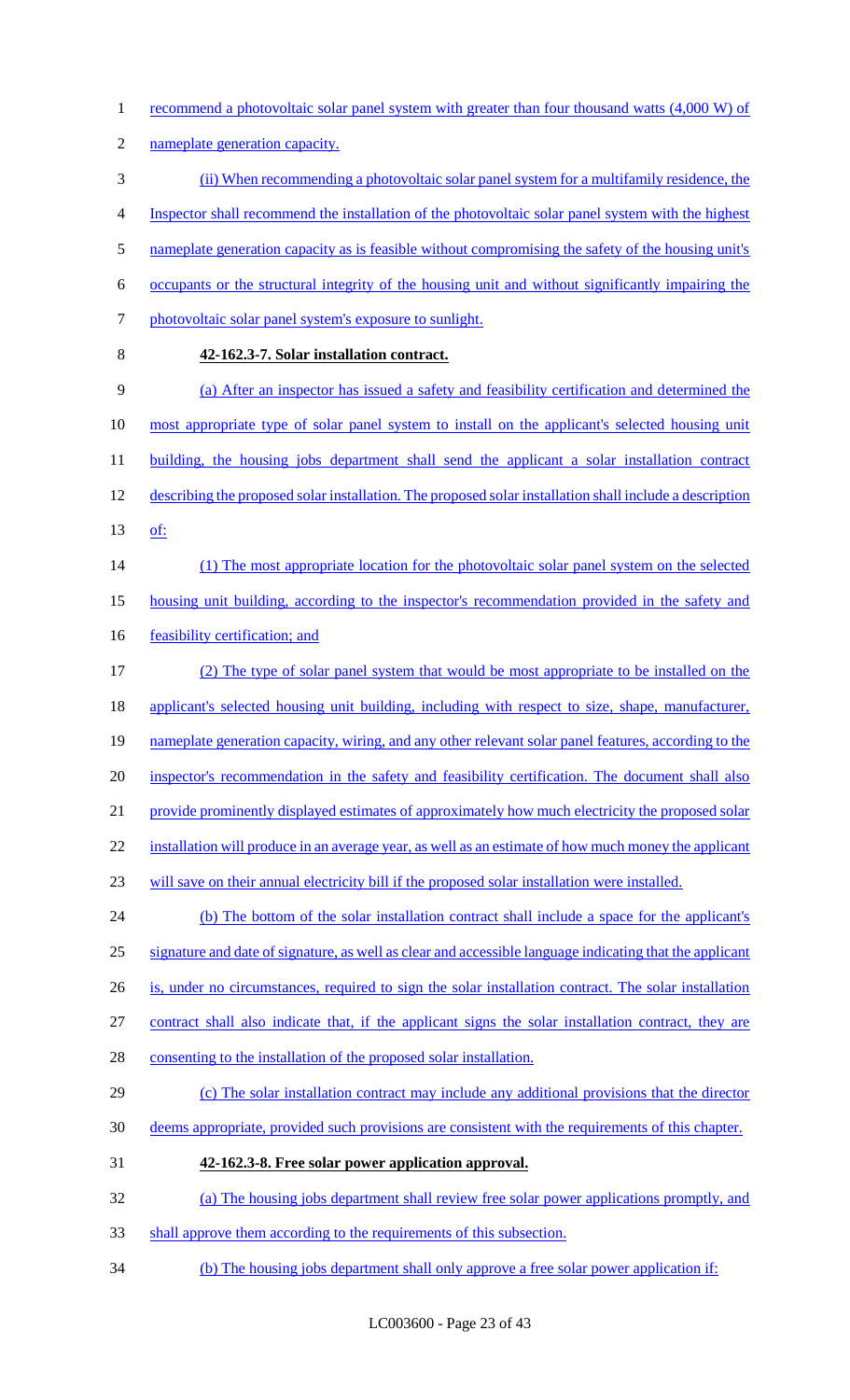| $\mathbf{1}$   | (1) An Inspector has issued a safety and feasibility certification of the applicant's selected       |
|----------------|------------------------------------------------------------------------------------------------------|
| $\mathfrak{2}$ | housing unit building;                                                                               |
| 3              | (2) The applicant has signed the solar installation contract;                                        |
| 4              | (3) The department intends to install photovoltaic solar panels on the applicant's selected          |
| 5              | housing unit building within three (3) months; and                                                   |
| 6              | (4) When the housing jobs department is certain that it has the resources to finance the             |
| 7              | entire cost of the installation, including, but not limited to:                                      |
| 8              | (i) The cost of the photovoltaic solar panel system;                                                 |
| 9              | (ii) The costs related to the shipment and transportation of the photovoltaic solar panel            |
| 10             | system;                                                                                              |
| 11             | (iii) The labor costs to compensate the solar jobs program workers who will install the              |
| 12             | photovoltaic solar panel system;                                                                     |
| 13             | (iv) The administrative costs to coordinate the installation;                                        |
| 14             | (v) Any reasonably foreseeable routine maintenance, upkeep, and repairs that are the legal           |
| 15             | and financial responsibility of the department, pursuant to $\S$ 42-162.3-13; and                    |
| 16             | (vi) Any other costs which the director deems appropriate for the department to pay for.             |
| 17             | (c) After approving a free solar power application, an employee of the housing jobs                  |
| 18             | department shall:                                                                                    |
| 19             | (1) Promptly notify the applicant that their application has been approved; and                      |
| 20             | (2) Determine a mutually convenient time for both the department and the applicant to                |
| 21             | install the proposed solar installation on the selected housing unit building.                       |
| 22             | (d) If an applicant has had their free solar power application approved, the housing jobs            |
| 23             | department shall pay the full and complete cost of installing a photovoltaic rooftop solar panel     |
| 24             | system on the applicant's selected housing unit building.                                            |
| 25             | 42-162.3-9. Solar panel installation prioritization order.                                           |
| 26             | (a) The housing jobs department shall divide all free solar power applications into two (2)          |
| 27             | categories:                                                                                          |
| 28             | (1) Free solar power single family residence applications; and                                       |
| 29             | (2) Free solar power multifamily residence applications.                                             |
| 30             | (b) When considering multiple free solar power single family residence applications, the             |
| 31             | housing jobs department shall, at all times, prioritize a free solar power single family residence   |
| 32             | application submitted by an individual with a lower cumulative adjusted gross household income       |
| 33             | over a free solar power single family residence application submitted by an individual with a higher |
| 34             | cumulative adjusted gross household income.                                                          |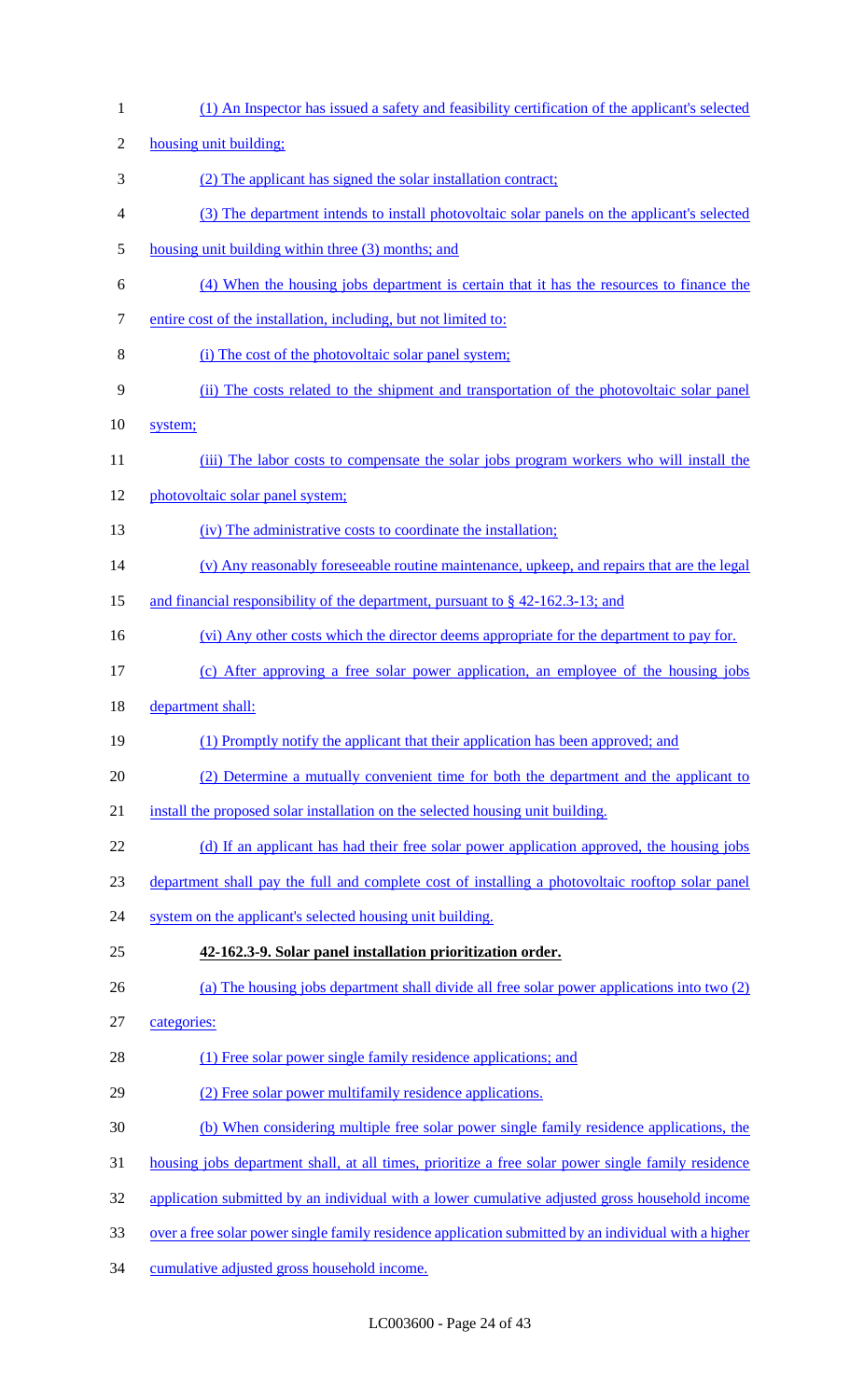(c) When considering multiple free solar power multifamily residence applications, the housing jobs department shall, at all times, prioritize a free solar power multifamily residence 3 application for a selected housing unit in a census Tract with a lower median household income, as calculated by the U.S. Census Bureau, over a free solar power multifamily residence application for a selected housing unit in a census tract with a higher median household income, as calculated by the U.S. Census Bureau. **42-162.3-10. Advertising in low-income communities.**  The housing jobs department shall make substantial and sustained efforts to advertise the solar jobs program in low-income communities across Rhode Island, including the availability of free solar panel installations. **42-162.3-11. Project labor agreements required.**  (a) Solar jobs program workers shall be paid not less than the wage rate established for 13 such work pursuant to a project labor agreement with the appropriate labor organization or labor organizations, which shall include a: (1) Mutually agreeable, lawful, and uniform grievance and arbitration procedure for the 16 resolution of work-related disputes involving solar jobs program projects; (2) Mutually agreeable, lawful work rules, working conditions, and working schedules for 18 solar jobs program projects; (3) Mutually agreeable, lawful terms regarding the benefits provided for workers working 20 on solar jobs program projects; (4) Mutually agreeable, lawful terms regarding the use of apprenticeship programs and pre- apprenticeship programs on solar jobs program projects; (5) Mutually agreeable, lawful goals or requirements to promote workforce diversity for 24 solar jobs program projects, including, but not limited to, with regard to race and gender; (6) Mutually agreeable, lawful goals or requirements to hire local residents who live near 26 the work site for solar jobs program projects; and (7) Mutually agreeable, lawful goals or requirements to hire enrollees or former enrollees 28 of the just transition program established by the department of labor and training, pursuant to § 42-29 16.1-21, to work on solar jobs program projects. **42-162.3-12. Solar panel maintenance.**  (a) The department shall assume legal and financial responsibility for all routine 32 maintenance, upkeep, and repairs of the photovoltaic solar panel systems installed through the solar jobs program. (b) The department is prohibited from transferring legal or financial responsibility for any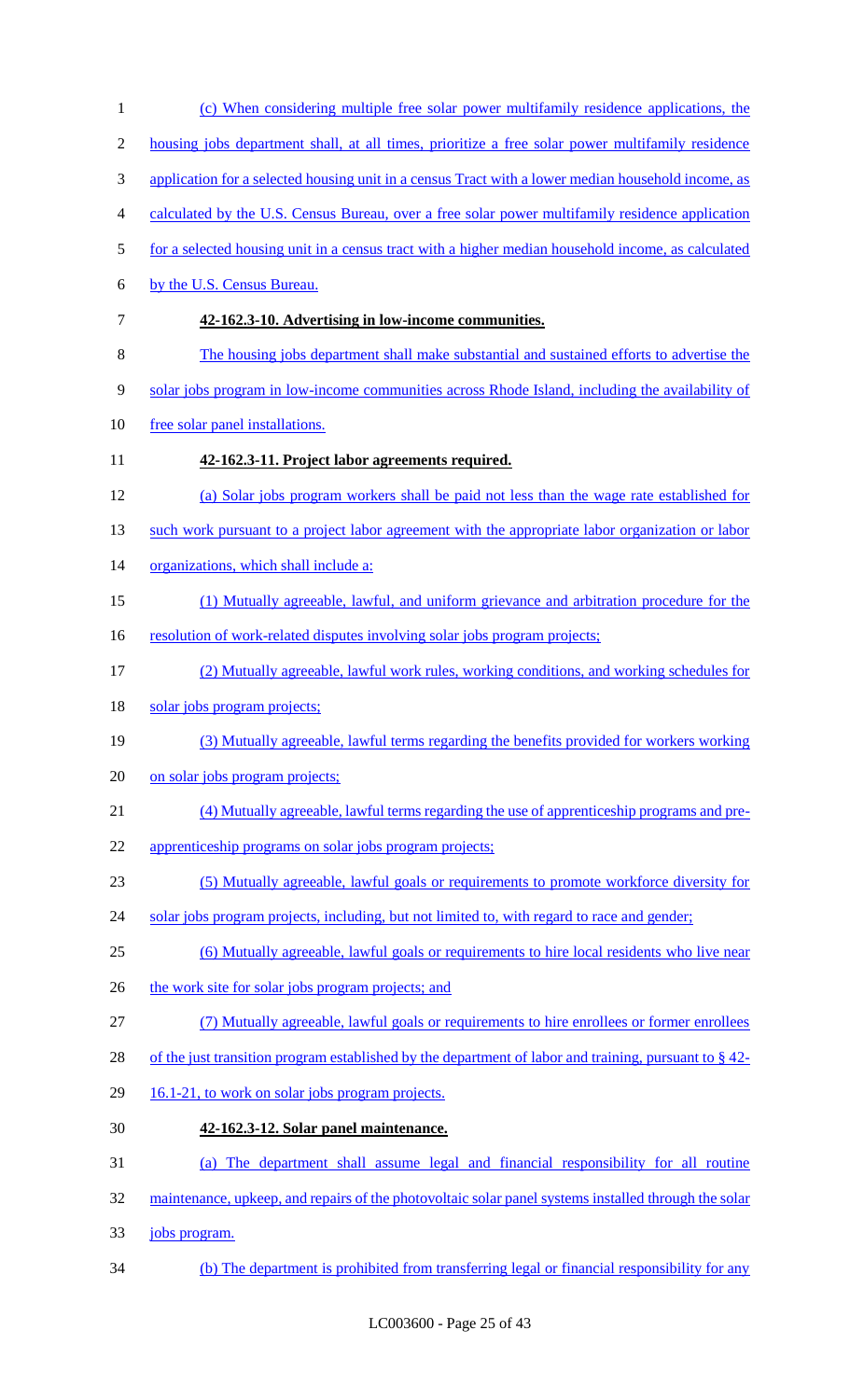1 routine maintenance, upkeep, and repairs to any other entity.

| $\mathbf{2}$     | (c) The department shall establish a convenient way for recipients of photovoltaic solar               |
|------------------|--------------------------------------------------------------------------------------------------------|
| 3                | panel systems which were installed by the department under the solar jobs act to file requests with    |
| 4                | the department for the department to perform routine maintenance, upkeep, and repairs. The             |
| 5                | department shall investigate credible and reasonable requests for routine maintenance, upkeep, and     |
| 6                | repairs promptly. If, upon investigation, the department determines that a photovoltaic solar panel    |
| $\boldsymbol{7}$ | system is in need of routine maintenance, upkeep, and repairs, the department shall perform the        |
| $8\,$            | necessary routine maintenance, upkeep, and repairs promptly. The department is released from the       |
| 9                | obligation to perform routine maintenance, upkeep, and repairs if the recipient of the solar panel     |
| 10               | installation makes it unreasonably difficult to perform the routine maintenance, upkeep, and repairs,  |
| 11               | including by refusing to allow agents, contractors, or employees of the department on the premises     |
| 12               | or by failing to agree to a time during which the routine maintenance, upkeep, and repairs shall take  |
| 13               | place.                                                                                                 |
| 14               | 42-162.3-13. Legal ownership of the photovoltaic solar panel systems.                                  |
| 15               | (a) Once a photovoltaic solar panel system is installed on an applicant's housing unit, the            |
| 16               | photovoltaic solar panel system is the property of the department.                                     |
| 17               | (b) The department shall include in the solar installation contract:                                   |
| 18               | (1) A provision prohibiting the applicant from selling, removing, deliberately damaging,               |
| 19               | sabotaging, or dismantling the proposed solar installation; and                                        |
| 20               | (2) Any additional restrictions on the ways in which the applicant may use or affect the               |
| 21               | proposed solar installation that the director deems appropriate.                                       |
| 22               | (c) If legal or equitable ownership of a housing unit building is transferred after a                  |
| 23               | photovoltaic solar panel system is already installed on it, pursuant to the solar jobs program, the    |
| 24               | transferee automatically assumes all legal rights and duties with respect to the photovoltaic solar    |
| 25               | panel system that were previously attached to the transferor.                                          |
| 26               | 42-162.3-14. Net metering requirement.                                                                 |
| 27               | (a) The owner of a multifamily residence building which receives a photovoltaic solar panel            |
| 28               | system installation, pursuant to the solar jobs program, shall enroll in the community net metering    |
| 29               | program under chapter 26.4 of title 39. The electric distribution company providing electricity to     |
| 30               | the multifamily residence building must install a net meter, and may not charge the owner of the       |
| 31               | multifamily residence building, or any residents of said building, for either the net meter or any     |
| 32               | installation costs.                                                                                    |
| 33               | (b) If the owner of a multifamily residence building receives a photovoltaic solar panel               |
| 34               | system installation, pursuant to the solar jobs program, the full financial benefit of the electricity |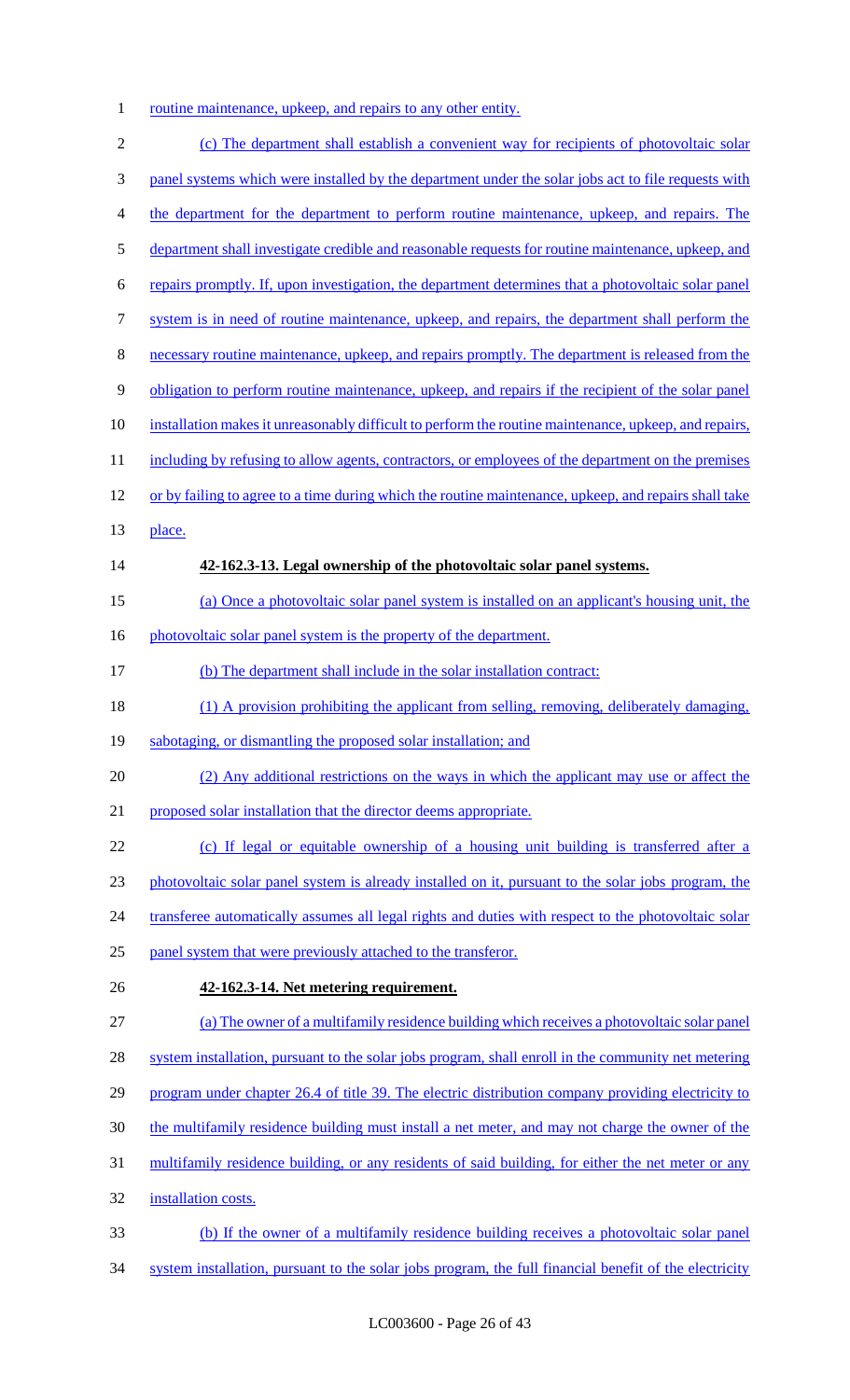1 thereby produced shall be awarded to the tenants of the multifamily residence building in the form

of reduced utility bills. The utility company shall offset the utility bills paid by the tenants of the

- multifamily residence building on an equal basis by housing unit.
- (c) The owner of a single family residence which receives a photovoltaic solar panel system 5 installation, pursuant to the solar jobs program, shall enroll in the net metering program under
- chapter 26.4 of title 39. The electric distribution company providing electricity to the single family
- residence must install a net meter, and may not charge the owner of the multifamily residence
- building, or any residents of said residence, for either the net meter or any installation costs.
- 

### **42-162.3-15. Just transition and diversity.**

- (a) When hiring employees, hiring contractors, awarding contracts, designing project labor
- 11 agreements, promulgating rules and regulations, and enforcing rules and regulations, the housing jobs department shall:
- (1) Maximize, to the greatest extent feasible, lawful, and appropriate, in the judgment of 14 the director, the number of solar jobs program workers who are enrolled in or who have completed 15 the just transition program administered by the department of labor and training, pursuant to § 42-
- 16.1-21.
- (2) Maximize, to the greatest extent feasible, lawful, and appropriate, racial and gender 18 equity within the hiring processes for solar jobs program workers.
- (b) Contractors, subcontractors, firms, corporations, partnerships, and all other entities 20 working on solar jobs program projects shall, at all times, make good faith efforts to promote workforce diversity for housing construction program projects, including with regard to race and 22 gender. If the director determines that a contractor, subcontractor, firm, corporation, partnership, or other entity is not making good faith efforts to achieve workforce diversity, the director may
- 24 prohibit that entity from bidding on contracts or being awarded contracts for solar jobs program
- projects for two (2) years.
- **42-162.3-16. Severability.**
- (a) If any provision of this chapter is held invalid, the remainder of this chapter shall not
- 28 be affected thereby.
- (b) If the application of any provision of this chapter to any person or circumstance is held
- invalid, the application of such provision to other persons or circumstances shall not be affected
- 31 thereby.
- SECTION 6. Section 34-37-4 of the General Laws in Chapter 34-37 entitled "Rhode Island Fair Housing Practices Act" is hereby amended to read as follows:
- 
- **34-37-4. Unlawful housing practices. [Effective January 1, 2022.]**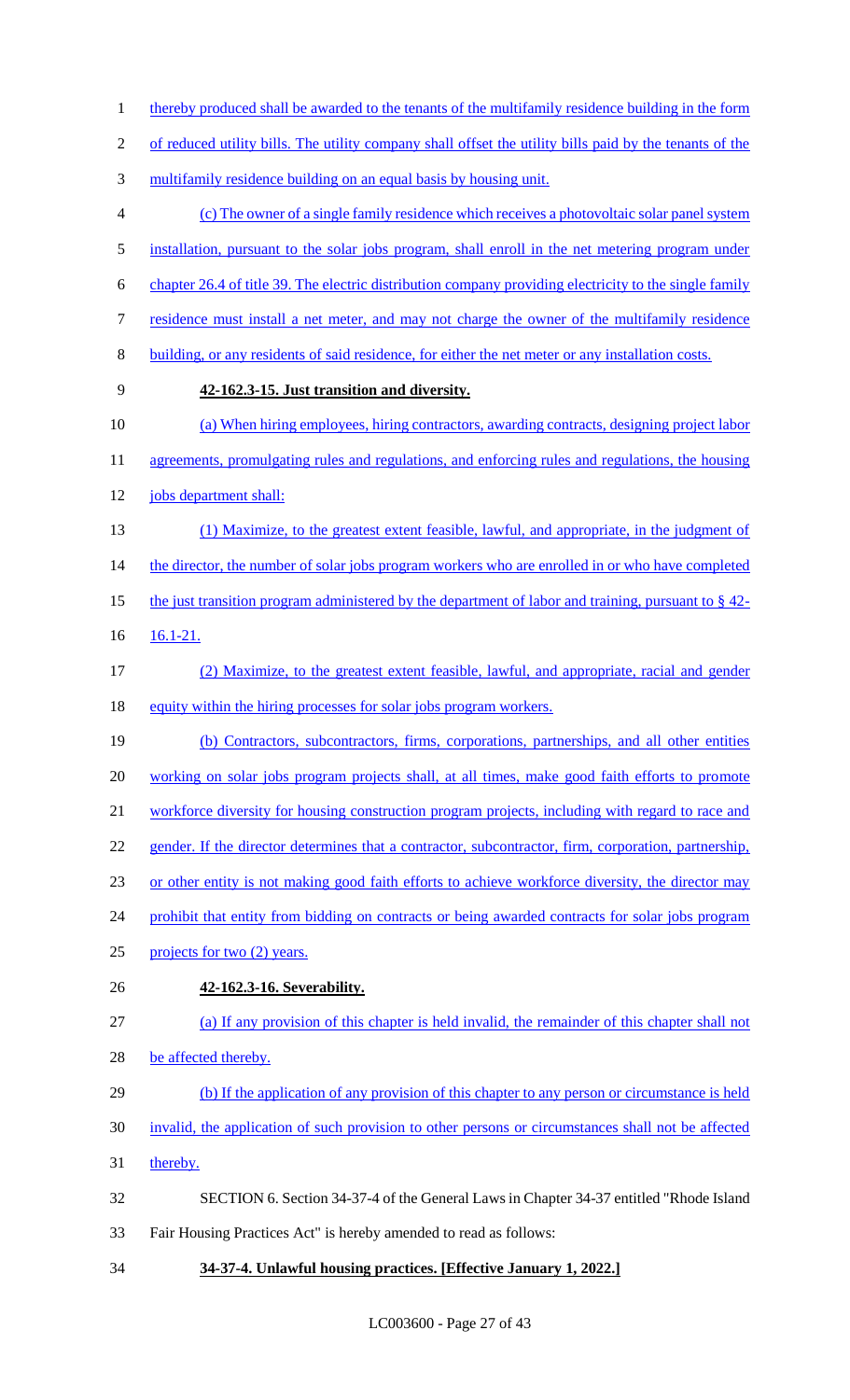(a) No owner having the right to sell, rent, lease, or manage a housing accommodation as defined in § 34-37-3, or an agent of any of these, shall, directly or indirectly, make, or cause to be made, any written or oral inquiry concerning the race, color, religion, sex, sexual orientation, gender identity or expression, marital status, lawful source of income used for rental or mortgage 5 payments, military status as a veteran with an honorable discharge or an honorable or general administrative discharge, servicemember in the armed forces, country of ancestral origin, or disability, age, immigration status, familial status nor make any written or oral inquiry concerning whether a tenant or applicant or a member of the household is, or has been, or is threatened with being the victim of domestic abuse, or whether a tenant or applicant has obtained, or sought, or is seeking relief from any court in the form of a restraining order for protection from domestic abuse, of any prospective purchaser, occupant, or tenant of the housing accommodation; directly or indirectly, refuse to sell, rent, lease, let, or otherwise deny to or withhold from any individual the housing accommodation because of the race, color, religion, sex, sexual orientation, gender identity 14 or expression, marital status, lawful source of income used for rental or mortgage payments, military status as a veteran with an honorable discharge or an honorable or general administrative discharge, servicemember in the armed forces, country of ancestral origin, disability, age, 17 immigration status, or familial status of the individual or the race, color, religion, sex, sexual orientation, gender identity or expression, marital status, lawful source of income, military status as a veteran with an honorable discharge or an honorable or general administrative discharge, servicemember in the armed forces, country of ancestral origin or disability, age, or familial status of any person with whom the individual is or may wish to be associated; or shall, or on the basis 22 that a tenant or applicant, or a member of the household, is or has been, or is threatened with being, the victim of domestic abuse, or that the tenant or applicant has obtained, or sought, or is seeking, relief from any court in the form of a restraining order for protection from domestic abuse. Nor shall an owner having the right to sell, rent, lease, or manage a housing accommodation as defined in § 34-37-3, or an agent of any of these, directly or indirectly, issue any advertisement relating to the sale, rental, or lease of the housing accommodation that indicates any preference, limitation, specification, or discrimination based upon race, color, religion, sex, sexual orientation, gender 29 identity or expression, marital status, lawful source of income used for rental or mortgage **payments**, military status as a veteran with an honorable discharge or an honorable or general administrative discharge, servicemember in the armed forces, country of ancestral origin, disability, 32 age, immigration status, familial status, or on the basis that a tenant or applicant or a member of the household is, or has been, or is threatened with being the victim of domestic abuse, or that the tenant or applicant has obtained, or sought, or is seeking relief from any court in the form of a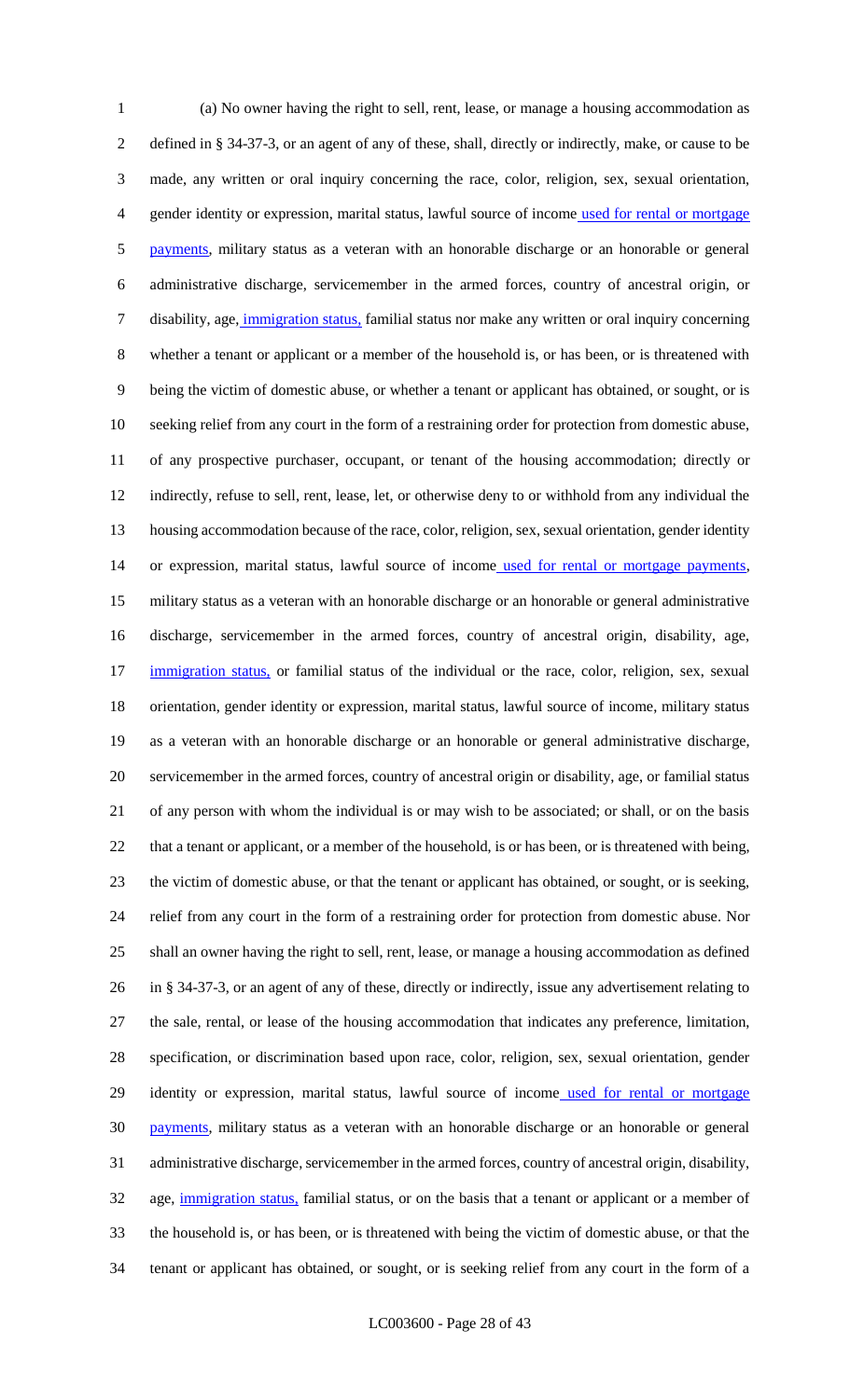restraining order for protection from domestic abuse, or shall, directly or indirectly, discriminate against any individual because of his or her race, color, religion, sex, sexual orientation, gender 3 identity or expression, marital status, lawful source of income used for rental or mortgage payments, military status as a veteran with an honorable discharge or an honorable or general administrative discharge, servicemember in the armed forces, country of ancestral origin, disability, age, immigration status, familial status, or on the basis that a tenant or applicant or a member of the household is, or has been, or is threatened with being the victim of domestic abuse, or that the tenant or applicant has obtained, or sought, or is seeking relief from any court in the form of a restraining order for protection from domestic abuse, in the terms, conditions, or privileges of the sale, rental, or lease of any housing accommodation or in the furnishing of facilities or services in connection with it. Nor shall an owner having the right to sell, rent, lease, or manage a housing accommodation as defined in § 34-37-3, or an agent of any of these, directly or indirectly, misrepresent the availability of a housing accommodation or delay the processing of applications relating to the sale, rental, or lease of the housing accommodation based upon an individual's race, color, religion, sex, sexual orientation, gender identity or expression, marital status, lawful source 16 of income used for rental or mortgage payments, military status as a veteran with an honorable discharge or an honorable or general administrative discharge, servicemember in the armed forces, 18 country of ancestral origin, disability, age, *immigration status*, familial status, or on the basis that a tenant or applicant or a member of the household is, or has been, or is threatened with being the victim of domestic abuse, or that the tenant or applicant has obtained, or sought, or is seeking relief from any court in the form of a restraining order for protection from domestic abuse.

 Nothing in this section shall be construed to prohibit any oral or written inquiry as to whether the prospective purchaser or tenant is eighteen (18) years of age or older, or to confirm the source, amount, and expected duration of the lawful source of income of the prospective purchaser or tenant to determine whether the prospective purchaser or tenant meets the nondiscriminatory standards and preferences or terms, conditions, limitations, or specifications permitted under subsection (c) of this section.

 (b) No person to whom application is made for a loan or other form of financial assistance for the acquisition, construction, rehabilitation, repair, or maintenance of any housing accommodation, whether secured or unsecured, shall directly or indirectly make or cause to be made any written or oral inquiry concerning the race, color, religion, sex, sexual orientation, gender identity or expression, marital status, military status as a veteran with an honorable discharge or an honorable or general administrative discharge, servicemember in the armed forces, country of 34 ancestral origin, disability, age, immigration status, lawful source of income used for rental or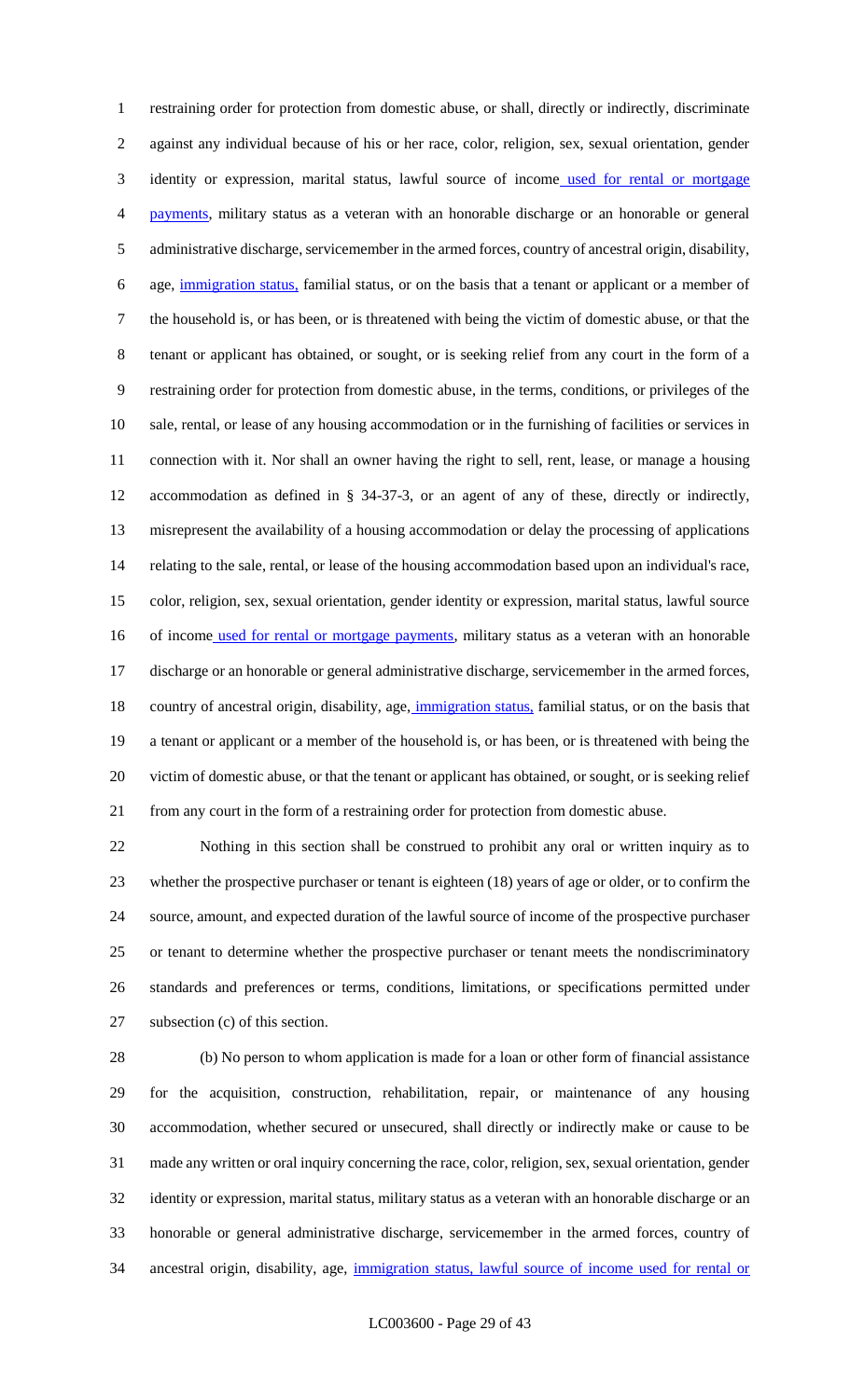1 mortgage payments, familial status, or any express written or oral inquiry into whether a tenant or applicant or a member of the household is, or has been, or is threatened with being the victim of domestic abuse, or whether a tenant or applicant has obtained, or sought, or is seeking relief from any court in the form of a restraining order for protection from domestic abuse, of any individual seeking the financial assistance, or of existing or prospective occupants or tenants of the housing accommodation; nor shall any person to whom the application is made in the manner provided, directly or indirectly, discriminate in the terms, conditions, or privileges relating to the obtaining or use of any financial assistance against any applicant because of the race, color, religion, sex, sexual orientation, gender identity or expression, marital status, military status as a veteran with an honorable discharge or an honorable or general administrative discharge, servicemember in the 11 armed forces, country of ancestral origin, disability, age, immigration status, lawful source of 12 income used for rental or mortgage payments, familial status, or on the basis that a tenant or applicant or a member of the household is, or has been, or is threatened with being the victim of domestic abuse, or that the tenant or applicant has obtained, or sought, or is seeking relief from any court in the form of a restraining order for protection from domestic abuse, of the applicant or of the existing or prospective occupants or tenants. Nothing in this subsection shall be construed to 17 prohibit any written or oral inquiry as to whether the applicant is over the age of eighteen (18).

 (c) Nothing contained in this section shall be construed in any manner to prohibit or limit the exercise of the privilege of every person and the agent of any person having the right to sell, rent, lease, or manage a housing accommodation to establish standards and preferences and set terms, conditions, limitations, or specifications in the selling, renting, leasing, or letting thereof or in the furnishing of facilities or services in connection therewith that do not discriminate on the basis of the race, color, religion, sex, sexual orientation, gender identity or expression, marital 24 status, lawful source of income used for rental or mortgage payments, military status as a veteran with an honorable discharge or an honorable or general administrative discharge, servicemember 26 in the armed forces, country of ancestral origin, disability, age, *immigration status*, familial status, or on the basis that a tenant or applicant or a member of the household is, or has been, or is threatened with being the victim of domestic abuse, or that the tenant or applicant has obtained, or sought, or is seeking relief from any court in the form of a restraining order for protection from domestic abuse, of any prospective purchaser, lessee, tenant, or occupant thereof or on the race, color, religion, sex, sexual orientation, gender identity or expression, marital status, lawful source 32 of income used for rental or mortgage payments, military status as a veteran with an honorable discharge or an honorable or general administrative discharge, servicemember in the armed forces, 34 country of ancestral origin, disability, age, immigration status, or familial status of any person with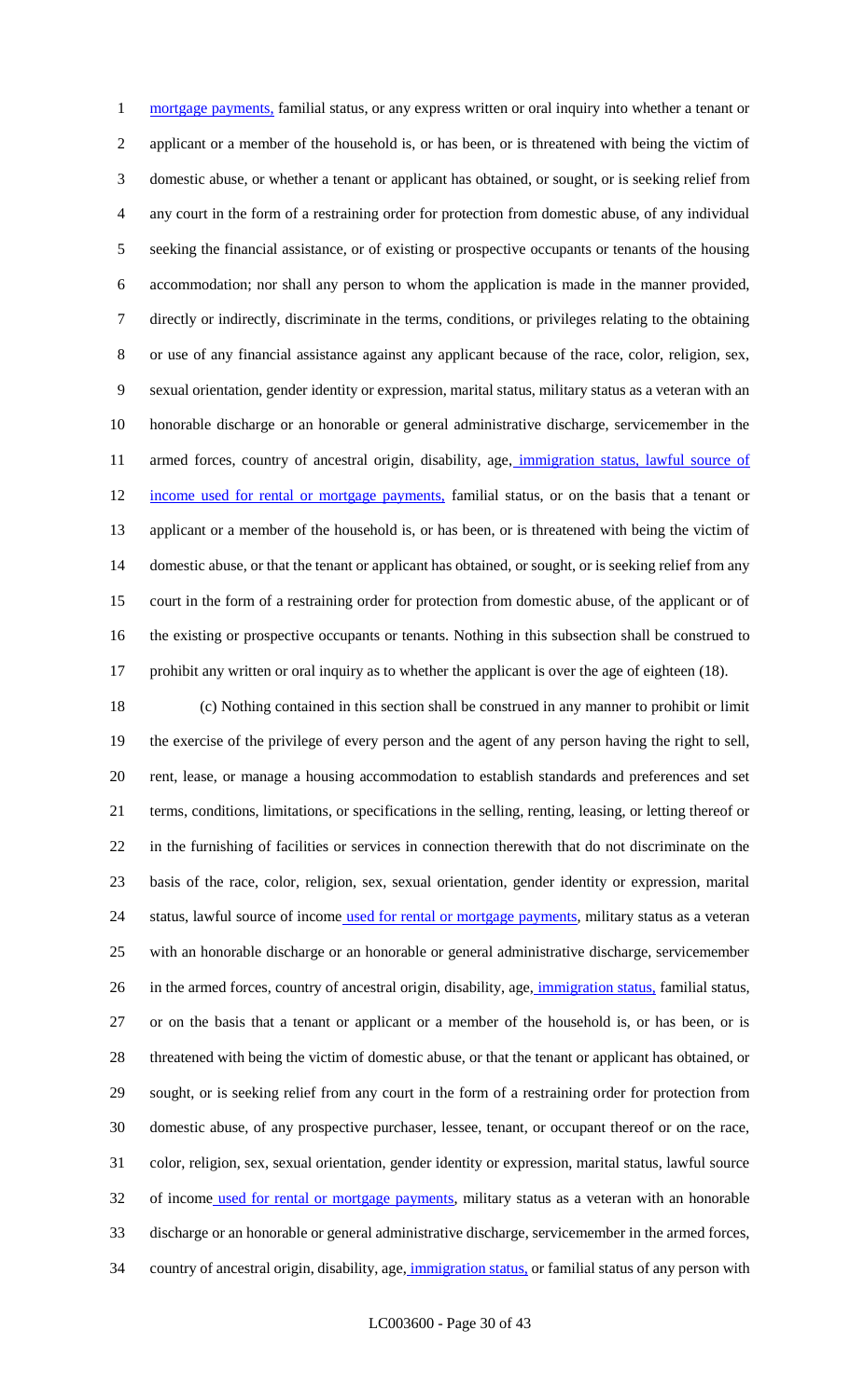whom the prospective purchaser, lessee, tenant, or occupant is or may wish to be associated. Nothing contained in this section shall be construed in any manner to prohibit or limit the exercise of the privilege of every person and the agent of any person making loans for, or offering financial assistance in, the acquisition, construction, rehabilitation, repair, or maintenance of housing accommodations to set standards and preferences, terms, conditions, limitations, or specifications for the granting of loans or financial assistance that do not discriminate on the basis of the race, color, religion, sex, sexual orientation, gender identity or expression, marital status, military status as a veteran with an honorable discharge or an honorable or general administrative discharge, servicemember in the armed forces, country of ancestral origin, disability, age, immigration status, 10 lawful source of income used for rental or mortgage payments, familial status, or on the basis that a tenant or applicant or a member of the household is, or has been, or is threatened with being the victim of domestic abuse, or that the tenant or applicant has obtained, or sought, or is seeking relief from any court in the form of a restraining order for protection from domestic abuse, of the applicant for the loan or financial assistance or of any existing or prospective owner, lessee, tenant, or occupant of the housing accommodation. If a landlord requires that a prospective or current tenant have a certain minimum level of income, the standard for assessing eligibility shall be based only on the portion of the rent to be paid by the tenant, taking into account the value of any federal, state, or local rental assistance or housing subsidy.

 (d) An owner may not refuse to allow a person with a disability to make, at his or her expense, reasonable modifications of existing premises occupied or to be occupied by the person if the modifications may be necessary to afford the person full enjoyment of the premises, except that, in the case of a rental, the owner may, where it is reasonable to do so, condition permission for a modification on the renter agreeing to restore the interior of the premises to the condition that existed before the modification, reasonable wear and tear excepted. Where it is necessary in order to ensure with reasonable certainty that funds will be available to pay for the restorations at the end of the tenancy, the landlord may negotiate as part of the restoration agreement a provision requiring that the tenant pay into an interest bearing escrow account, over a reasonable period, a reasonable amount of money not to exceed the cost of the restorations. The interest in the account shall accrue to the benefit of the tenant. The restoration deposition shall be exempt from § 34-18-19(a) but will be subject to § 34-18-19(b) through (f) inclusive.

 (e)(1) An owner may not refuse to make reasonable accommodations in rules, policies, practices, or services when those accommodations may be necessary to afford an occupant with a disability equal opportunity to use and enjoy a dwelling.

(2) Every person with a disability who has a guide dog or other personal assistive animal,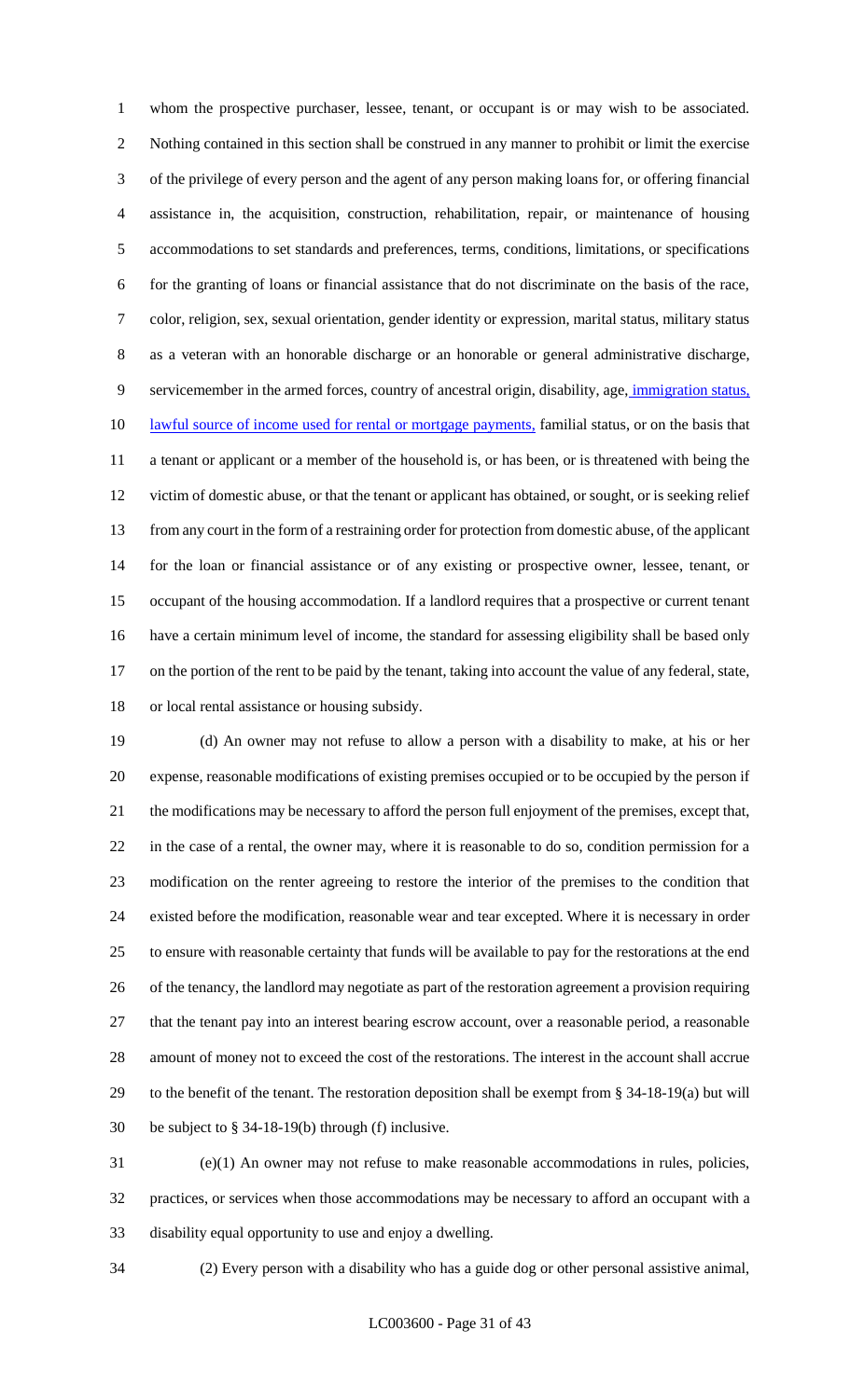or who obtains a guide dog or other personal assistive animal, shall be entitled to full and equal access to all housing accommodations provided for in this section and shall not be required to pay extra compensation for the guide dog or other personal assistive animal but shall be liable for any damage done to the premises by a guide dog or other personal assistive animal. For the purposes of this subsection, a "personal assistive animal" is an animal specifically trained by a certified animal training program to assist a person with a disability to perform independent living tasks.

 (f) Any housing accommodation of four (4) units or more constructed for first occupancy after March 13, 1991, shall be designed and constructed in such a manner that:

 (1) The public use and common use portions of the dwellings are readily accessible to and usable by persons with disabilities;

 (2) All the doors designed to allow passage into and within all premises within the dwellings are sufficiently wide to allow passage by persons with disabilities in wheelchairs;

(3) All premises within the dwellings contain the following features of adaptive design:

(i) Accessible route into and through the dwelling;

 (ii) Light switches, electrical outlets, thermostats, and other environmental controls in accessible locations;

(iii) Reinforcements in bathroom walls to allow later installation of grab bars; and

 (iv) Usable kitchens and bathrooms such that an individual in a wheelchair can maneuver about the space. To the extent that any state or local building codes, statutes, or ordinances are inconsistent with this section, they are hereby repealed. The state building code standards committee is hereby directed to adopt rules and regulations consistent with this section as soon as possible, but no later than September 30, 1990.

 (g) Compliance with the appropriate requirements of the state building code 14 "accessibility for individuals with disabilities for residential use groups" suffices to satisfy the requirements of subsection (f).

 (h) As used in subsection (f), the term "housing accommodation of four (4) units or more" means:

 (1) Buildings consisting of four (4) or more units if those buildings have one or more elevators; and

(2) Ground floor units in other buildings consisting of four (4) or more units.

 (i) Nothing in subsection (f) shall be construed to limit any law, statute, or regulation that requires a greater degree of accessibility to persons with disabilities.

 (j) Nothing in this section requires that a dwelling be made available to an individual whose tenancy would constitute a direct threat to the health or safety of other individuals or whose tenancy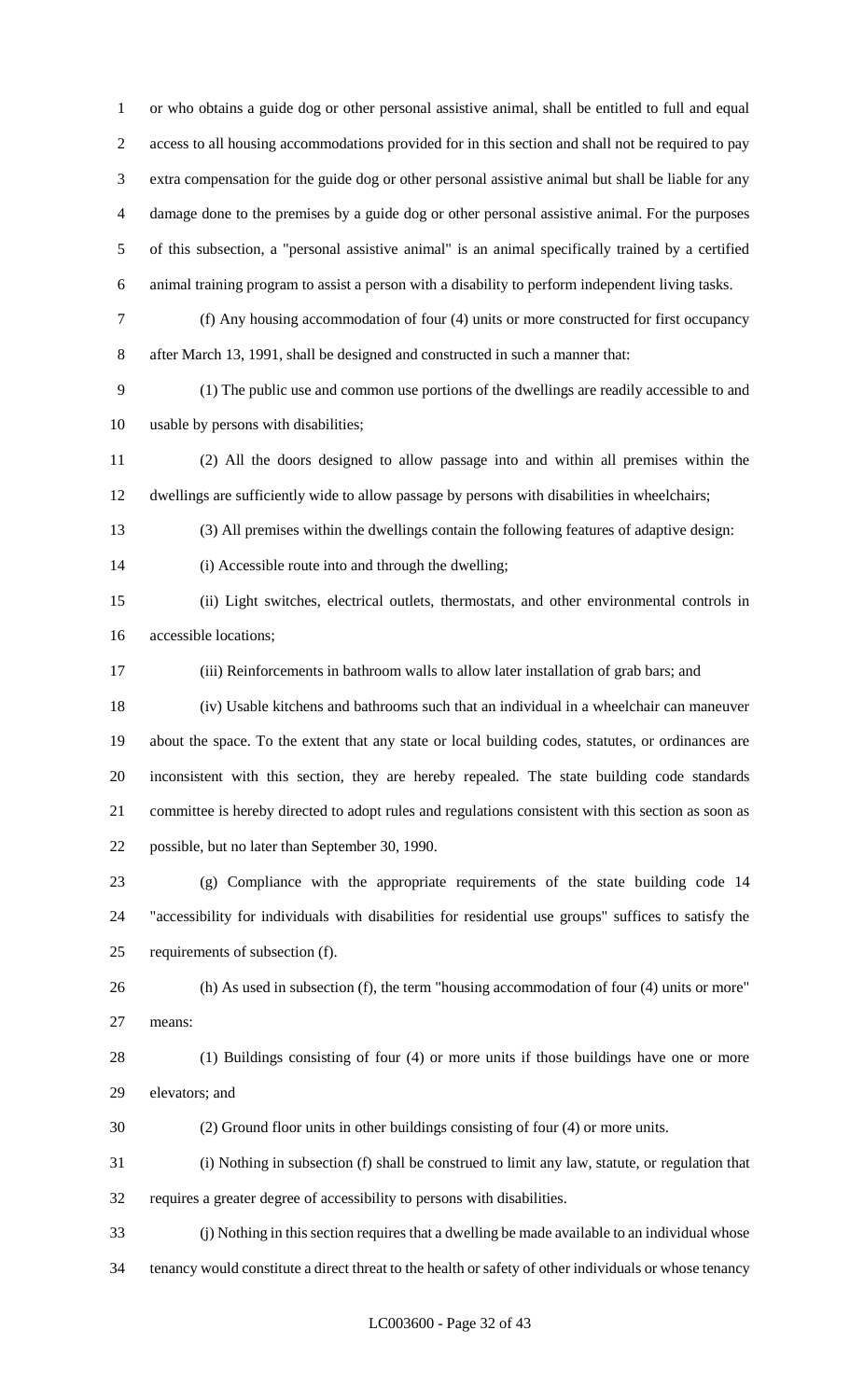would result in substantial physical damage to the property of others.

 (k) Nothing contained in this chapter shall be construed to prohibit an owner, lessee, sublessee, or assignee from advertising or selecting a person of the same or opposite gender to rent, lease, or share the housing unit that the owner, lessee, sublessee, or assignee will occupy with the person selected.

 (l) No person shall aid, abet, incite, compel, or coerce the doing of any act declared by this section to be an unlawful housing practice; or obstruct or prevent any person from complying with the provisions of this chapter or any order issued thereunder; or attempt directly or indirectly to commit any act declared by this section to be an unlawful housing practice.

 (m) No owner; person defined in § 34-37-3(13); person to whom application is made for a 11 loan or other form of financial assistance for the acquisition, construction, rehabilitation, repair, or maintenance of any housing accommodation, whether secured or unsecured; no financial organization governed by the provisions of title 19 or any other credit-granting commercial institution; or respondent under this chapter; or any agent of these shall discriminate in any manner against any individual because he or she has opposed any practice forbidden by this chapter, or because he or she has made a charge, testified, or assisted in any manner in any investigation, proceeding, or hearing under this chapter.

 (n) Nothing in this section shall prevent a landlord from proceeding with eviction action against a tenant who fails to comply with § 34-18-24(7).

 SECTION 7. Sections 34-18-11 and 34-18-35 of the General Laws in Chapter 34-18 entitled "Residential Landlord and Tenant Act" are hereby amended to read as follows:

**34-18-11. Definitions.**

 Subject to additional definitions contained in subsequent sections of this chapter which apply to specific sections thereof, and unless the context otherwise requires, in this chapter:

 (1) "Abandonment" means the tenant has vacated the premises without notice to the landlord and has no intention of returning, as evidenced by nonpayment of rent for more than fifteen (15) days and removal of substantially all possessions from the premises;

 (2) "Action" includes recoupment, counterclaim, set-off, suit in equity, and any other proceeding in which rights are determined, including an action for possession;

- (3) "Building and housing codes" include any law, ordinance, or governmental regulation
- concerning fitness for habitation, or the construction, maintenance, operation, occupancy, use, or

appearance of any premises of dwelling unit;

 (4) "Dwelling unit" means a structure or part of a structure that is designed or intended to be used as a home, residence, or sleeping place by one or more persons;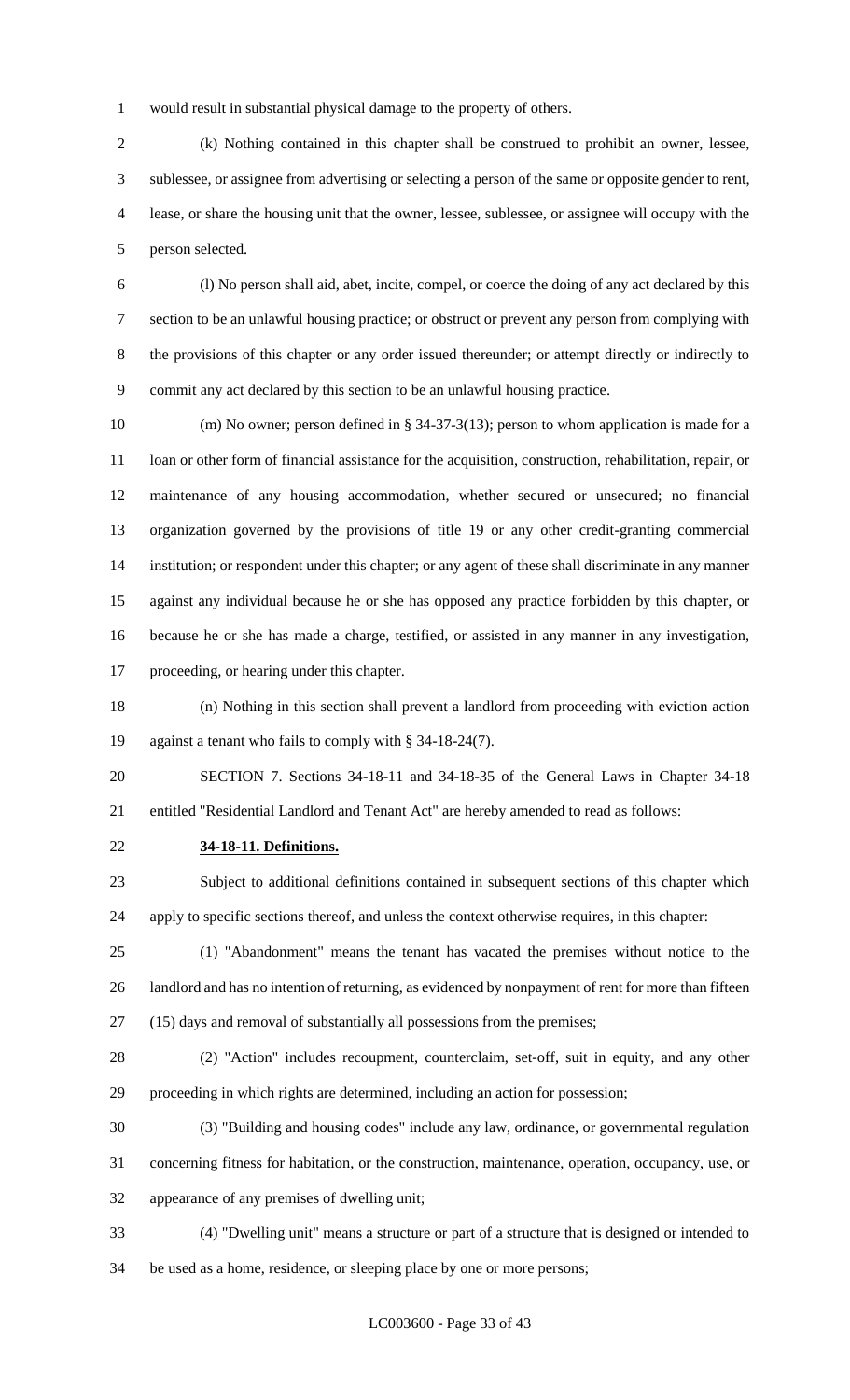(5) "Evict" means to terminate a residential tenancy or to attempt to do so. "Evict" includes, 2 but is not limited to, terminating a tenancy by: (i) Refusing to renew an expiring lease; (ii) Issuing a notice to vacate the premises; 5 (iii) Issuing a notice to vacate the premises; (iv) Filing or causing to be filed any lawsuit seeking possession of the premises; or (v) Making any statement or taking any act to deter, exclude, or otherwise prevent a tenant from remaining in occupancy of leased premises.  $\left(5\right)(6)$  "Fair rental value" means rent which is of comparable value with that of other rental properties of similar size and condition within the contiguous neighborhood;  $\left(\frac{6}{7}\right)$  "Good faith" means honesty in fact in the conduct of the transaction concerned; (8) "Just cause' means any of the following reasons for eviction, and no others: (i) The tenant has failed to pay rent, as long as the owner notified the tenant in writing of 14 the amount of rent that was to be paid and to whom it was to be paid no less than sixty (60) days 15 before evicting the tenant; (ii) the tenant has materially violated either an express or legally required obligation or covenant of the tenancy or occupancy, other than the obligation to surrender possession upon proper 18 notice, and has failed to cure such violation within sixty (60) days after having received written 19 notice thereof from the owner; (iii) The tenant is committing a nuisance in the unit; is permitting a nuisance to exist in the 21 unit; is causing substantial damage to the unit; or is creating a substantial interference with the quiet 22 enjoyment of other occupants or other tenants of the building; (iv) The tenant is using, or permitting the unit to be used, for any illegal purpose; (v) The tenant, who had a written bona fide lease or other rental agreement that has terminated, has refused, after written request or demand by the owner, to execute a written 26 extension or renewal thereof for a further term of like duration and in such terms that are not inconsistent with this chapter; (vi) the tenant has refused the owner reasonable access to the unit for the purpose of making 29 necessary repairs or improvements required by the laws of the United States, the state of Rhode **Island or any subdivision thereof**; (vii) The owner seeks: (A) To permanently board up or demolish the premises because the premises have been cited by a state or local minimum housing code enforcement agency for substantial violations 34 affecting the health and safety of tenants and it is economically not feasible for the owner to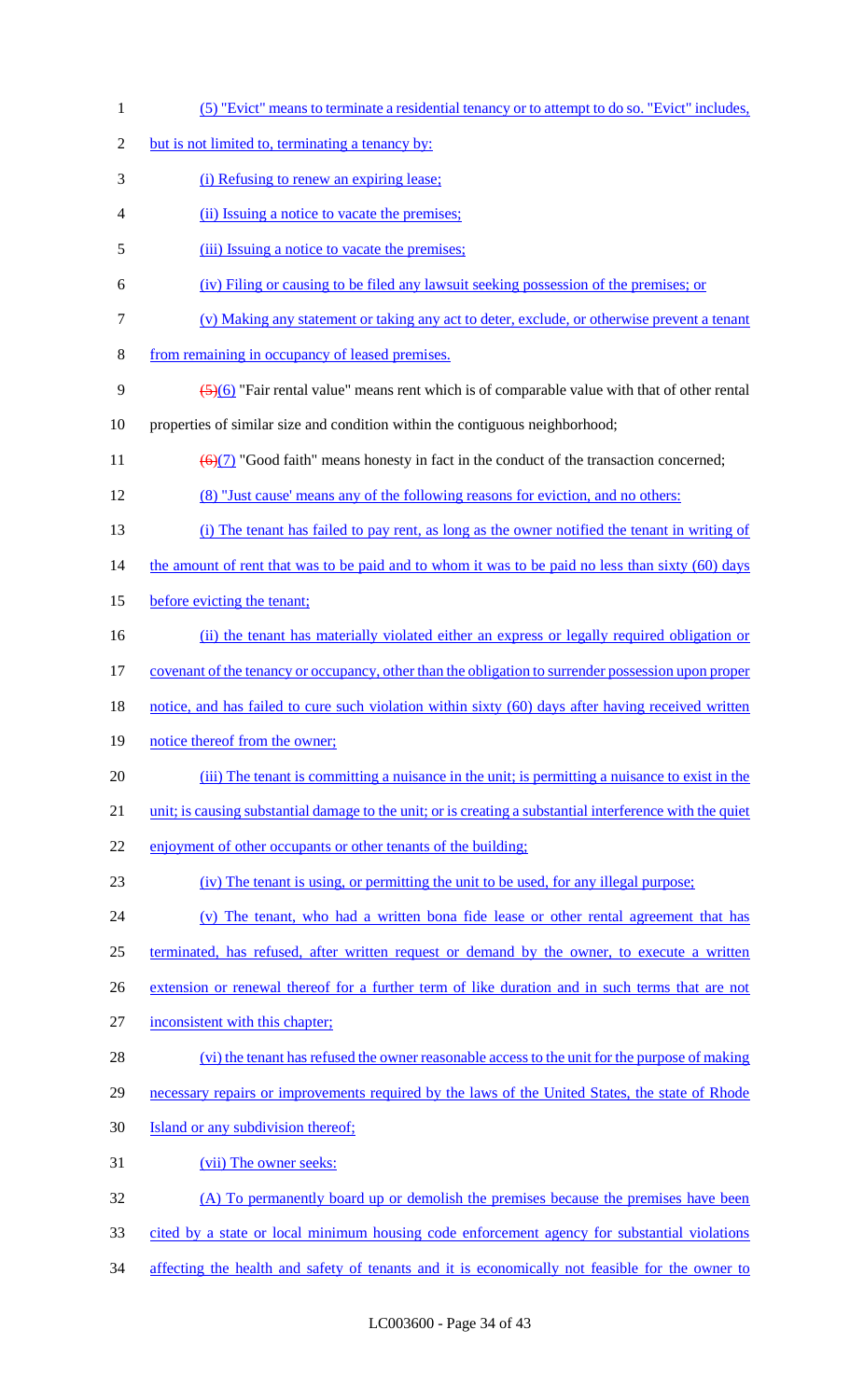- eliminate the violations;
- (B) To comply with a state or local minimum housing code enforcement agency that has cited the premises for substantial violations affecting the health and safety of tenants and it is not feasible to so comply without removing the tenant; or (C) To correct an illegal occupancy because the premises have been cited by a state or local minimum housing code enforcement agency or zoning official and it is not feasible to correct such
- illegal occupancy without removing the tenant.

8  $(7)(9)$  "Landlord" means the owner, lessor, or sublessor of the dwelling unit or the building of which it is a part, and it also means a manager of the premises who fails to disclose as required by § 34-18-20;

 $\left(\frac{8}{10}\right)$  "Ordinary wear and tear" means deterioration of the premises which is the result of the tenant's normal nonabusive living and includes, but is not limited to, deterioration caused by the landlord's failure to prepare for expected conditions or by the landlord's failure to comply with his or her obligations;

- 15  $\left(\frac{9}{11}\right)$  "Organization" includes a corporation, government, governmental subdivision or agency, business trust, estate, trust, partnership of association, two (2) or more persons having a 17 joint or common interest, and any other legal or commercial entity;
- 18  $\left(\frac{(10)(12)}{(10)(12)}\right)$  "Owner" shall mean any person who, alone or jointly or severally with others:
- (i) Has legal title or tax title (pursuant to §§ 44-9-40 -- 44-9-46, inclusive, of the general laws) to any dwelling, dwelling unit or structure with or without accompanying actual possession thereof; or
- (ii) Has charge, care, or control of any dwelling, dwelling unit or structure as owner or agent of the owner, or an executor, administrator, trustee, or guardian of the estate of the owner. Any person representing the actual owner in this way shall be bound to comply with the provisions of this chapter and of rules and regulations adopted pursuant thereto to the same extent as if he or she were the owner.
- 

27  $(11)(13)$  "Person" includes an individual or organization;

28  $\left(\frac{(12)(14)}{2} \right)$  "Premises" means a dwelling unit and the structure of which it is a part and facilities and appurtenances therein and grounds, areas, and facilities held out for the use of tenants generally, or the use of which is promised to the tenant;

 $\frac{(13)(15)}{20}$  "Rent" means the payment or consideration that a tenant pays to a landlord for the use of the premises, whether money, services, property, or produce of the land;

 (14)(16) "Rental agreement" means all agreements, written or oral, and valid rules and regulations adopted under § 34-18-25 embodying the terms and conditions concerning the use and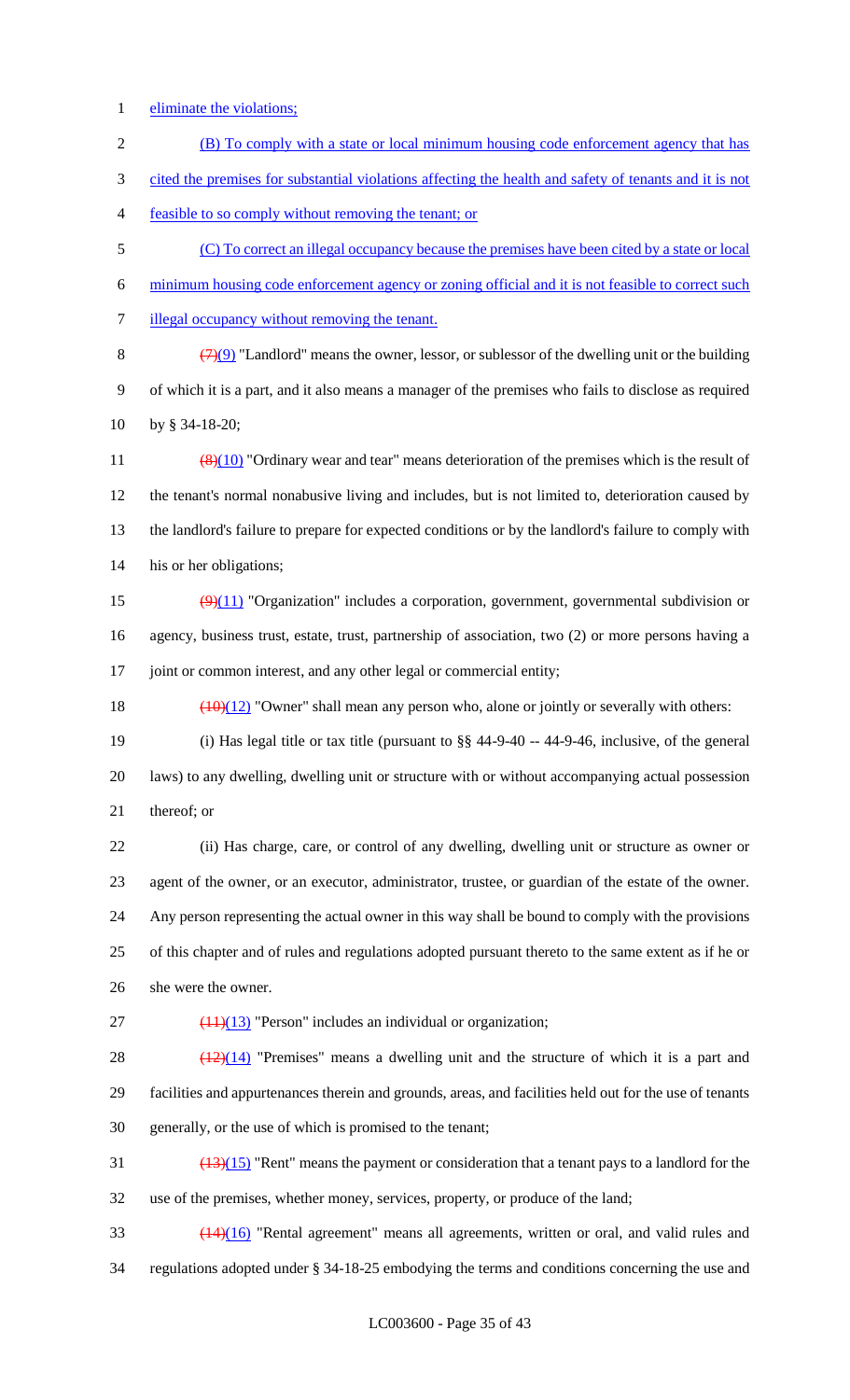occupancy of a dwelling unit and premises, and also includes any terms required by law;

2  $\left(\frac{(15)(17)}{2}\right)$  "Roomer" means a tenant occupying a dwelling unit which consists of any room or group of rooms forming a single habitable unit used or intended to be used for living and sleeping, but not for cooking or eating purposes;

 (16)(18) "Security deposit" means a sum of money given by a tenant to a landlord at the outset of the tenancy or shortly thereafter, as a deposit against physical damages to the tenant's dwelling unit during said tenancy;

 (17)(19) "Tenant" means a person entitled under a rental agreement to occupy a dwelling unit to the exclusion of others;

10 (18)(20) "Transitional housing facility" means a facility which, for a period not to exceed two (2) years, provides its residents with appropriate social services for the purpose of fostering independence, self sufficiency, and eventual transition to a permanent living arrangement;

 (19)(21) "Willful" means that the act was performed intentionally, knowingly and purposely, not accidentally or inadvertently and without justifiable excuse.

#### **34-18-35. Eviction for nonpayment of rent.**

16 (a) If any part of the stipulated rent is due and in arrears for fifteen (15) thirty (30) days, the landlord shall send a written notice, in a form substantially similar to that provided in § 34-18- 18 56(a), specifying the amount of the rent which is fifteen (15) thirty (30) days in arrears, making 19 demand for the rent, and notifying the tenant that unless he or she cures the breach within  $f^2$ 20 sixty (60) days of the date of mailing of the notice, the rental agreement shall terminate, and the landlord shall commence an eviction action in the appropriate district court or housing court.

 (b) If the tenant fails to cure his or her breach by paying the stipulated rent in arrears within five (5) days of the date of mailing of the notice, the landlord may commence an eviction action against the tenant, which shall be filed no earlier than the sixth (6th) day after mailing of the written demand notice. The action shall be commenced by filing a "Complaint for Eviction for Nonpayment of Rent" in the appropriate court in the form provided in § 34-18-56(d).

 (c) The summons for eviction for nonpayment of rent shall specify the date for hearing and be in the form provided in § 34-18-56(g). The summons shall specify that the defendant may file and serve his or her answer prior to or at the time of hearing, and that if he or she fails to answer or appear at the hearing, he or she shall be defaulted.

 (d) If the defendant files his or her answer and commences discovery prior to the hearing, and it appears, for good cause shown, that the defendant will not be able to conduct his or her defense without the benefit of discovery, the court may continue the hearing to allow a reasonable time for the completion of discovery. In the case of such a continuance, the court may, in its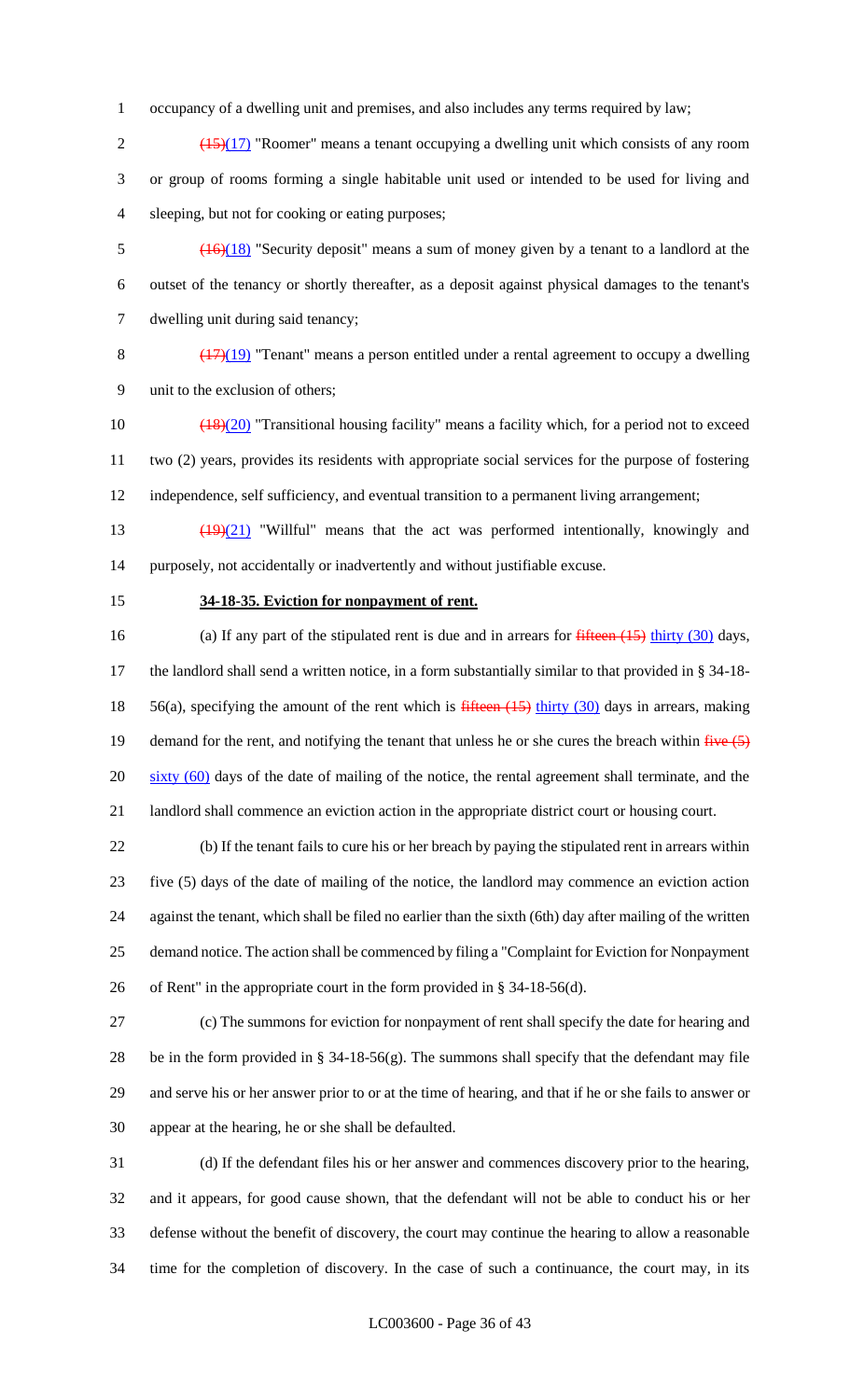discretion, order interim rent, or other remedy, to be paid to preserve the status quo pending hearing. Except as provided in this chapter, the landlord may recover possession and actual damages. In cases where the tenant had received a demand notice pursuant to subsection (a) within the six (6) months immediately preceding the filing of the action, and the tenant's nonpayment was willful, the landlord may also recover a reasonable attorney's fee.

- (e) The tenant shall have the right to cure his or her failure to pay rent by tendering the full amount of rent prior to commencement of suit. If the tenant has not received a notice pursuant to subsection (a) of this section within the six (6) months immediately preceding the filing of the action, the tenant shall have the right to cure his or her failure to pay rent after commencement of suit by tendering the full amount of rent in arrears, together with court costs, at the time of hearing. SECTION 8. Chapter 34-18 of the General Laws entitled "Residential Landlord and Tenant
- Act" is hereby amended by adding thereto the following section:
- 

### **34-18-58. Just cause needed for all evictions.**

14 (a) No landlord in Rhode Island may evict any tenant without just cause.

(b) Before terminating, attempting to terminate, or refusing to renew a residential tenancy,

16 the landlord must provide written notice to the tenant stating the grounds for eviction which amount

17 to just cause. The landlord must provide this written notice to the tenant no less than sixty (60) days

18 before terminating, attempting to terminate, or refusing to renew a residential tenancy. In any legal

19 action or arbitration proceeding, the landlord shall bear the burden of proof to demonstrate that:

- 20 (1) The grounds for termination or non-renewal are true; and
- 21 (2) That those grounds amount to just cause.

22 (c) The requirement for just cause shall be waived if the tenant poses an immediate and serious threat to the physical wellbeing of the landlord or of any other resident. In any legal action 24 or arbitration proceeding, the landlord shall bear the burden of proof to demonstrate that the evicted

- tenant posed an immediate and serious threat to the physical wellbeing of either the landlord
- 26 themselves or another resident.
- (d) If any provision of this section is held invalid, the remainder of this section shall not be 28 affected thereby.
- (e) If the application of any provision of this section to any person or circumstance is held
- invalid, the application of such provision to other persons or circumstances shall not be affected
- 31 thereby.
- SECTION 9. Title 34 of the General Laws entitled "PROPERTY" is hereby amended by adding thereto the following chapter:
- 

# CHAPTER 50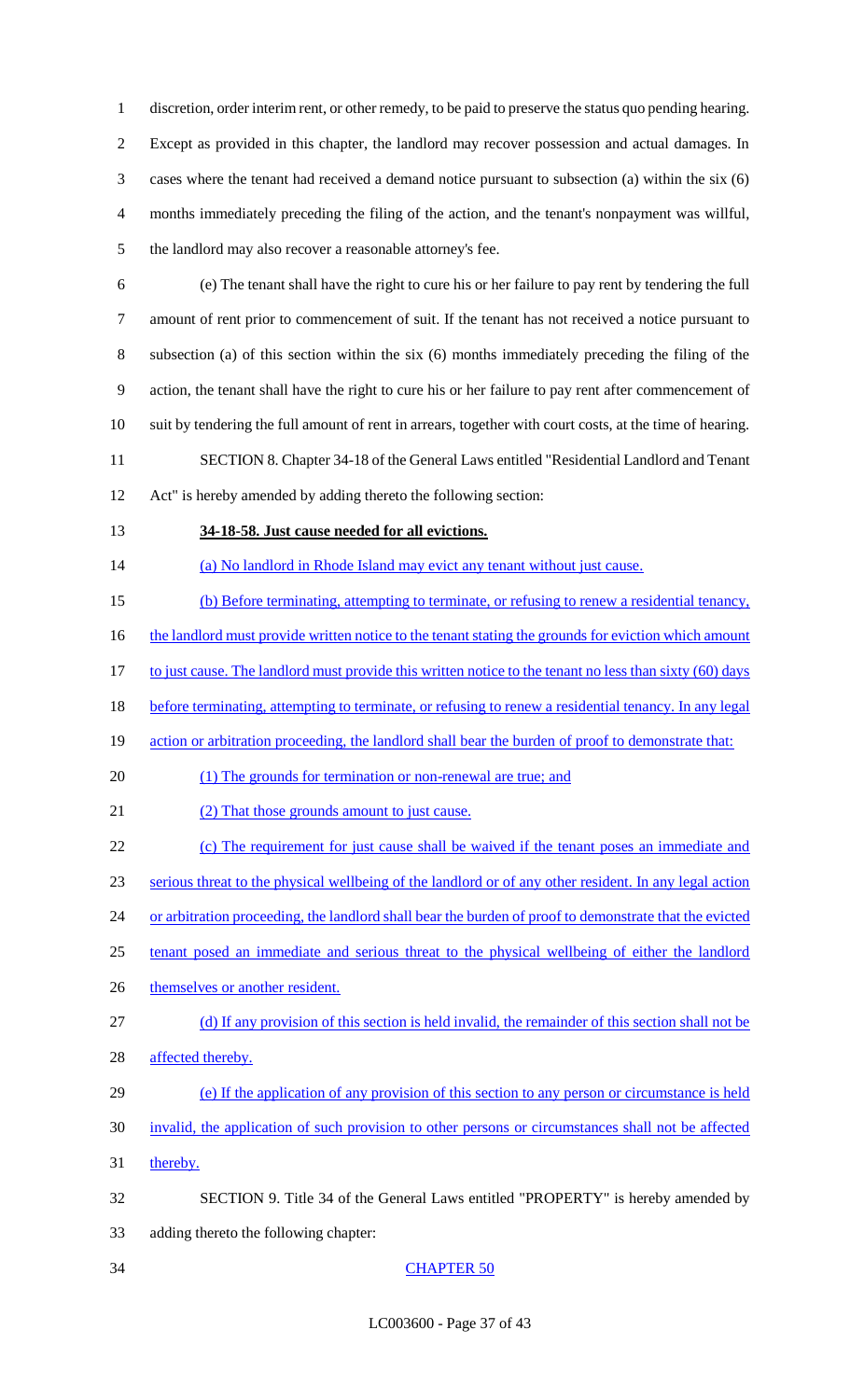| $\mathbf{1}$   | <b>LARGE BUILDING ENERGY EFFICIENCY ACT</b>                                                            |
|----------------|--------------------------------------------------------------------------------------------------------|
| $\overline{2}$ | 34-50-1. Short title.                                                                                  |
| 3              | This act shall be known and may be cited as "Large Building Energy Efficiency Act."                    |
| 4              | 34-50-2. Findings.                                                                                     |
| 5              | (a) Climate change poses a severe threat to every Rhode Island resident. Climate change is             |
| 6              | drastically accelerated by human activity, particularly activities that emit greenhouse gases.         |
| $\tau$         | (b) Increasing the energy efficiency of large buildings in Rhode Island is essential to                |
| 8              | reducing the state's greenhouse gas emissions.                                                         |
| 9              | 34-50-3. Definitions.                                                                                  |
| 10             | As used in this chapter:                                                                               |
| 11             | (1) "HERS" means the RESNET Home Energy Rating System.                                                 |
| 12             | (2) "Large building" means a single family residential building that is over seven thousand            |
| 13             | $(7,000)$ square feet, except for:                                                                     |
| 14             | (i) Buildings owned by the federal government;                                                         |
| 15             | (ii) Buildings owned by the state government of Rhode Island; and                                      |
| 16             | (iii) Buildings owned by any subdivision of the state government of Rhode Island including             |
| 17             | municipalities and counties.                                                                           |
| 18             | (3) "RESNET" means the Residential Energy Services Network.                                            |
| 19             | (4) "RESNET Home Energy Rater" means an individual who is officially certified by an                   |
| 20             | organization that appears in the National Registry of Accredited Ratings Providers to inspect and      |
| 21             | test residential housing units in order to assess the unit's energy efficiency and provide a Home      |
| 22             | <b>Energy Rating according to RESNET standards.</b>                                                    |
| 23             | (5) "Violation" means a violation of the large building Energy Efficiency Act.                         |
| 24             | 34-50-4. Energy efficiency requirement for large buildings.                                            |
| 25             | By September 1, 2024, every large building must have received a RESNET HERS score                      |
| 26             | no greater than sixty-five (65) from a RESNET Home Energy Rater.                                       |
| 27             | 34-50-5. Enforcement.                                                                                  |
| 28             | (a) Each day after September 1, 2024, in which a large building is not in compliance with              |
| 29             | the requirements set forth in $\S$ 34-50-4 is a separate and distinct violation committed by the owner |
| 30             | of that large building.                                                                                |
| 31             | (b) The director of the housing jobs department shall fine every large building owner not              |
| 32             | more than one thousand dollars (\$1,000) for each and every violation that they have committed,        |
| 33             | not less than ten (10) days after the violation occurred.                                              |
| 34             | (c) Any fine for any violation must be collected, in full, by the housing jobs department              |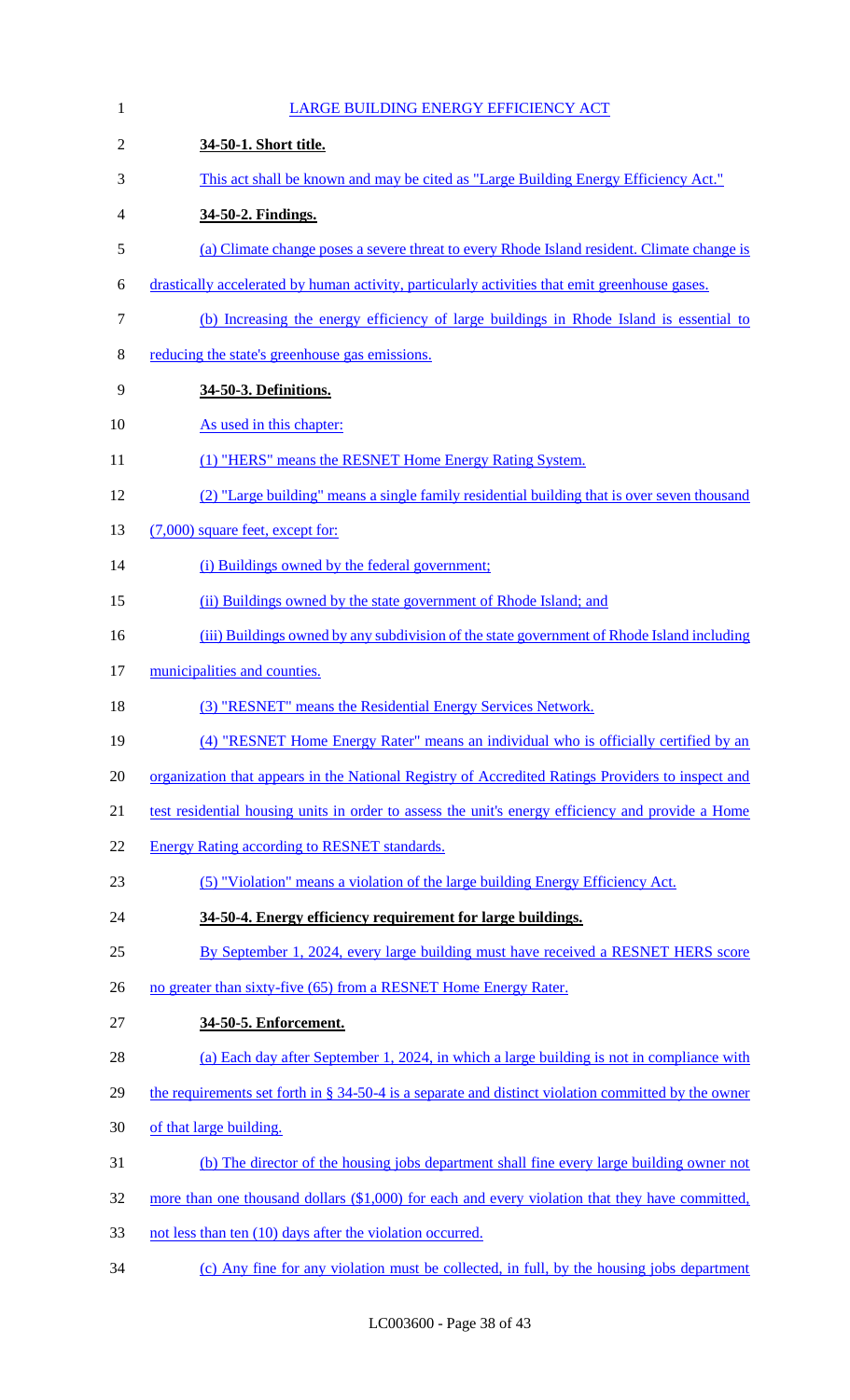- within ten (10) days of when the fine was levied. 2 (d) Any fine for any violation shall be placed into a restricted funds account which may be used exclusively to finance: (1) The housing construction program, pursuant to § 42-162.1-4; (2) The housing maintenance program, pursuant to chapter 162.2 of title 4; or (3) The solar jobs program, pursuant to chapter 162.3 of title 4;. **34-50-6. Severability.**  If any provision of this chapter is held invalid, the remainder of this chapter shall not be affected thereby. 10 If the application of any provision of this chapter to any person or circumstance is held 11 invalid, the application of such provision to other persons or circumstances shall not be affected thereby. SECTION 10. Title 42 of the General Laws entitled "STATE AFFAIRS AND GOVERNMENT" is hereby amended by adding thereto the following chapter: 15 CHAPTER 141.1 16 THE PERCENTAGE OF INCOME HOME ENERGY AFFORDABILITY ACT **42-141.1-1. Short title.**  18 This act shall be known and may be cited as "The Percentage of Income Home Energy Affordability Act." **42-141.1-2. Findings.**  (a) In recent years the federal government has reduced home energy assistance to low- income households. (b) Thousands of low-income Rhode Islanders lose access to heat or electricity, or both, every year due to lack of affordable energy. (c) Previous efforts to help low-income payers manage their arrears, while helpful, fail to 26 address the burgeoning need for greater energy assistance. (d) Many other states have passed legislation to establish some form of rate-payer assistance program to address rising demand for energy assistance. **42-141.1-3. Definitions.**  As used in this chapter: (1) "Commission" means the public utilities commission. (2) "Cumulative Adjusted Gross Household Income" means the cumulative adjusted gross income of every person in a single household, as reflected on federal income tax returns of the most
- 34 recent year.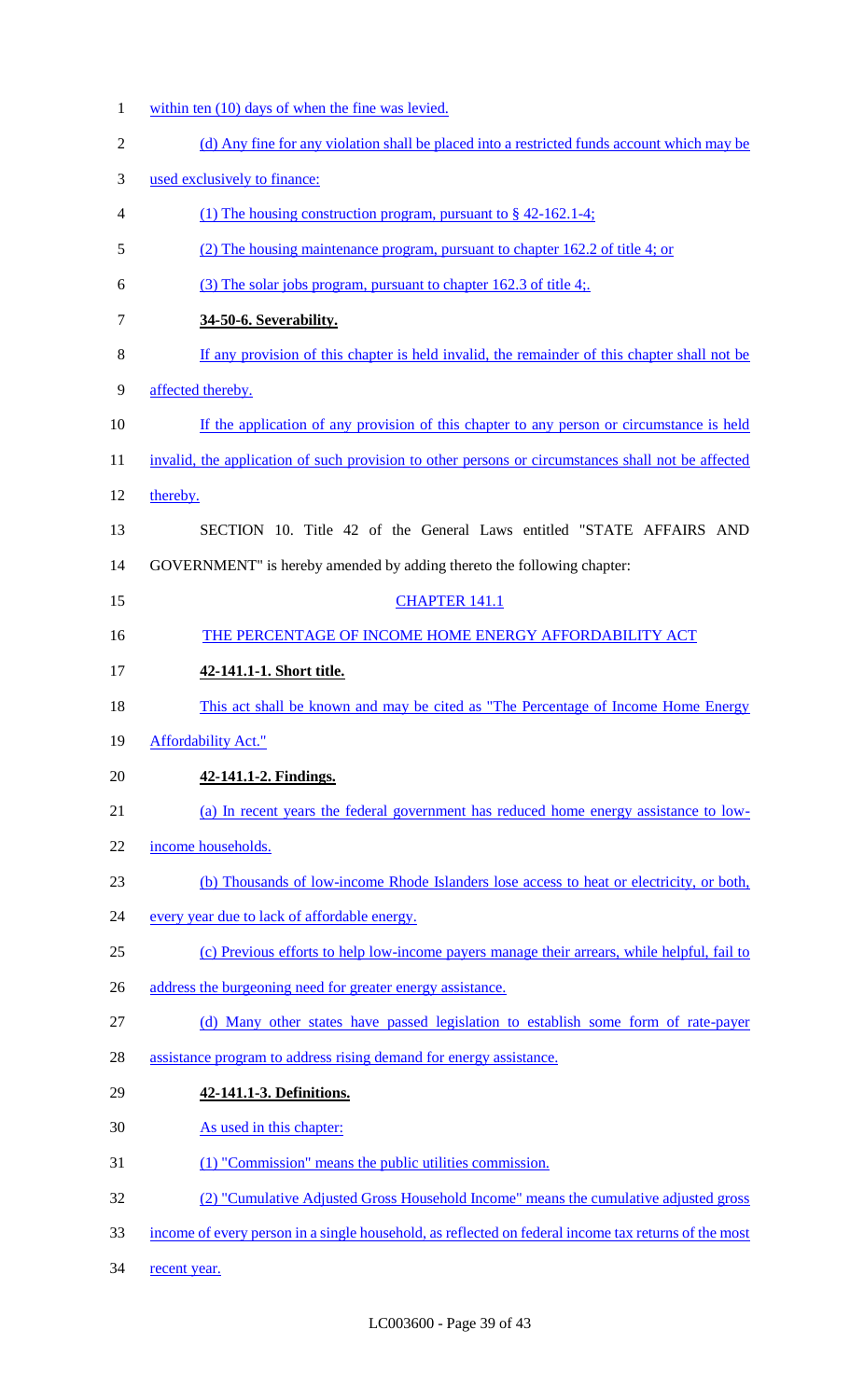1 (3) "DHS" means the department of human services. (4) "Home energy" means retail electric and natural gas service provided for end-use consumption by residential consumers. (5) "Home energy burden" means the percentage of a consumer's household income, including any grant of LIHEAP assistance, that is paid toward the cost of a consumer's home energy electric and gas usage. (6) "LIHEAP" means the federal Low Income Household Energy Assistance Program. (7) "Participating agency" includes any community action program or other agency which determines eligibility for LIHEAP benefits. (8) "Percentage of income home energy affordability program" is an income-sensitive 11 tiered subsidy program that makes utility service affordable for low-income households. This type of program is also known as a percentage of income payment plan (PIPP). (9) "Residential customer" includes all private residences, whether occupied or vacant, 14 owned or rented, including single-family homes, multi-family housing units and mobile homes, but 15 not including school dormitories, hospitals, and military barracks. 16 (10) "Utility" means: (i) An electric distribution company that distributes electricity to retail customers; (ii) A gas distribution company that distributes natural gas to retail customers; or (iii) A company that distributes both electricity and natural gas to retail customers. **42-141.1-4. Program creation.**  21 As soon as practicable, and no later than December 31, 2022, the department of human services shall create a program to be known as the "Percentage of Income Home Energy Affordability Program" for the purpose of ensuring that utilities are affordable for low-income households. **42-141.1-5. Eligibility.**  Customers with a household income at or below three hundred percent (300%) of the federal poverty level shall be eligible for the affordability subsidy program under this section. **42-141.1-6. Program subsidy credits.**  (a) The DHS shall inform each utility of the subsidy credit for which each eligible household is qualified. (b) The amount of subsidy credit shall be that amount necessary to reduce the household's home energy burden to an affordable percentage of income as defined in this section. (c) The affordable home energy burden for each eligible household shall be determined as follows: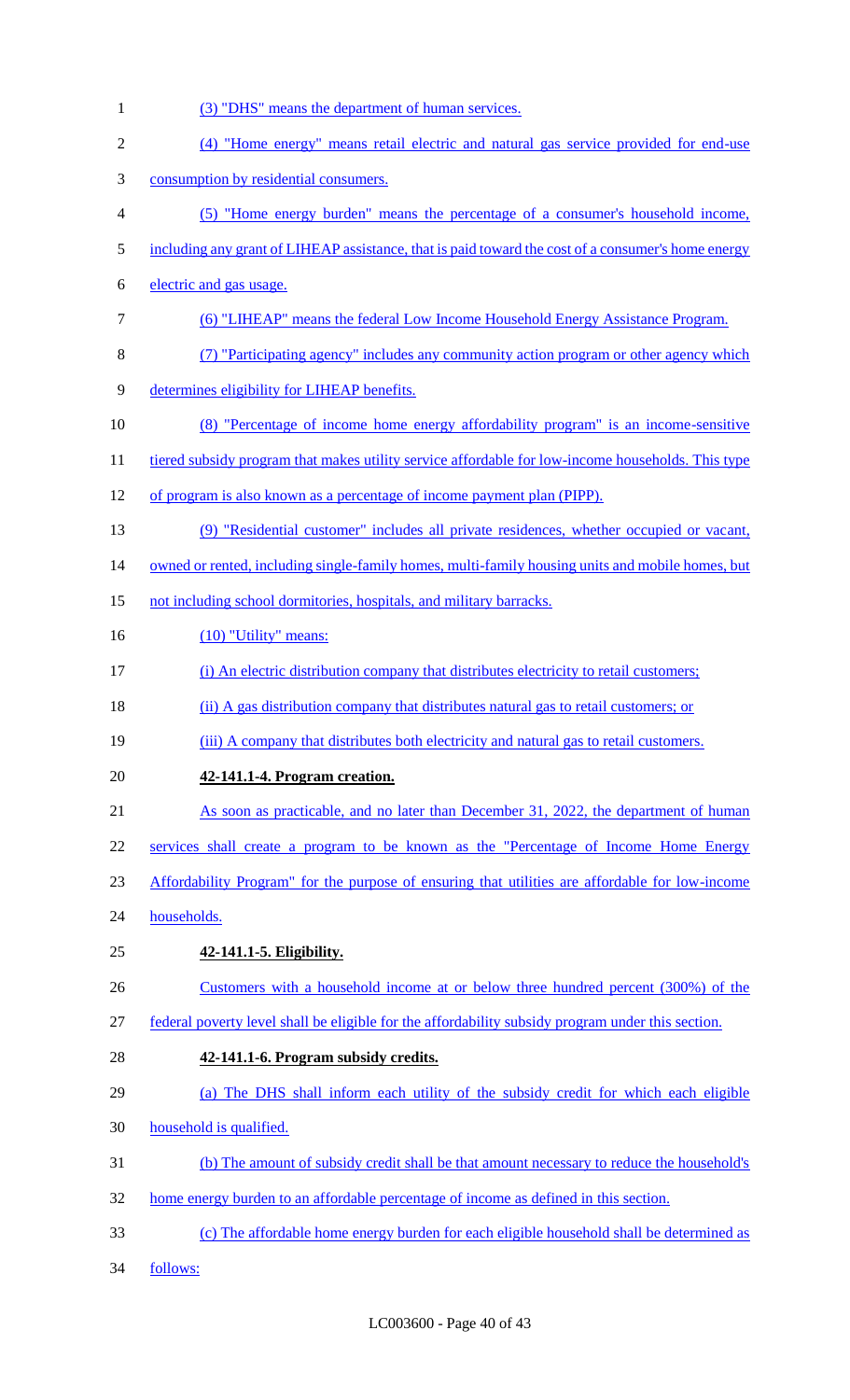(1) Each household that uses electricity as its primary source of heating shall pay not more 2 than two percent (2%) of its cumulative adjusted gross household income for the cost of electricity; (2) Each household that uses gas for its primary source of heating shall pay not more than one percent (1%) of its cumulative adjusted gross household income for the cost of gas; (3) Each household that does not use electricity as its primary source of heating shall pay not more than one percent (1%) of its cumulative adjusted gross household income for the cost of 7 electricity. 8 (d) The DHS may allocate additional subsidy credits as it deems appropriate for crisis intervention. (e) The DHS may allocate additional subsidy credits to reduce arrearages when needed to 11 bring home energy burdens to an affordable level. (f) Utility companies shall provide a subsidy credit to customers' accounts, such that 13 eligible households pay only the amount of the affordable home energy burden as defined by § 42-14 141.1-6. The DHS shall designate to utility companies the qualifying customer accounts and the 15 amounts to be credited to those customer accounts. **42-141.1-7. Obligations of participants.**  17 Participating households shall report, within sixty (60) days, changes in income or financial condition that affect the household's eligibility or need for energy assistance to a responsible 19 administrator in the DHS or in a participating agency. **42-141.1-8. Arrearage.**  21 A household establishing one year of regular monthly payments under this chapter shall 22 not be required to pay any preexisting arrearage at the end of the one year period and that arrearage shall be forgiven. **42-141.1-9. Usage limit.**  (a) The DHS shall establish maximum usage limits for utility customers eligible for the subsidy program based on such factors as household size, thermal integrity of the household dwelling unit, and average household energy expenditure of a median income household. (b) Under no circumstances may a maximum usage limit be set lower than two hundred percent (200%) of the median Rhode Island household energy use. (c) Energy usage exceeding the limits shall be billed at the prevailing consumer rate for low-income consumers. 32 (d) Conservation may be rewarded with a reduction in the payment percentage required. **42-141.1-10. Administration.**  (a) The DHS shall administer the program, including informing utility companies of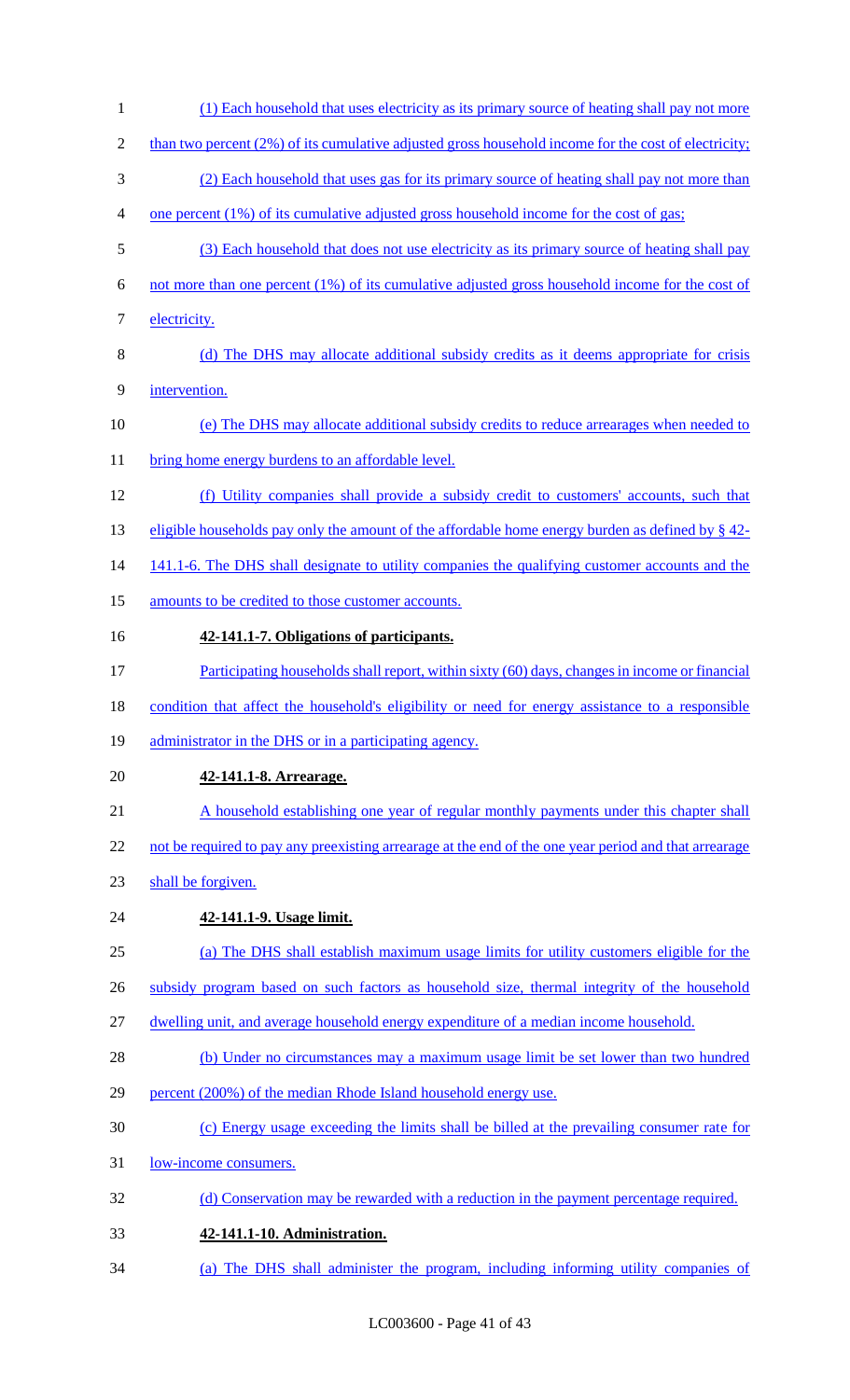- 1 applicable subsidy credits, answering consumer inquiries, and keeping appropriate records.
- 2 (b) The DHS shall annually evaluate the impact of the percentage of income home energy
- 3 affordability act, including, but not limited to, an assessment of the number of eligible low-income
- 4 customers who participated in the percentage of income home energy affordability program.
- 5 **42-141.1-11. Severability.**
- 6 (a) If any provision of this chapter is held invalid, the remainder of this chapter shall not
- 7 be affected thereby.
- 8 (b) If the application of any provision of this chapter to any person or circumstance is held
- 9 invalid, the application of such provision to other persons or circumstances shall not be affected
- 10 thereby.
- 11 SECTION 11. This act shall take effect upon passage.

#### ======== LC003600 ========